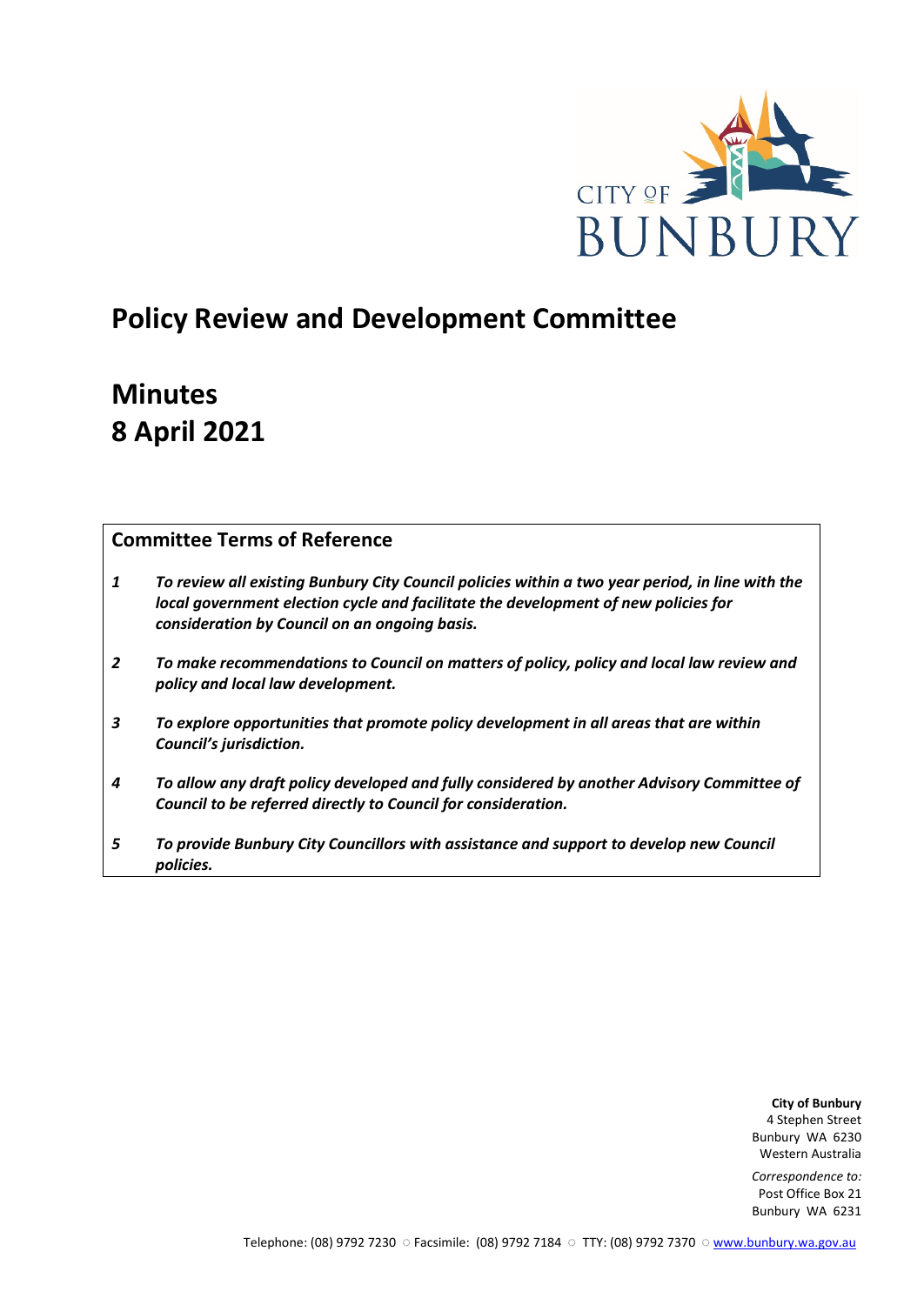

# **Policy Review and Development Committee**

# **Minutes**

**8 April 2021**

Members of the public to note that recommendations made by this committee are not final and will be subject to adoption (or otherwise) at a future meeting of the Bunbury City Council.

### **Table of Contents**

#### Item No **Subject** Subject **Page No. 2016**

| 1.        |      |                                                                                           |  |  |  |  |
|-----------|------|-------------------------------------------------------------------------------------------|--|--|--|--|
| 2.        |      |                                                                                           |  |  |  |  |
| 3.        |      |                                                                                           |  |  |  |  |
| <u>4.</u> |      |                                                                                           |  |  |  |  |
|           | 4.1  |                                                                                           |  |  |  |  |
|           | 4.2  |                                                                                           |  |  |  |  |
| 5.        |      |                                                                                           |  |  |  |  |
| <u>6.</u> |      |                                                                                           |  |  |  |  |
| <u>7.</u> |      |                                                                                           |  |  |  |  |
| <u>8.</u> |      |                                                                                           |  |  |  |  |
|           | 8.1  | Review of Council Policy: Bunbury Wildlife Park Commitment to Animal Welfare  6           |  |  |  |  |
|           | 8.2  |                                                                                           |  |  |  |  |
|           | 8.3  | Review of Local Planning Policy 2.1: Home Based Businesses & Family Day Care  12          |  |  |  |  |
|           | 8.4  |                                                                                           |  |  |  |  |
|           | 8.5  |                                                                                           |  |  |  |  |
|           | 8.6  |                                                                                           |  |  |  |  |
|           | 8.7  |                                                                                           |  |  |  |  |
|           | 8.8  | Review of Council Policy: Use of Car Parking Bays for Outdoor Eating Areas in the CBD  25 |  |  |  |  |
|           | 8.9  |                                                                                           |  |  |  |  |
|           | 8.10 | Proposed Council Policy: Council Member, Committee Member and Candidate Code of           |  |  |  |  |
|           | 8.11 |                                                                                           |  |  |  |  |
|           | 8.12 |                                                                                           |  |  |  |  |
| 9.        |      |                                                                                           |  |  |  |  |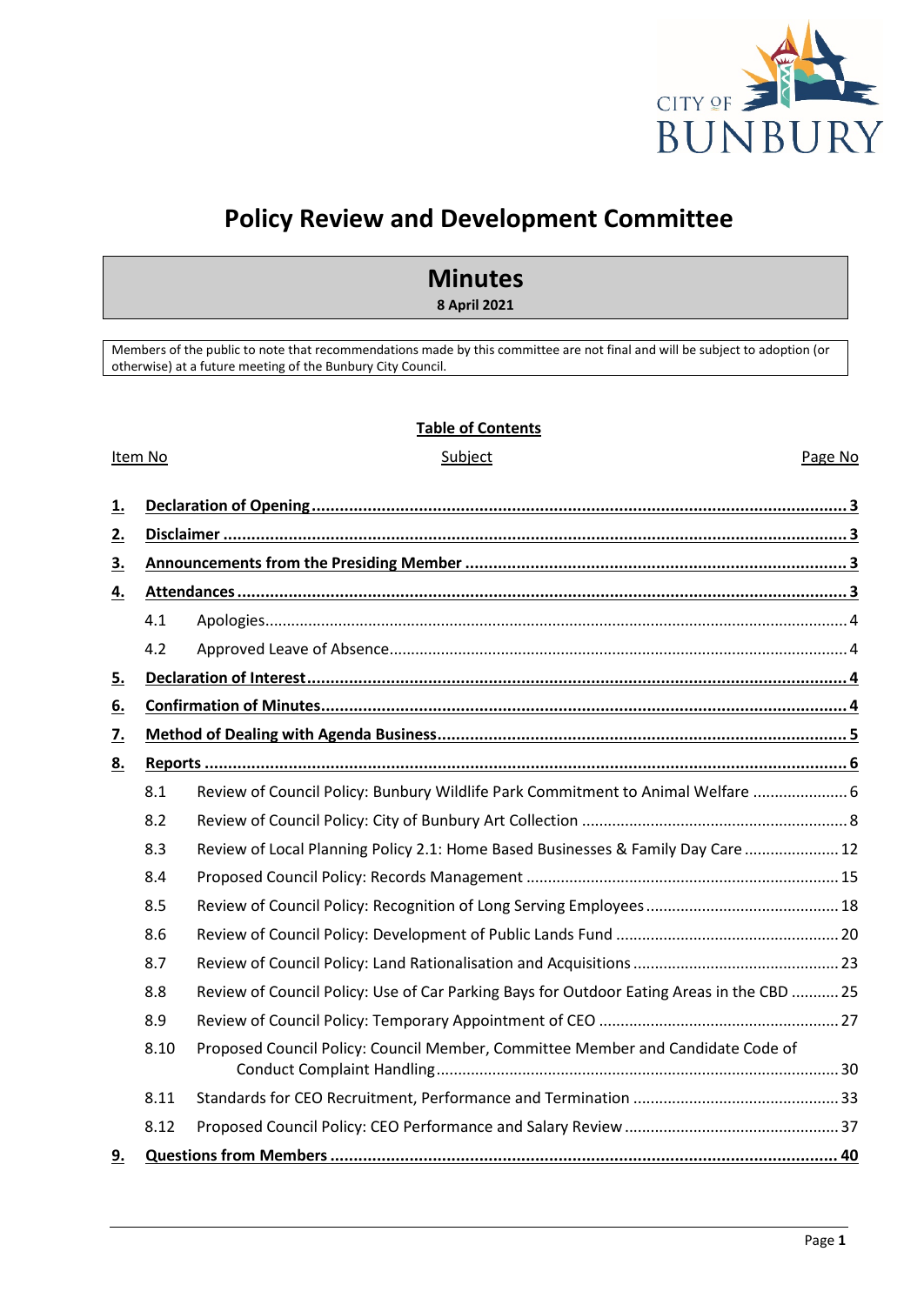| 9.1 |  |
|-----|--|
| 9.2 |  |
|     |  |
|     |  |
|     |  |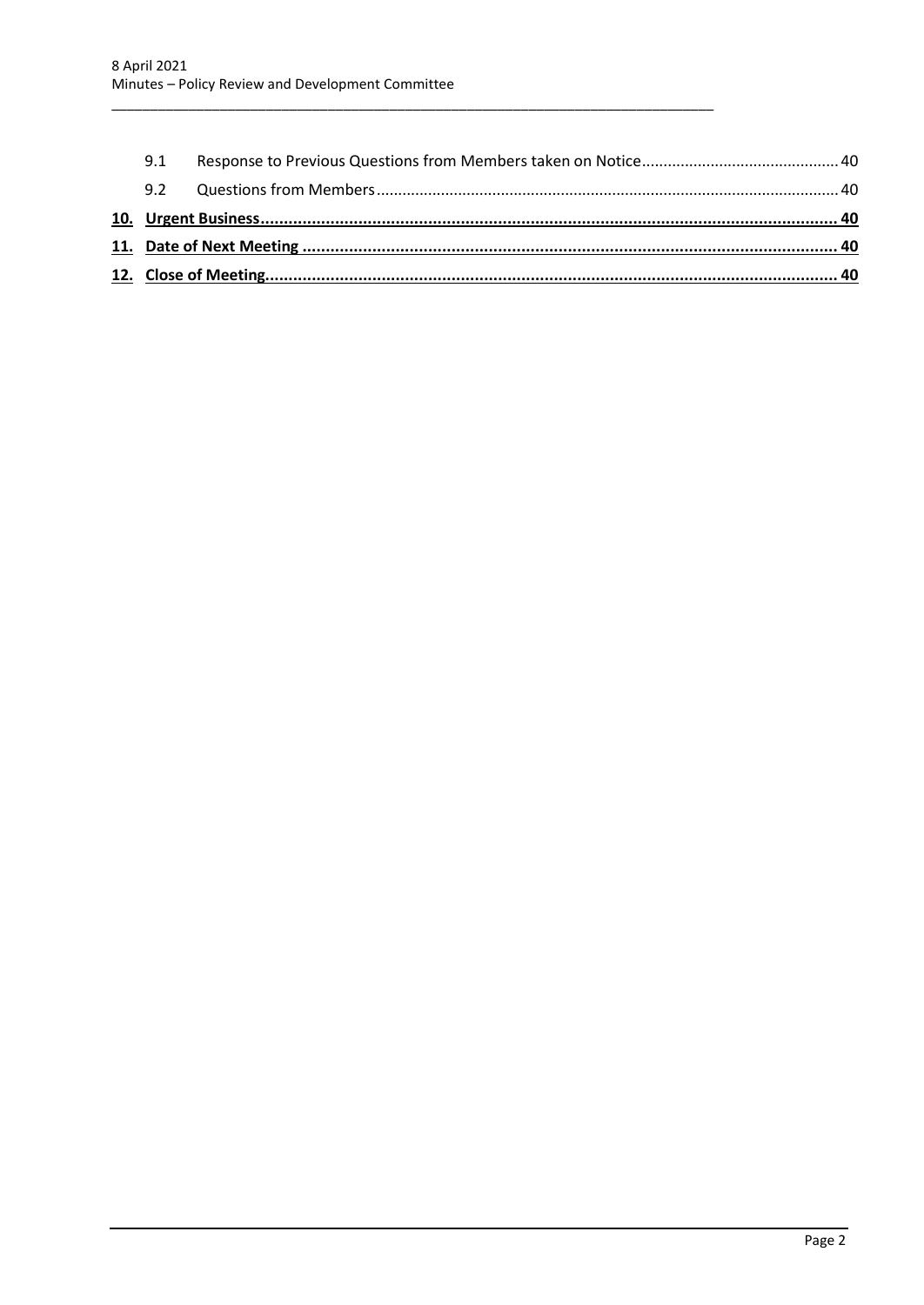## <span id="page-3-0"></span>**1. Declaration of Opening**

The Mayor declared the meeting open at 10.00am, as the Chair of the Committee (former Cr Hayward) is no longer an Elected Member following his election to the Parliament of WA on 1 April 2021.

\_\_\_\_\_\_\_\_\_\_\_\_\_\_\_\_\_\_\_\_\_\_\_\_\_\_\_\_\_\_\_\_\_\_\_\_\_\_\_\_\_\_\_\_\_\_\_\_\_\_\_\_\_\_\_\_\_\_\_\_\_\_\_\_\_\_\_\_\_\_\_\_\_\_\_\_\_\_

The Mayor nominated and Cr Steck seconded Cr Kozisek as Chair of the Committee, which Cr Kozisek accepted. With there being no further nomination Cr Kozisek was elected Chair of the Policy Review and Development Committee and assumed the Chair.

## <span id="page-3-1"></span>**2. Disclaimer**

Not applicable to this committee.

## <span id="page-3-2"></span>**3. Announcements from the Presiding Member**

Nil

## <span id="page-3-3"></span>**4. Attendances**

*Committee Members:*

| <b>Member Name</b> | <b>Representing</b> |
|--------------------|---------------------|
| Mayor Gary Brennan | City of Bunbury     |
| Cr Michelle Steck  | City of Bunbury     |
| Cr Cheryl Kozisek  | City of Bunbury     |
| Cr Tresslyn Smith  | City of Bunbury     |

### *Council Observers (non-voting):*

| <b>Member Name</b> | Representing    |
|--------------------|-----------------|
| Cr Wendy Giles     | City of Bunbury |

### *Ex-officio Members (non-voting):*

| <b>Member Name</b> | Representing                   |
|--------------------|--------------------------------|
| I Mr Mal Osborne   | <b>Chief Executive Officer</b> |

### *Support Staff:*

| <b>Name</b>          | <b>Title</b>                             |
|----------------------|------------------------------------------|
| Mr Greg Golinski     | <b>Manager Governance</b>                |
| Mrs Leanne French    | Senior Governance and Risk Officer       |
| Mr Dave Russell      | <b>Manager City Facilities</b>           |
| Mrs Sarah Upton      | <b>Manager City Services</b>             |
| Mrs Barbara Macaulay | TL Development Assessment and Compliance |
| Ms Alice Baldock     | <b>Planning Officer</b>                  |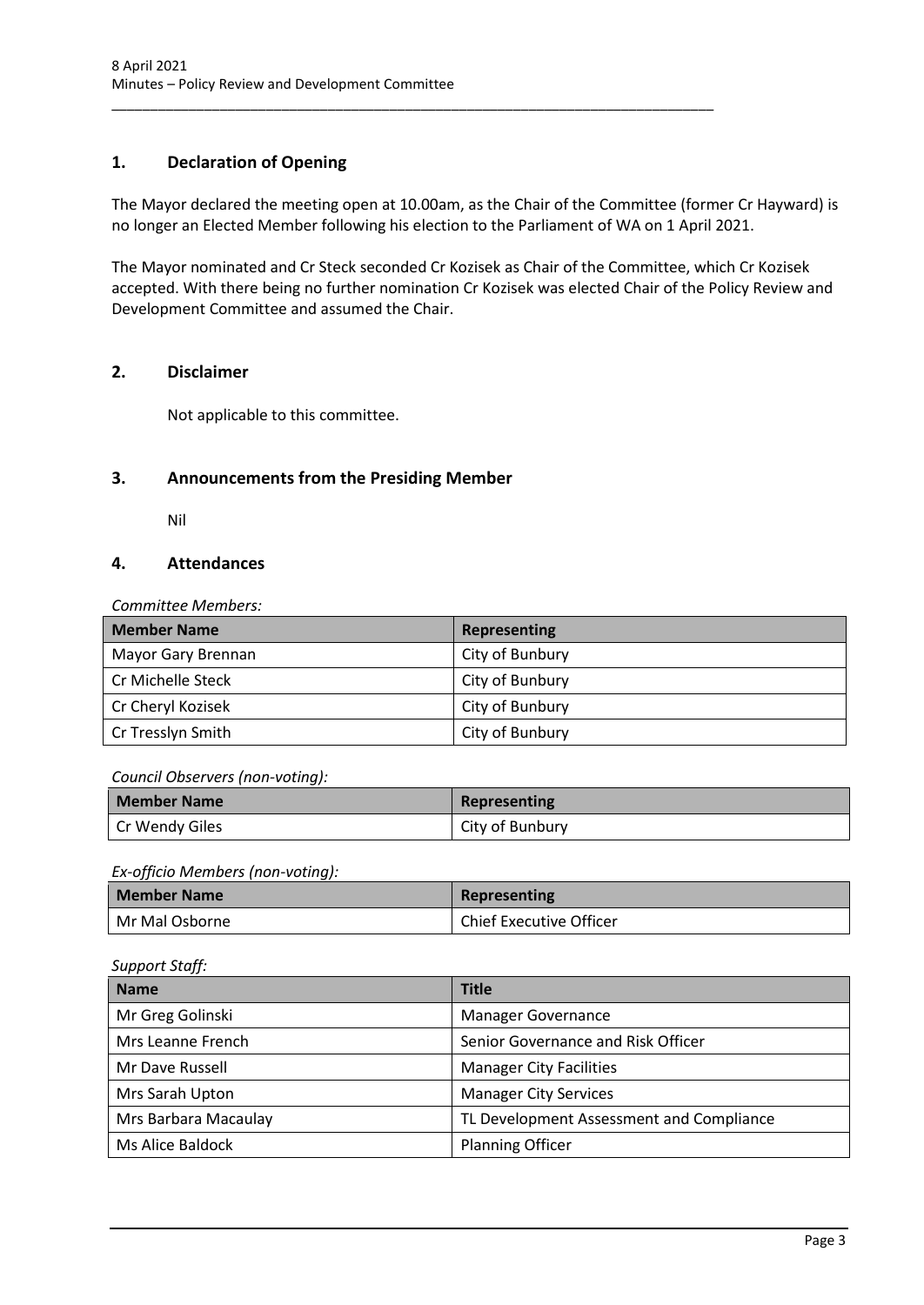### <span id="page-4-0"></span>**4.1 Apologies**

Nil

### <span id="page-4-1"></span>**4.2 Approved Leave of Absence**

Nil

### <span id="page-4-2"></span>**5. Declaration of Interest**

IMPORTANT: Committee members to complete a "Disclosure of Interest" form for each item on the agenda in which they wish to disclose a financial/proximity/impartiality interest. They should give the form to the Presiding Member before the meeting commences. After the meeting, the form is to be forwarded to the Administration Services Section for inclusion in the Corporate Financial Disclosures Register.

Nil

### <span id="page-4-3"></span>**6. Confirmation of Minutes**

Committee Decision: Moved: Mayor Brennan Seconded: Cr Steck

\_\_\_\_\_\_\_\_\_\_\_\_\_\_\_\_\_\_\_\_\_\_\_\_\_\_\_\_\_\_\_\_\_\_\_\_\_\_\_\_\_\_\_\_\_\_\_\_\_\_\_\_\_\_\_\_\_\_\_\_\_\_\_\_\_\_\_\_\_\_\_\_\_\_\_\_\_\_

*The minutes of the Policy Review and Development Committee Meeting held on 12 November 2020 are confirmed as a true and accurate record.*

*CARRIED*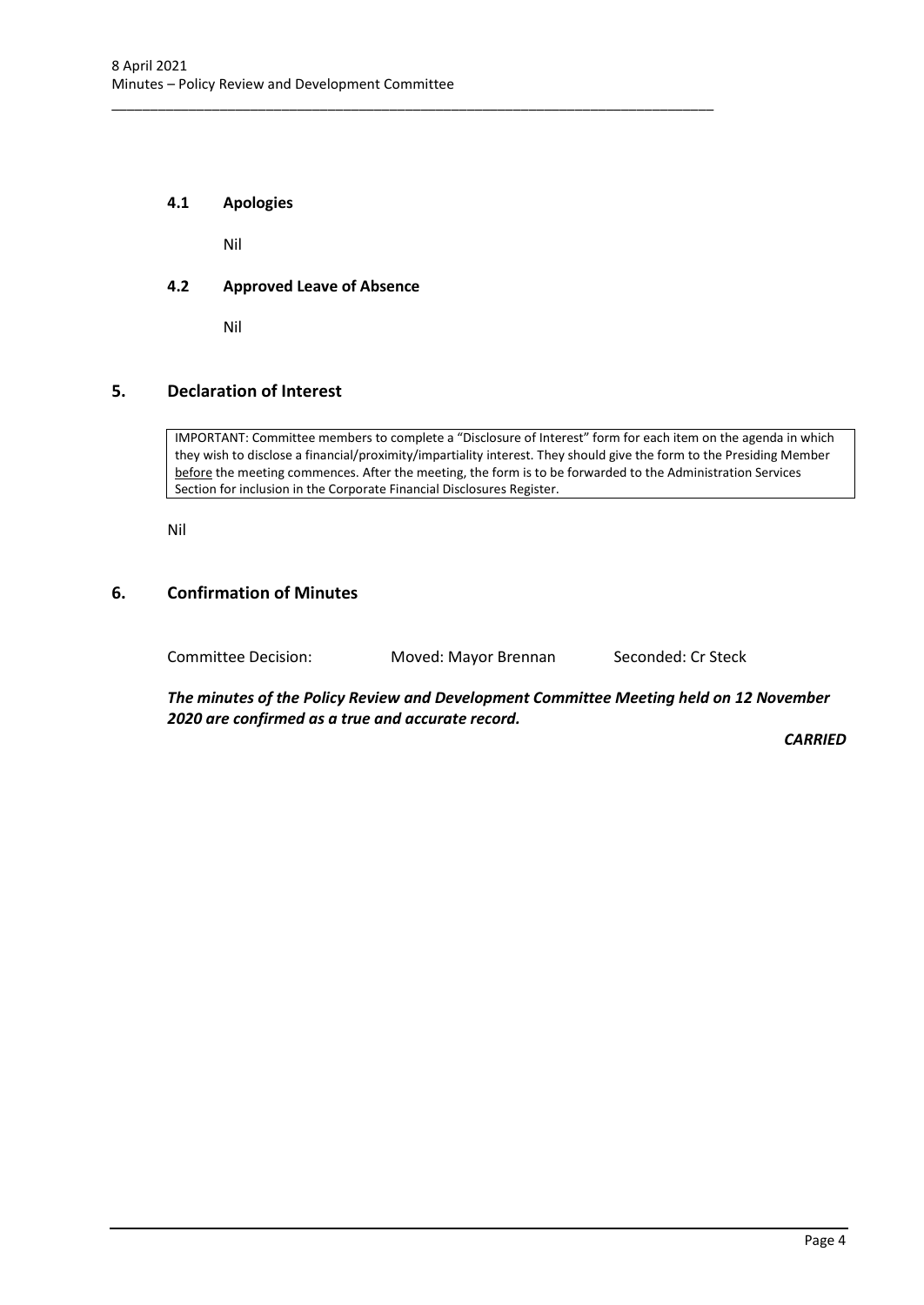## <span id="page-5-0"></span>**7. Method of Dealing with Agenda Business**

All items were dealt with in the order they appeared in the agenda.

\_\_\_\_\_\_\_\_\_\_\_\_\_\_\_\_\_\_\_\_\_\_\_\_\_\_\_\_\_\_\_\_\_\_\_\_\_\_\_\_\_\_\_\_\_\_\_\_\_\_\_\_\_\_\_\_\_\_\_\_\_\_\_\_\_\_\_\_\_\_\_\_\_\_\_\_\_\_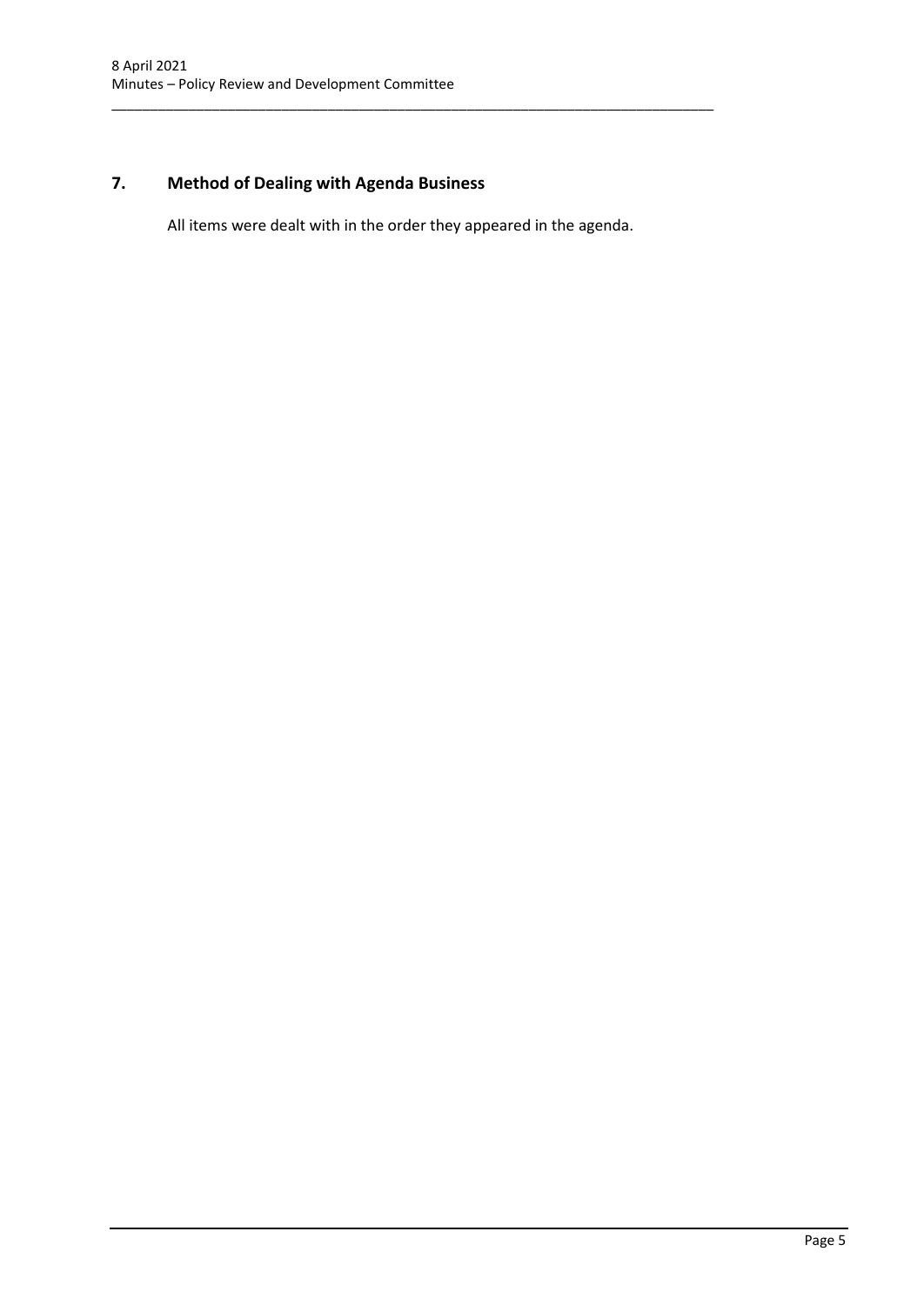### <span id="page-6-1"></span><span id="page-6-0"></span>**8. Reports**

### **8.1 Review of Council Policy: Bunbury Wildlife Park Commitment to Animal Welfare**

\_\_\_\_\_\_\_\_\_\_\_\_\_\_\_\_\_\_\_\_\_\_\_\_\_\_\_\_\_\_\_\_\_\_\_\_\_\_\_\_\_\_\_\_\_\_\_\_\_\_\_\_\_\_\_\_\_\_\_\_\_\_\_\_\_\_\_\_\_\_\_\_\_\_\_\_\_\_

| <b>File Ref:</b>            | COB/306                                                      |  |                             |
|-----------------------------|--------------------------------------------------------------|--|-----------------------------|
| <b>Applicant/Proponent:</b> | Internal                                                     |  |                             |
| <b>Responsible Officer:</b> | Tanya-Marie Barbour, Team Leader Bunbury Wildlife Park       |  |                             |
| <b>Responsible Manager:</b> | Dave Russell, Manager Community Facilities                   |  |                             |
| <b>Executive:</b>           | Gary Barbour, Director Sustainable Communities               |  |                             |
| <b>Authority/Discretion</b> | Advocacy                                                     |  | Review                      |
|                             | Executive/Strategic                                          |  | Quasi-Judicial              |
|                             | Legislative<br>⊠                                             |  | <b>Information Purposes</b> |
| <b>Attachments:</b>         | Appendix 1: Revised BWP Commitment to Animal Welfare Council |  |                             |
|                             | Policy                                                       |  |                             |

#### **Summary**

The Bunbury Wildlife Park Commitment to Animal Welfare Council Policy is due for review in line with specified time frames, with minor changes recommended and simplified where appropriate (see proposed revisions at Appendix 1).

### **Executive Recommendation**

That the Policy Review and Development Committee recommends that Council adopt the revised Bunbury Wildlife Park Commitment to Animal Welfare Council Policy as presented.

*Voting Requirement: Simple Majority*

#### **Strategic Relevance**

| Theme 1     | Our Community and Culture                                                |
|-------------|--------------------------------------------------------------------------|
| Goal        | A safe, healthy and cohesive community, with a rich cultural life, and   |
|             | supportive social environment.                                           |
| Objective 2 | An active community, able to access a wide range of sporting, recreation |
|             | and leisure options.                                                     |

#### **Regional Impact Statement**

There will not be any regional impact by endorsing the revised Policy

#### **Background**

The Bunbury Wildlife Park Commitment to Animal Welfare Council Policy is reviewed every two years to reflect any updates and amendments to ensure its relevance as a policy of Council.

### **Council Policy Compliance**

This report facilitates the review of an existing Council Policy.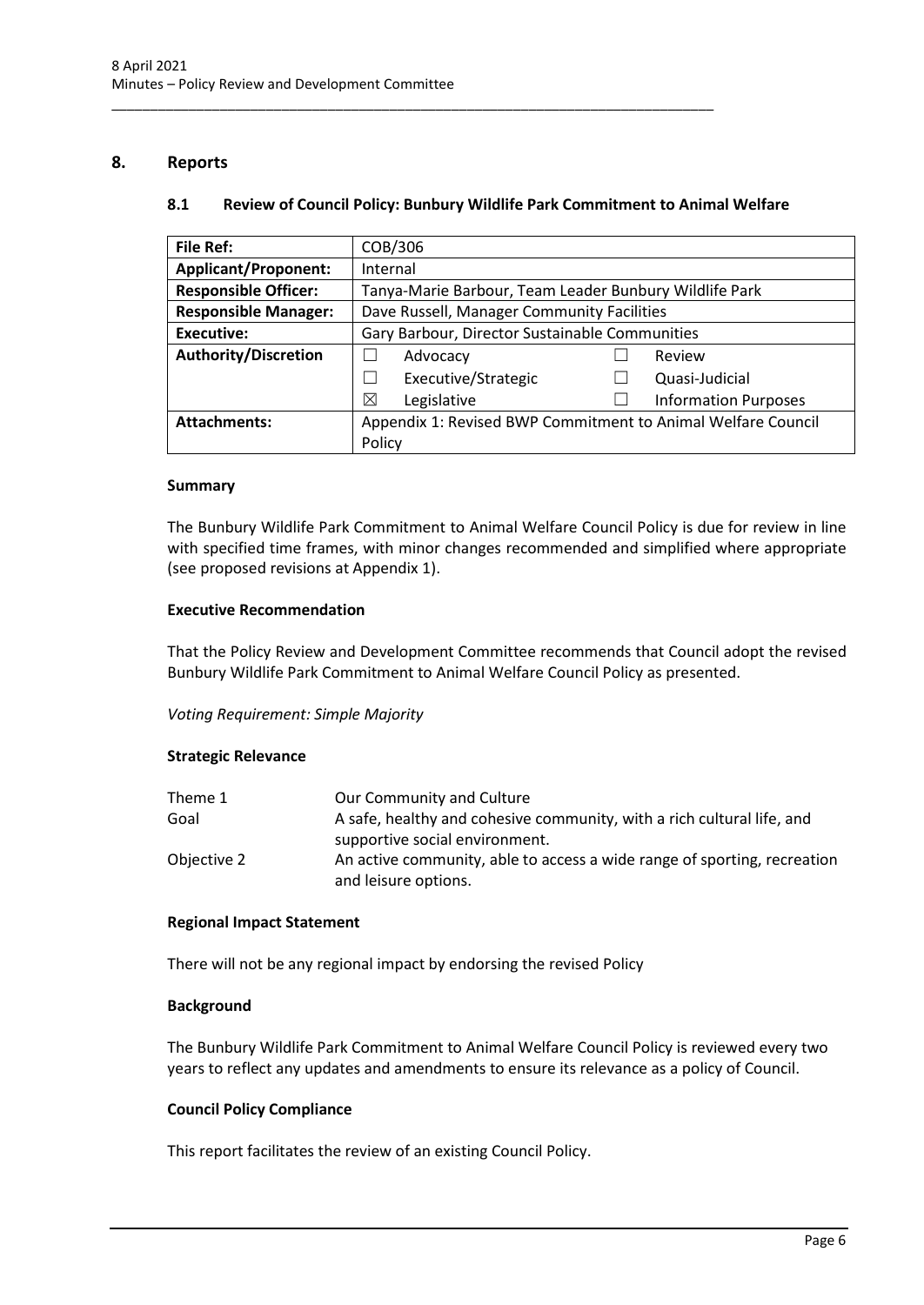\_\_\_\_\_\_\_\_\_\_\_\_\_\_\_\_\_\_\_\_\_\_\_\_\_\_\_\_\_\_\_\_\_\_\_\_\_\_\_\_\_\_\_\_\_\_\_\_\_\_\_\_\_\_\_\_\_\_\_\_\_\_\_\_\_\_\_\_\_\_\_\_\_\_\_\_\_\_

### **Legislative Compliance**

N/A

### **Officer Comments**

This Policy is required due to accreditation requirements by the Zoo and Aquarium Association that the Bunbury Wildlife Park must follow to ensure continued accreditation. If it were not for this requirement then the Policy would not be required as the Bunbury Wildlife Park would still have to adhere to all legislative requirements under various legislation.

The proposed revised Bunbury Wildlife Park Commitment to Animal Welfare Council Policy has the following changes proposed as attached in the draft Policy to ensure that it is accurate and relevant.

- 1. **Legislation –** This has been updated to reflect the relevant legislations that the Bunbury Wildlife Park needs to adhere to.
- 2. **Industry** This has been updated to reflect an accurate list of relevant industry requirements and code of practice.
- 3. **Organisational** This has been updated to reflect the standing operating procedures that relate to animal welfare that are also followed in the operation of the Bunbury Wildlife Park.

### **Analysis of Financial and Budget Implications**

Nil

### **Community Consultation**

Nil

#### **Elected Member/Officer Consultation**

Consultation took place with the Team Leader Bunbury Wildlife Park, Senior Wildlife Keeper Bunbury Wildlife Park and the Manager Community Facilities, with the policy now presented to the PRDC for consideration.

#### **Timeline: Council Decision Implementation**

Immediate once Council have endorsed the recommendation.

#### **Outcome of Meeting – 8 April 2021**

The recommendation as printed was moved Cr Steck and seconded by Mayor Brennan and was carried unanimously as follows:

### *That the Policy Review and Development Committee recommends that Council adopt the revised Bunbury Wildlife Park Commitment to Animal Welfare Council Policy as presented.*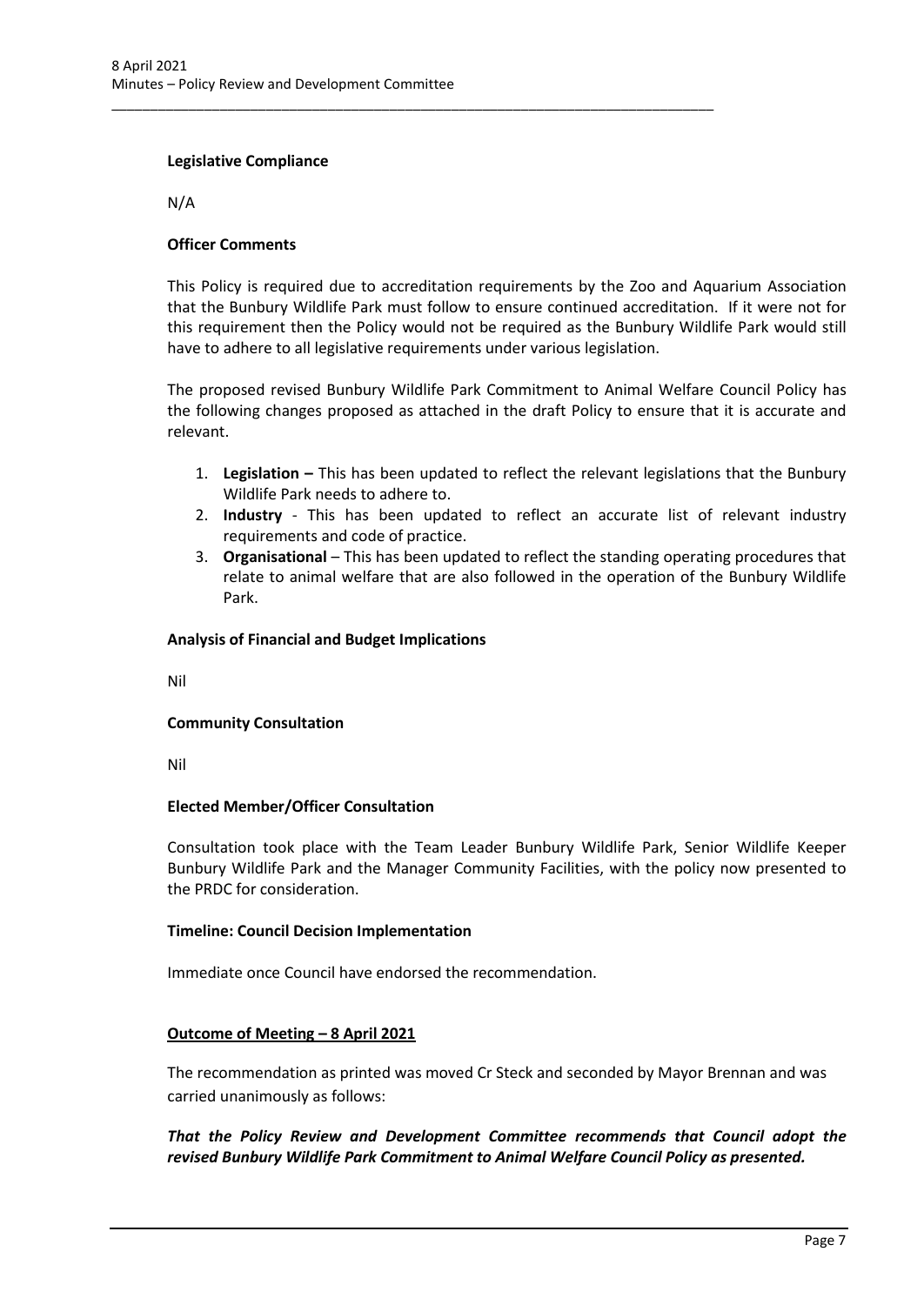### **8.2 Review of Council Policy: City of Bunbury Art Collection**

<span id="page-8-0"></span>\_\_\_\_\_\_\_\_\_\_\_\_\_\_\_\_\_\_\_\_\_\_\_\_\_\_\_\_\_\_\_\_\_\_\_\_\_\_\_\_\_\_\_\_\_\_\_\_\_\_\_\_\_\_\_\_\_\_\_\_\_\_\_\_\_\_\_\_\_\_\_\_\_\_\_\_\_\_

| <b>File Ref:</b>            | COB/306                                                   |  |                             |
|-----------------------------|-----------------------------------------------------------|--|-----------------------------|
| <b>Applicant/Proponent:</b> | N/A                                                       |  |                             |
| <b>Responsible Officer:</b> | Dr Joanne Baitz, Bunbury Regional Art Gallery Director    |  |                             |
| <b>Responsible Manager:</b> | Dave Russell, Manager Community Facilities                |  |                             |
| Executive:                  | Gary Barbour, Director Sustainable Communities            |  |                             |
| <b>Authority/Discretion</b> | Advocacy<br>Review                                        |  |                             |
|                             | ⊠<br>Executive/Strategic                                  |  | Quasi-Judicial              |
|                             | Legislative                                               |  | <b>Information Purposes</b> |
| <b>Attachments:</b>         | Appendix 2: Revised City of Bunbury Art Collection Policy |  |                             |

#### **Summary**

The City of Bunbury Art Collection Policy is due for review in line with specified time frames, with minor changes recommended and simplified where appropriate (see proposed revisions at Appendix 2).

#### **Executive Recommendation**

That the Policy Review and Development Committee recommends that Council adopt the revised City of Bunbury Art Collection Policy as presented.

### *Voting Requirement: Simple Majority*

#### **Strategic Relevance**

| Theme 1<br>Goal | Our Community and Culture<br>A safe, healthy and cohesive community, with a rich cultural life, and<br>supportive social environment. |
|-----------------|---------------------------------------------------------------------------------------------------------------------------------------|
| Objective 3     | A welcoming community, where diverse cultures are valued, and<br>residents have a sense of belonging.                                 |
| Theme 4         | Our City                                                                                                                              |
| Goal            | Civic leadership, partnerships and sound governance in delivering with<br>and for the community.                                      |
| Objective 4     | A skilled organisation, which exercises responsible asset stewardship,<br>sound financial management, and exemplary customer service. |

#### **Regional Impact Statement**

There will not be any regional impact by endorsing the revised Policy

### **Background**

The Art Collection Council Policy is reviewed every two years to reflect any updates and amendments to ensure it is relevant in providing appropriate management of the City of Bunbury Art Collection.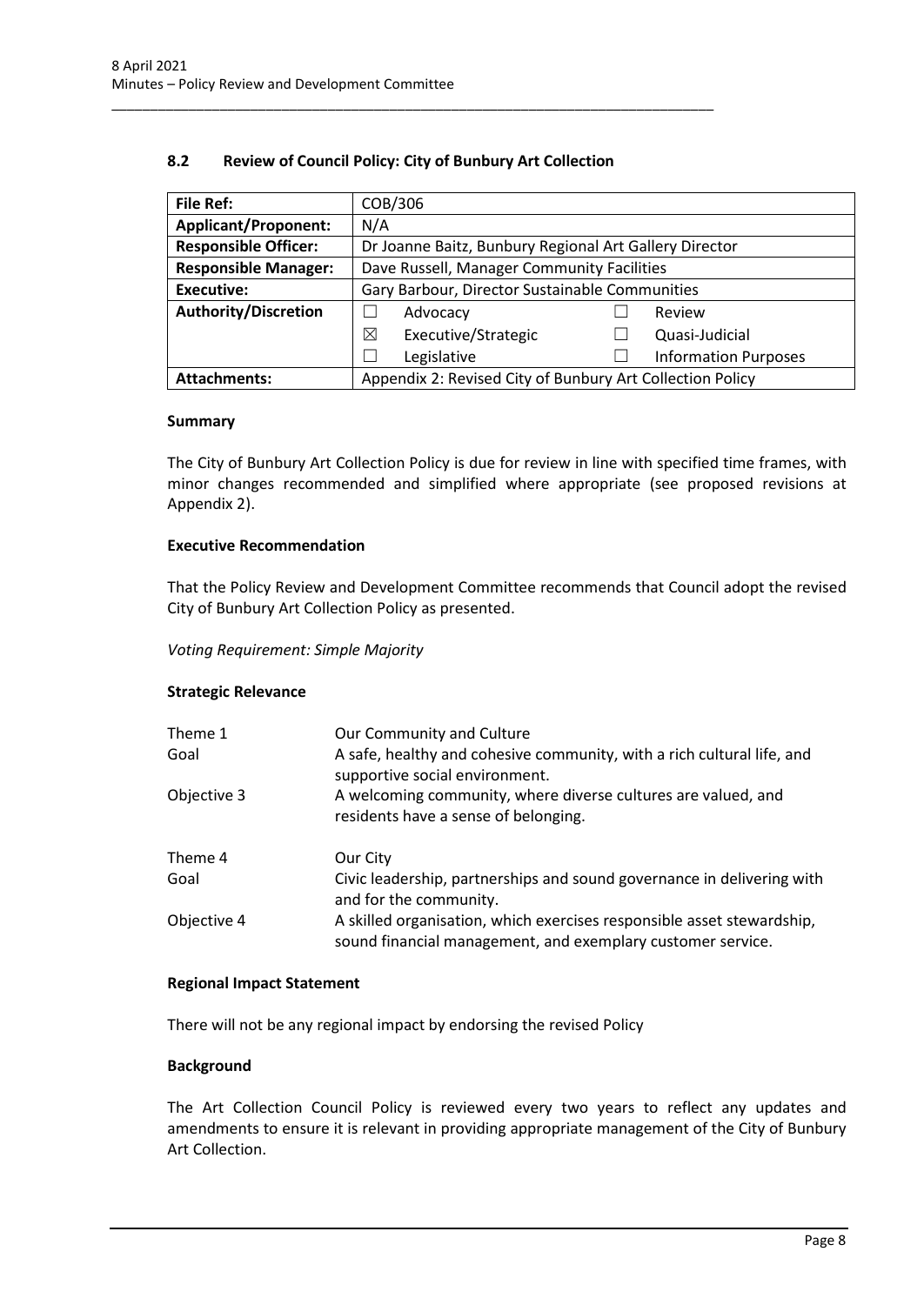### **Council Policy Compliance**

This report facilitates the review of an existing Council Policy.

\_\_\_\_\_\_\_\_\_\_\_\_\_\_\_\_\_\_\_\_\_\_\_\_\_\_\_\_\_\_\_\_\_\_\_\_\_\_\_\_\_\_\_\_\_\_\_\_\_\_\_\_\_\_\_\_\_\_\_\_\_\_\_\_\_\_\_\_\_\_\_\_\_\_\_\_\_\_

### **Legislative Compliance**

N/A

### **Officer Comments**

The proposed revisions to the Art Collection Council Policy have been suggested to establish greater clarity and simplicity. Only the more topical or significant changes are detailed below rather than all edited mark-ups.

- 1. **Terminology –** Due to the organisational re-structure and period of time since last reviewed, relevant officer roles have been updated throughout the document.
- 2. **History of the Collection/Major Exhibitions (Section 1.3)** This has been updated to detail the major exhibitions that the City undertakes including "The Survey". The history section has been largely removed as this is not relevant to the application of the proposed Policy. The Art Collection Policy and the Corporate Guideline were combined in March 2020, so this is the  $1<sup>st</sup>$  opportunity for the content to be reviewed and amended.
- 3. **Acquisitions (Section 2.2)** The (2nd last paragraph) details that a deed of acquisition shall only need apply for donations, gifts or bequests and does not apply to normal purchase acquisitions for consideration. When artwork is purchased for consideration this is not required.
- 4. **Acquisition Approval Process and Procedures (Section 2.3) –** The acquisition panel configuration is recommended to be amended. Four members is considered appropriate for a decision of acquisition as well as providing sufficient diversity for successful acquisition. In addition to this ECU visual arts is coming to an end.
- 5. **Gifts and Bequests (Section 2.4)** The 5th dot point has been recommended for removal as the intent of the information is already covered elsewhere in the document that relates to deciding on acceptance of a gifted or artwork bequest. Although unlikely to eventuate, the winding up clause is proposed for amendment to protect the intended interest of those that gift or bequest. The current wording would in the event of winding up would allow any artwork to go to any institution with a taxdeductible status. Consultation has been undertaken with the Art Gallery of WA to obtain the wording that they utilise for the gifts and bequests. The proposed wording protects the interest of the donor that their contribution remains within the donor's original intent.

Long Term incoming or outgoing loans are considered fundamental and some additional content has been added to include this. Accepting long term loans within a specified timeframe is a way for the gallery to show works that we may not have the ability to purchase for our collection – either due to lack of funds or opportunity. The City currently have three works that we have accepted for a period of three years under a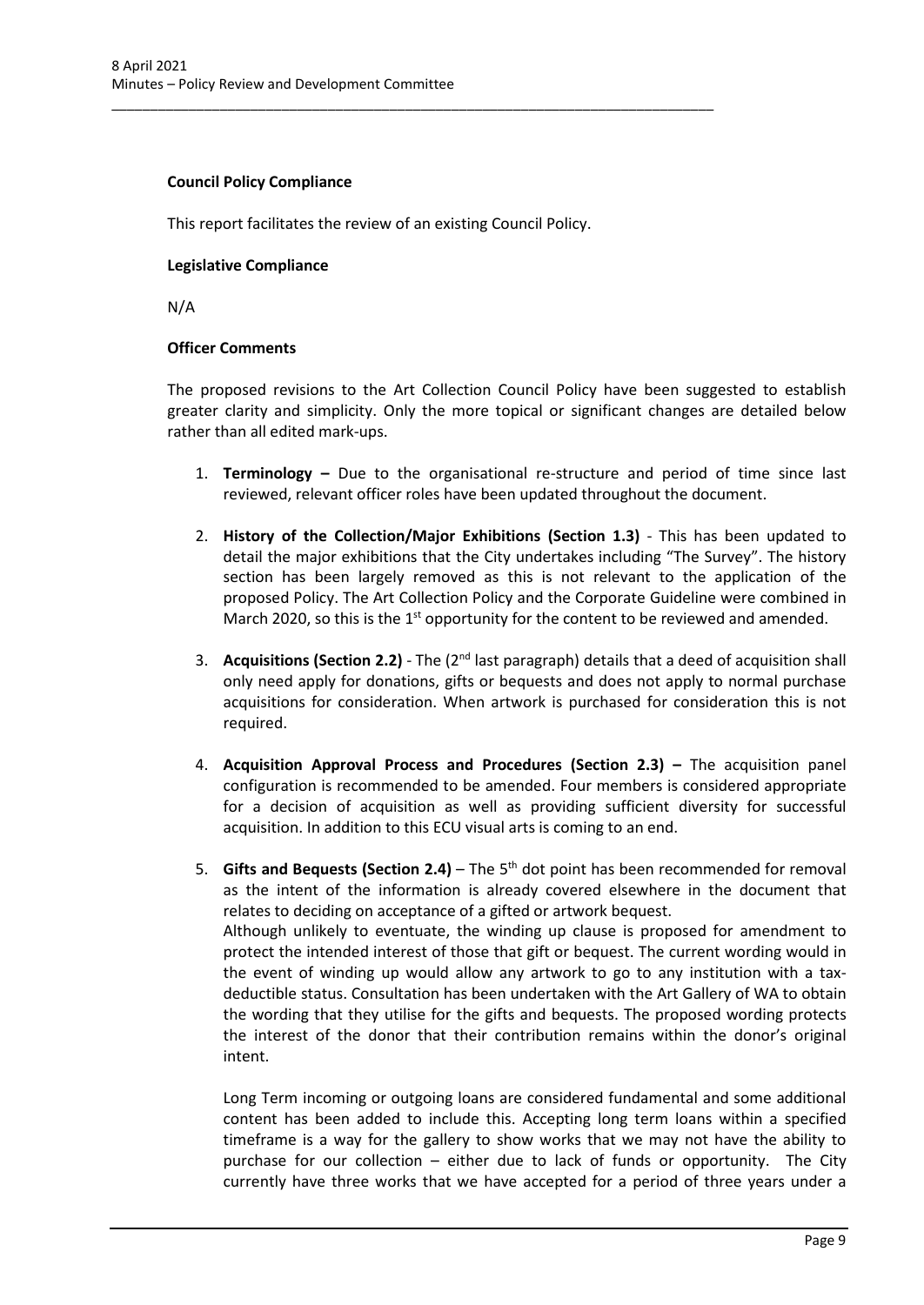\_\_\_\_\_\_\_\_\_\_\_\_\_\_\_\_\_\_\_\_\_\_\_\_\_\_\_\_\_\_\_\_\_\_\_\_\_\_\_\_\_\_\_\_\_\_\_\_\_\_\_\_\_\_\_\_\_\_\_\_\_\_\_\_\_\_\_\_\_\_\_\_\_\_\_\_\_\_

storage agreement. In addition, we have in place an outgoing loan agreement with St John of God that for \$7,000 per annum.

- 6. **Deductible Gift Recipient (Section 2.5)** The wording has been updated to include the winding up information that has already been detailed in Section 2.4.
- 7. **De-Accessioning and Disposal of Collection Artworks (Section 2.6)** The six-month pending period has been removed. Council makes the decision for de-accession so once this has been made then the disposal process should follow. There should be no need for a six-month pending period. The additional paragraph referencing Council decision No. 256/12 has also been removed as this no longer applies and related to the previous governance and committee model.
- 8. **Method of Disposal and Documentation (Section 2**.7) This has been amended to align with both the Local Government Act and the Council Disposal of Minor Assets Management Policy. In addition it, aligns with the recently changed Public Art Council Policy for consistency in wording.

### **Analysis of Financial and Budget Implications**

All monies spent on the maintenance and acquisition of the art collection is done so in line with approved adopted budgets on an annual basis.

#### **Community Consultation**

Nil

### **Elected Member/Officer Consultation**

Consultation took place within the Bunbury Regional Art Gallery (BRAG) Director Dr Joanne Baitz, BRAG staff and the Manager Community Facilities, with the matter now presented to the PRDC for consideration.

#### **Applicant Consultation**

N/A

### **Timeline: Council Decision Implementation**

Immediate once Council have endorsed the recommendation.

#### **Outcome of Meeting – 8 April 2021**

General discussion took place in relation to this item, specifically in relation to:

• Questioning the wording "art museum quality" within the policy? The CEO advised that the wording had come from the professional staff working at BRAG, but would clarify and advise in due course.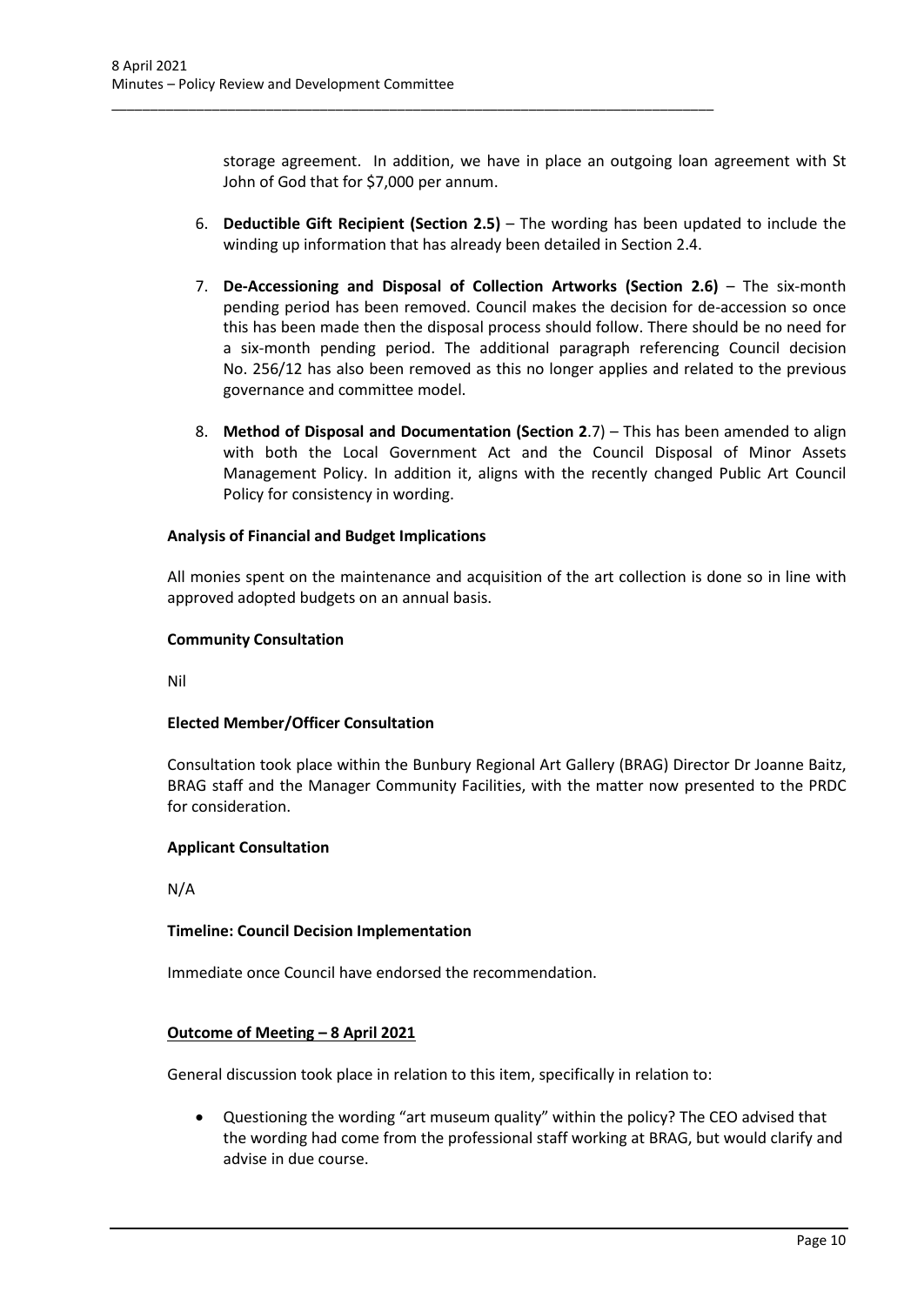• What happened to the \$10,000 that was set aside many years ago for the purpose of writing the history of the Bunbury Regional Art Galleries? The CEO and Manager City Facilities advised they would follow up and advise in due course.

\_\_\_\_\_\_\_\_\_\_\_\_\_\_\_\_\_\_\_\_\_\_\_\_\_\_\_\_\_\_\_\_\_\_\_\_\_\_\_\_\_\_\_\_\_\_\_\_\_\_\_\_\_\_\_\_\_\_\_\_\_\_\_\_\_\_\_\_\_\_\_\_\_\_\_\_\_\_

- Why was the history component of the Bunbury Regional Art Galleries proposed to be removed from the policy? The Manager City Facilities responded by stating that the intent of the policy is to guide the management of the City's art collection, rather than being a document which details the history of the BRAG. Mr Russell did indicate that historical representations will be made for patrons and the public to access.
- It was also requested to add the words "and residents" into clause 1.1 of the policy.

The following motion was moved by Cr Steck and seconded by Mayor Brennan, and was carried unanimously:

*That the Policy Review and Development Committee recommends that Council adopt the revised City of Bunbury Art Collection Policy as presented and amended, noting that Officers will ensure that the history of the BRAG is accentuated and made accessible for Gallery patrons and the public both at the BRAG and online.*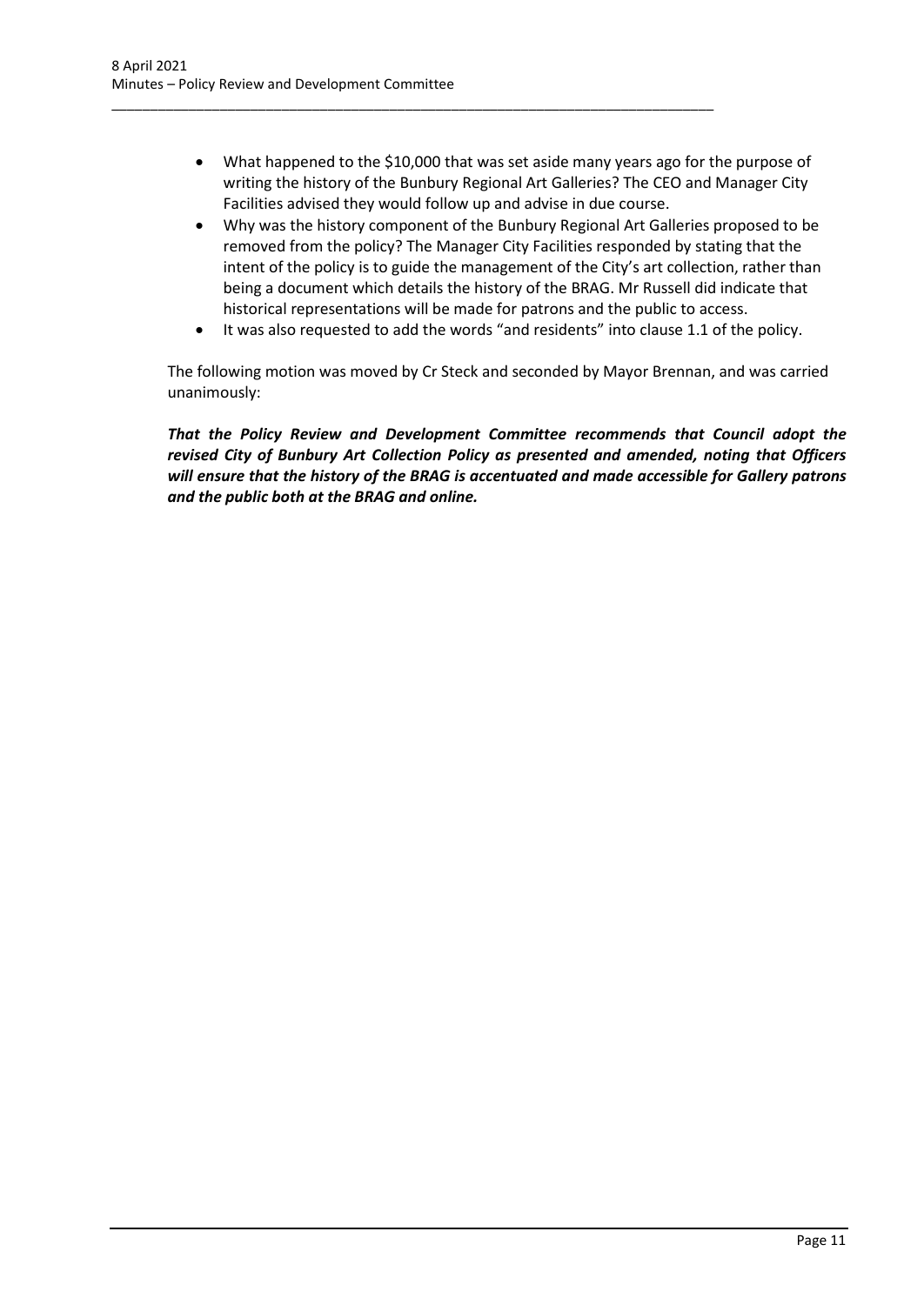| <b>File Ref:</b>            | COB/3150                                                      |  |                             |
|-----------------------------|---------------------------------------------------------------|--|-----------------------------|
| <b>Applicant/Proponent:</b> | Internal                                                      |  |                             |
| <b>Responsible Officer:</b> | Alice Baldock, Planning Officer                               |  |                             |
| <b>Responsible Manager:</b> | Felicity Anderson, Manager City Growth                        |  |                             |
| Executive:                  | Gary Barbour, Director Sustainable Communities                |  |                             |
| <b>Authority/Discretion</b> | Advocacy                                                      |  | Review                      |
|                             | ⊠<br>Executive/Strategic                                      |  | Quasi-Judicial              |
|                             | Legislative                                                   |  | <b>Information Purposes</b> |
| <b>Attachments:</b>         | Appendix 3: Revised Local Planning Policy No. 2.1: Home Based |  |                             |
|                             | <b>Businesses &amp; Family Day Care</b>                       |  |                             |

### **8.3 Review of Local Planning Policy 2.1: Home Based Businesses & Family Day Care**

<span id="page-12-0"></span>\_\_\_\_\_\_\_\_\_\_\_\_\_\_\_\_\_\_\_\_\_\_\_\_\_\_\_\_\_\_\_\_\_\_\_\_\_\_\_\_\_\_\_\_\_\_\_\_\_\_\_\_\_\_\_\_\_\_\_\_\_\_\_\_\_\_\_\_\_\_\_\_\_\_\_\_\_\_

#### **Summary**

The purpose of this report is for Council to consider the proposed amendment of Local Planning Policy 2.1: Home Based Businesses & Family Day Care (the Policy) in accordance with the deemed provisions of the *Planning and Development (Local Planning Schemes) Regulations 2015* (the Regulations) – see Appendix 3*.* 

The gazettal of the *Planning Regulations Amendment Regulations 2020* on 18 December 2020 introduced amendments to the Regulations which became effective on 15 February 2021. The Western Australian Planning Commission (WAPC) resolved to advise all local governments that any proposed amendments to local planning policies that are required solely to bring them into alignment with the updated Regulations are considered minor amendments and, therefore, do not require advertising under the deemed provisions.

One of the amendments to the Regulations has made 'home occupation' land uses exempt from requiring development approval and as such the Policy has been amended to align with the updated Regulations.

#### **Executive Recommendation**

That the Policy Review and Development Committee recommends that Council:

- 1. In accordance with the *Planning and Development Act 2005* (as amended), amend Local Planning Policy 2.1: Home Based Businesses & Family Day Care in accordance with Part 2, Schedule 2, Clause 5(2) of the *Planning and Development (Local Planning Schemes) Regulations 2015.*
- 2. Publish a notice of the amendment in a newspaper circulating in the Scheme area.

*Voting Requirement: Simple Majority* 

#### **Strategic Relevance**

| Theme 4 | Our City                                                               |
|---------|------------------------------------------------------------------------|
| Goal    | Civic leadership, partnerships and sound governance in delivering with |
|         | and for the community.                                                 |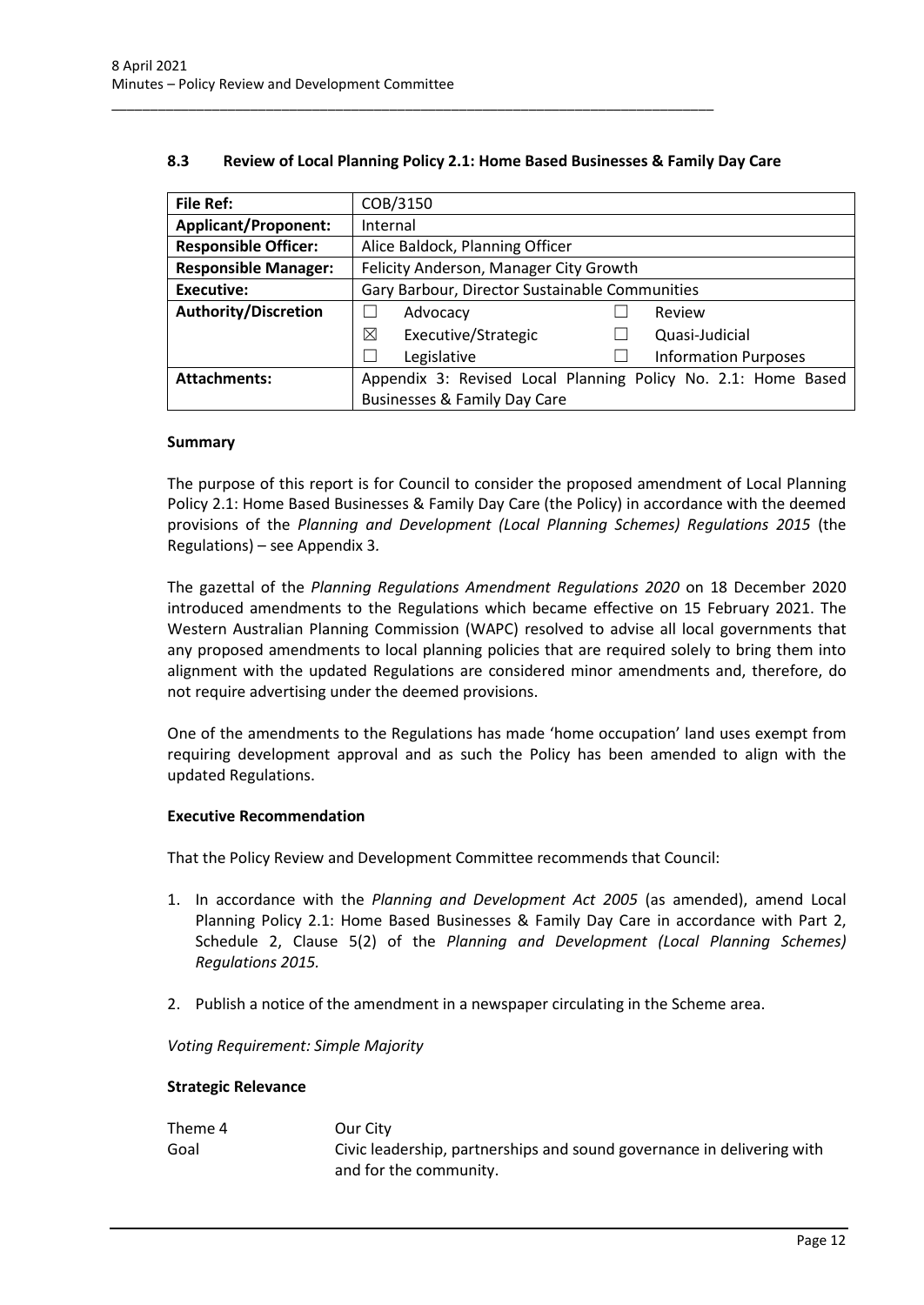Objective 4.3 Trusted leadership and robust decision-making.

\_\_\_\_\_\_\_\_\_\_\_\_\_\_\_\_\_\_\_\_\_\_\_\_\_\_\_\_\_\_\_\_\_\_\_\_\_\_\_\_\_\_\_\_\_\_\_\_\_\_\_\_\_\_\_\_\_\_\_\_\_\_\_\_\_\_\_\_\_\_\_\_\_\_\_\_\_\_

### **Regional Impact Statement**

The proposal will have no regional impact.

#### **Background**

The Policy was adopted by Council in 2003 and reviewed in 2011. It is noted that since 2011, both state and local planning frameworks have been extensively reviewed and updated.

#### **Council Policy Compliance**

Not applicable.

#### **Legislative Compliance**

The following statutory planning instruments of the state and local planning framework are appliable:

- *Planning and Development Act 2005* (as amended);
- Planning and Development (Local Planning Schemes) Regulations 2015 (the Regulations); and
- Local Planning Scheme No.8 (LPS8 or the Scheme).

The procedure for amending an adopted local planning policy is set out in clause 5 of the deemed provisions of the Regulations*.* Amendments to a local planning policy that are deemed to be minor amendments under clause 5(2) of the deemed provisions requires Council to resolve to proceed with the policy and a notice of the policy being published in the Scheme area.

The recommendation of the Policy Review and Development Committee will be included in the agenda item presented to Council for consideration. The amendment of a local planning policy is a statutory procedure that must be determined by Council.

#### **Officer Comments**

The proposed amendments to the Policy are considered minor, including updated provisions and exemptions aligning them with the updated Regulations and updated policy format reflecting the new template.

Pursuant to clause 67(2) of the updated Regulations, a 'home occupation' is now exempt in all zones, in addition to a 'home office', provided it has no works component or meets the deemedto-comply requirements. As such the Policy has been updated to align with the Regulations, exempting 'home occupation' land uses and removing all reference of their previous provisions.

The proposed amended Policy utilises the new policy template format and has been simplified from 21 pages to 6 pages to increase user friendliness.

#### **Analysis of Financial and Budget Implications**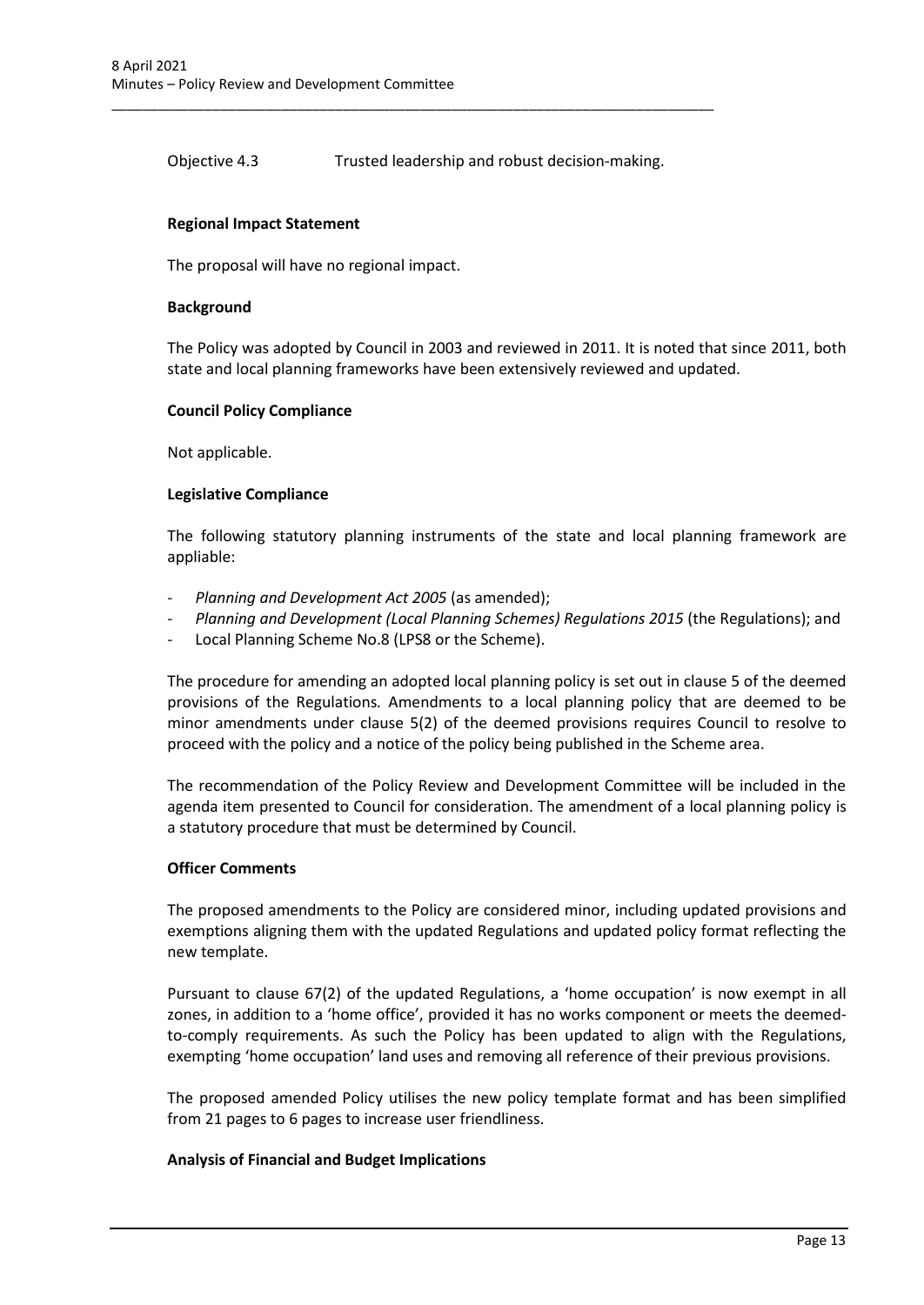There are no consequential financial or budgetary implications associated with the local planning policy revocation procedure other than the costs of public advertising. On average over the past three years (2018-2020), the City has received 11 development applications for home occupations per year. The exemption of 'home occupation' land uses would result in an average loss of revenue of \$1,617 from development application fees and \$4,672 from annual renewal fees that is currently requested from the 64 active home occupations in November each year.

### **Community Consultation**

A notice of the amendment will be published in a newspaper circulating the Scheme area.

\_\_\_\_\_\_\_\_\_\_\_\_\_\_\_\_\_\_\_\_\_\_\_\_\_\_\_\_\_\_\_\_\_\_\_\_\_\_\_\_\_\_\_\_\_\_\_\_\_\_\_\_\_\_\_\_\_\_\_\_\_\_\_\_\_\_\_\_\_\_\_\_\_\_\_\_\_\_

### **Councillor/Officer Consultation**

The amendment of the Policy has been referred to the City of Bunbury's Planning department for professional advice prior to the finalisation of this report.

### **Applicant Consultation**

Not applicable.

### **Timeline: Council Decision Implementation**

Once a decision has been made to amend the Policy, a notice will be placed in the newspaper in accordance with the requirements of the deemed provisions under the Regulations.

### **Outcome of Meeting – 8 April 2021**

General discussion took place in relation to this item.

With the correction of a typo on page 4 of 6 of the policy, the recommendation was moved by Cr Steck and seconded by Cr Smith and was carried unanimously as follows:

### *That the Policy Review and Development Committee recommends that Council:*

- *1. In accordance with the Planning and Development Act 2005 (as amended), amend Local Planning Policy 2.1: Home Based Businesses & Family Day Care in accordance with Part 2, Schedule 2, Clause 5(2) of the Planning and Development (Local Planning Schemes) Regulations 2015.*
- *2. Publish a notice of the amendment in a newspaper circulating in the Scheme area.*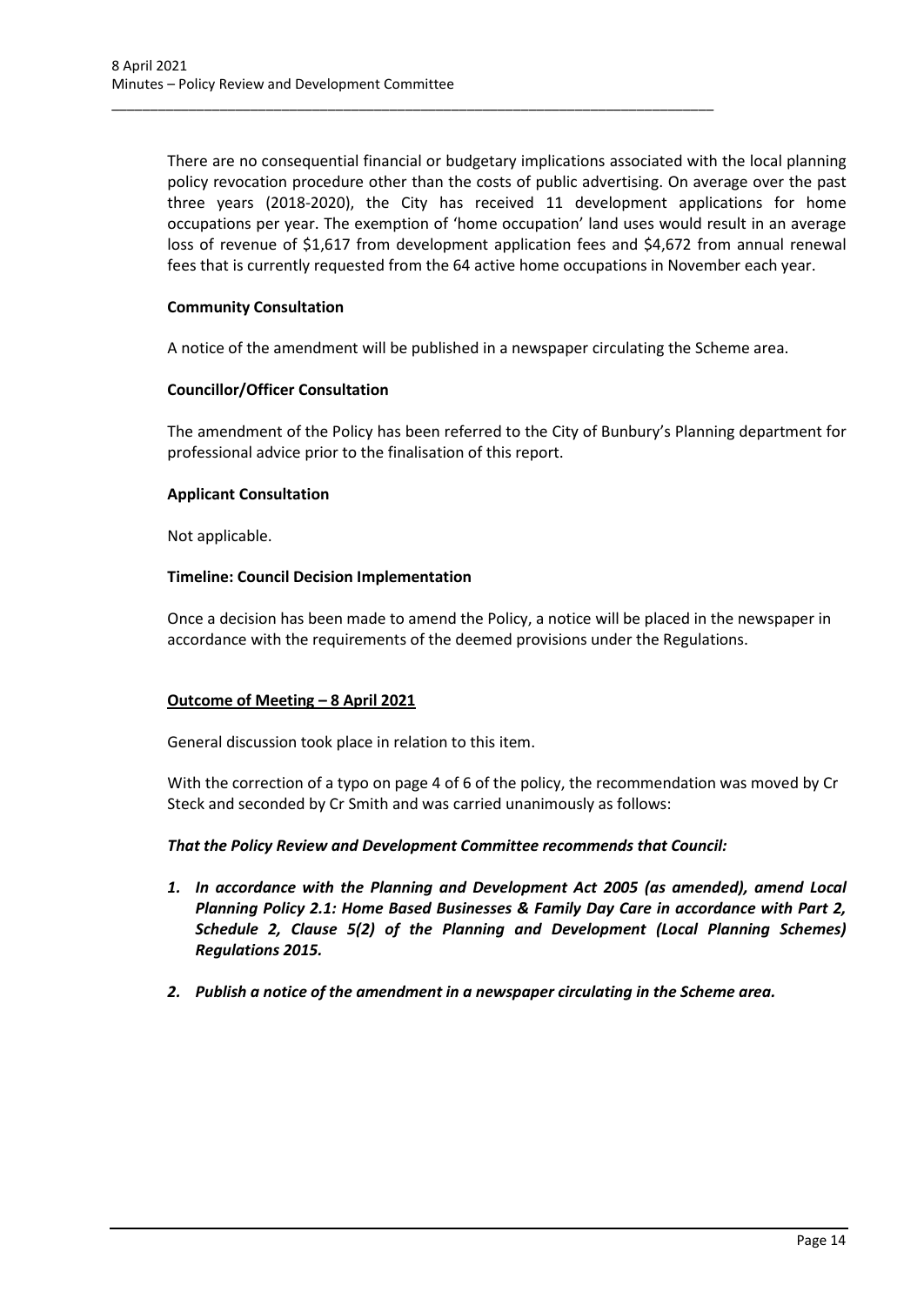### **8.4 Proposed Council Policy: Records Management**

<span id="page-15-0"></span>\_\_\_\_\_\_\_\_\_\_\_\_\_\_\_\_\_\_\_\_\_\_\_\_\_\_\_\_\_\_\_\_\_\_\_\_\_\_\_\_\_\_\_\_\_\_\_\_\_\_\_\_\_\_\_\_\_\_\_\_\_\_\_\_\_\_\_\_\_\_\_\_\_\_\_\_\_\_

| <b>File Ref:</b>            | COB/306                                                         |  |                             |  |
|-----------------------------|-----------------------------------------------------------------|--|-----------------------------|--|
| <b>Applicant/Proponent:</b> | Internal                                                        |  |                             |  |
| <b>Responsible Officer:</b> | Sheree McGee Senior Corporate Information Officer               |  |                             |  |
| <b>Responsible Manager:</b> | Greg Golinski, Manager Governance                               |  |                             |  |
| <b>Executive:</b>           | Dave Chandler, Director Strategy and Organisational Performance |  |                             |  |
| <b>Authority/Discretion</b> | Advocacy<br>Review                                              |  |                             |  |
|                             | ⊠<br>Executive/Strategic                                        |  | Quasi-Judicial              |  |
|                             | Legislative                                                     |  | <b>Information Purposes</b> |  |
| <b>Attachments:</b>         | Appendix 4: Draft Council Policy Records Management             |  |                             |  |

#### **Summary**

The purpose of this report is for the Policy Review and Development Committee to consider introducing a new Council Policy regarding records management (see Appendix 4).

#### **Executive Recommendation**

That the Policy Review and Development Committee recommend that Council adopt the new Record Management Policy as presented.

*Voting Requirement: Simple Majority* 

### **Strategic Relevance**

| Theme 4:       | Our City                                                          |
|----------------|-------------------------------------------------------------------|
| Goal:          | Civic leadership, partnerships and sound governance in delivering |
|                | with and for the community                                        |
| Objective 4.3: | Trusted leadership and robust decision-making                     |

### **Regional Impact Statement**

This policy would only apply within the City of Bunbury.

#### **Background**

The City does not currently have a formal policy in relation to Record Keeping to complement the existing Record Keeping Plan (RKP).

The intent of the proposed Policy is to:

- Outline the principles, approach and rules associated with records management
- Ensure that Elected Members, employees, and contractors understand their recordkeeping roles and responsibilities; and
- Outline the City's commitment to effective, efficient, and compliant record keeping practices.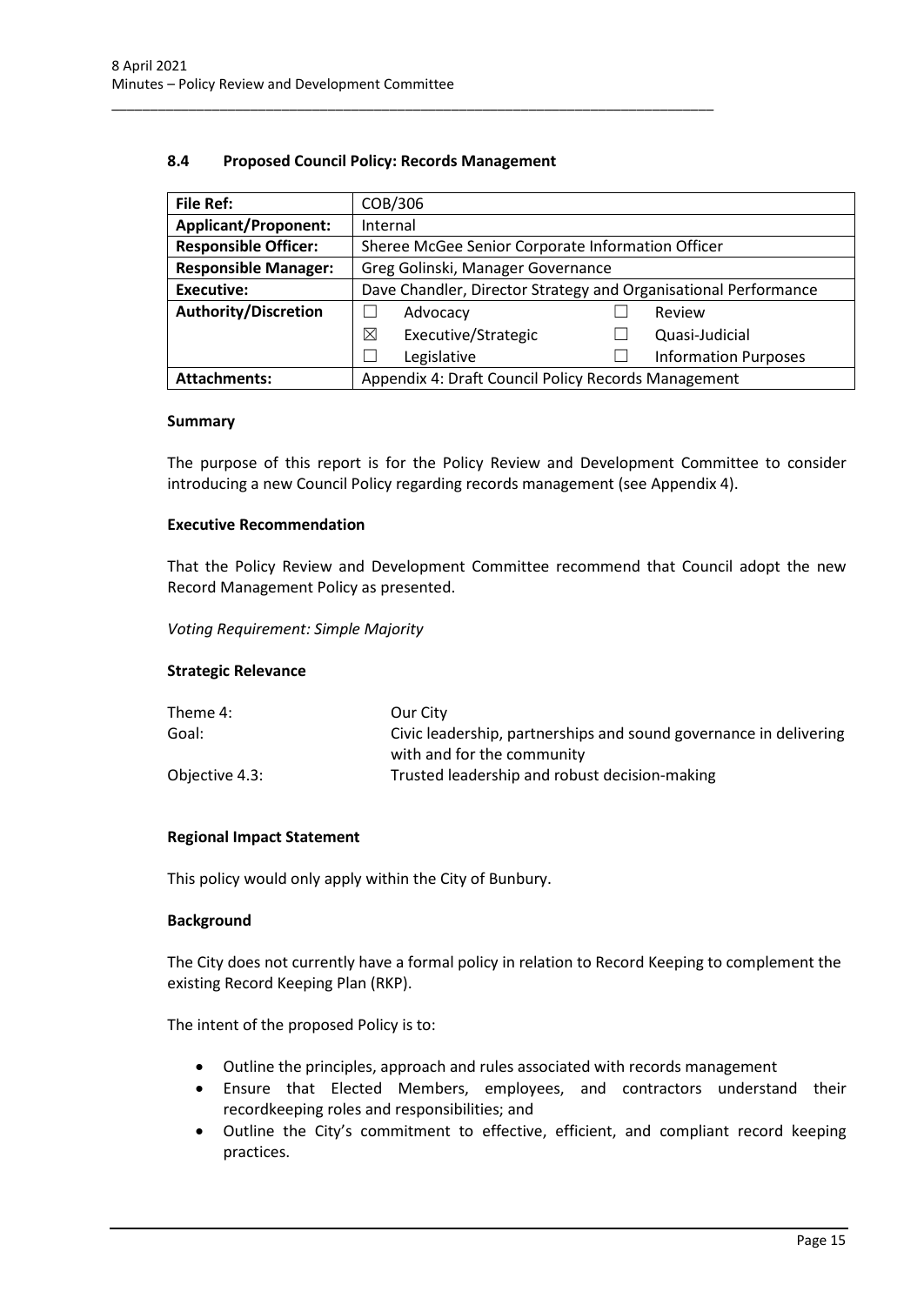### **Council Policy Compliance**

This report proposes the introduction of a new Council Policy.

\_\_\_\_\_\_\_\_\_\_\_\_\_\_\_\_\_\_\_\_\_\_\_\_\_\_\_\_\_\_\_\_\_\_\_\_\_\_\_\_\_\_\_\_\_\_\_\_\_\_\_\_\_\_\_\_\_\_\_\_\_\_\_\_\_\_\_\_\_\_\_\_\_\_\_\_\_\_

### **Legislative Compliance**

*State Records Act 2000 Local Government Act 1995 Freedom of Information Act 1992 Evidence Act 1906 Electronic Transactions Act 2011 Criminal Code (s85)*

City of Bunbury Record Keeping Plan 2018 - 2023

### **Officer Comments**

Effective records and information management is vital to all Council and operational activities of the City of Bunbury. All Council and organisational decisions and transactions relating to governance, administration and operational transactions will be documented as records. All records, regardless of physical format will be managed within the City's official record keeping systems. The management of records is to meet operational informational and legislative requirements. Systems for records management will enhance retrieval and ensure integrity, physical safety and security of records and support our compliance with record keeping legislation.

Record keeping is important, and all elected members and employees share in the responsibility of ensuring significant records are kept and are retrievable.

The proposed policy complements the City's existing RKP and provides a record keeping framework to ensure that full and accurate records of all activities and decisions of Council are created, assessed, managed, and retained or disposed of appropriately and in accordance with relevant legislation.

Whilst not a statutory requirement, a policy in this regard will have tangible benefit in that it clearly illustrates the City's commitment to all aspects of Record Keeping in line with the State Records Act and City's RKP, which apply to both Elected Members and staff.

#### **Analysis of Financial and Budget Implications**

Nil

### **Community Consultation**

Nil

#### **Elected Member/Officer Consultation**

The Governance Department has been involved in the creation of this Policy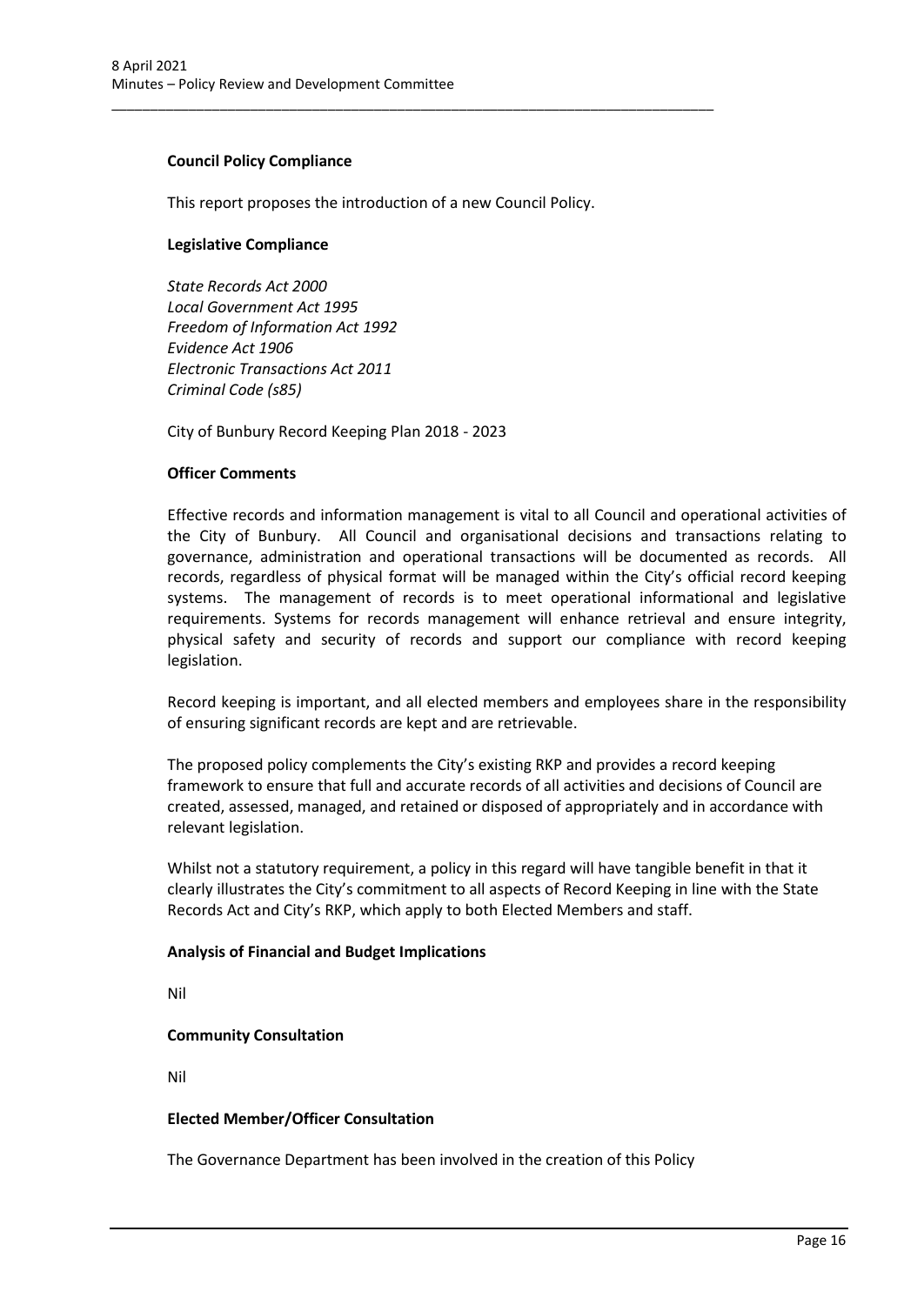### **Applicant Consultation**

Not Applicable

### **Timeline: Council Decision Implementation**

Following Council endorsement, the policy will become effective immediately.

\_\_\_\_\_\_\_\_\_\_\_\_\_\_\_\_\_\_\_\_\_\_\_\_\_\_\_\_\_\_\_\_\_\_\_\_\_\_\_\_\_\_\_\_\_\_\_\_\_\_\_\_\_\_\_\_\_\_\_\_\_\_\_\_\_\_\_\_\_\_\_\_\_\_\_\_\_\_

### **Outcome of Meeting – 8 April 2021**

The recommendation was moved by Mayor Brennan and seconded by Cr Steck and was carried unanimously as follows:

*That the Policy Review and Development Committee recommend that Council adopt the new Record Management Policy as presented.*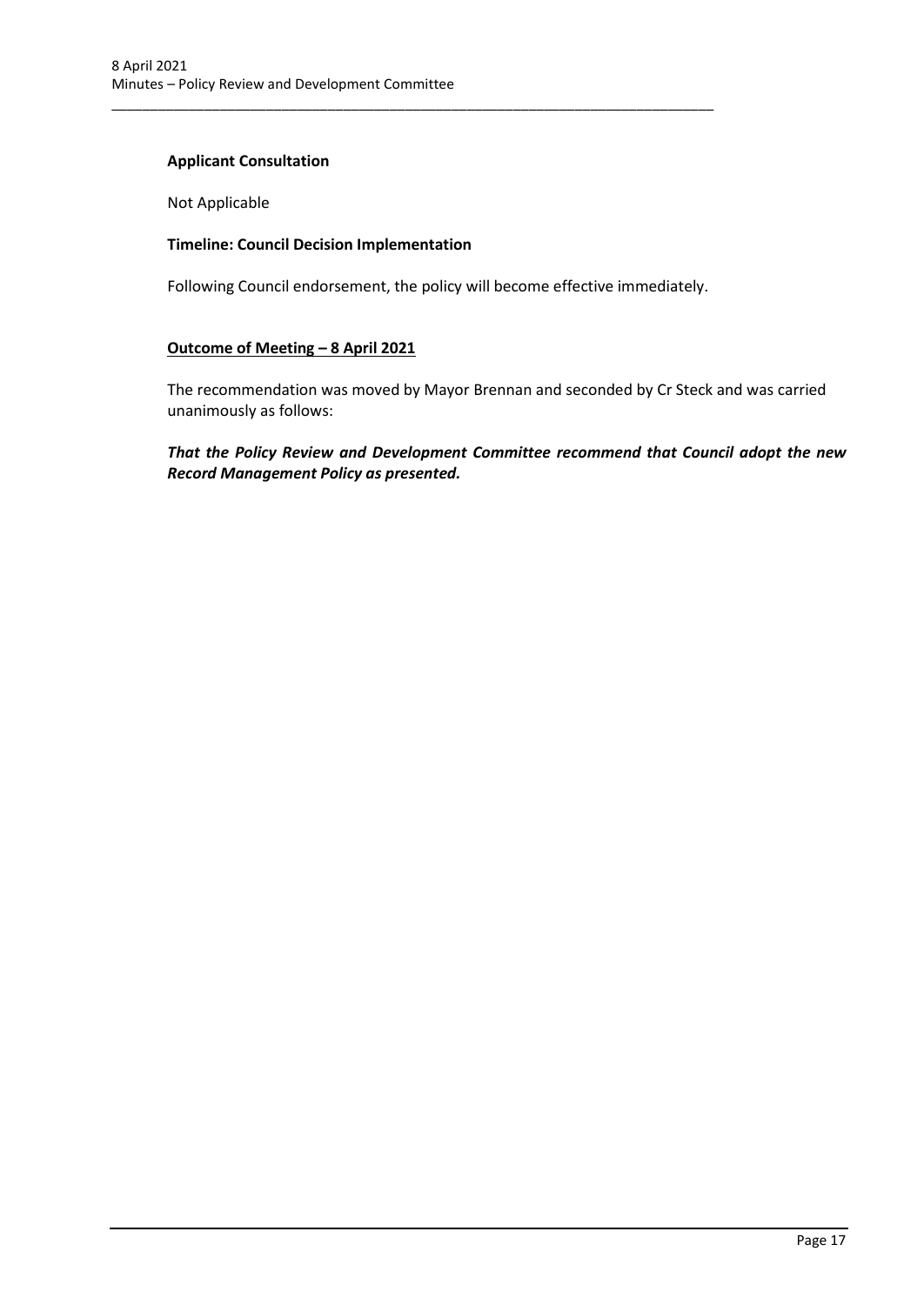| <b>File Ref:</b>            | COB/306                                                         |                                                                  |  |
|-----------------------------|-----------------------------------------------------------------|------------------------------------------------------------------|--|
| <b>Applicant/Proponent:</b> | City of Bunbury                                                 |                                                                  |  |
| <b>Responsible Officer:</b> | Odetta Robertson, Manager People and Safety                     |                                                                  |  |
| <b>Responsible Manager:</b> | Odetta Robertson, Manager People and Safety                     |                                                                  |  |
| Executive:                  | Dave Chandler, Director Strategy and Organisational Performance |                                                                  |  |
| <b>Authority/Discretion</b> | Advocacy                                                        | Review                                                           |  |
|                             | $\boxtimes$<br>Executive/Strategic                              | Quasi-Judicial                                                   |  |
|                             | Legislative                                                     | <b>Information Purposes</b>                                      |  |
| <b>Attachments:</b>         |                                                                 | Appendix 5: Recognition of Long Serving Employees Council Policy |  |

### **8.5 Review of Council Policy: Recognition of Long Serving Employees**

<span id="page-18-0"></span>\_\_\_\_\_\_\_\_\_\_\_\_\_\_\_\_\_\_\_\_\_\_\_\_\_\_\_\_\_\_\_\_\_\_\_\_\_\_\_\_\_\_\_\_\_\_\_\_\_\_\_\_\_\_\_\_\_\_\_\_\_\_\_\_\_\_\_\_\_\_\_\_\_\_\_\_\_\_

#### **Summary**

The purpose of this report is for the Policy Review and development Committee to consider the revocation of the Recognition of Long Serving Employees Council Policy. A copy of the existing policy is at Appendix 5.

Under the parameters of Council's adopted Policy Framework, it is suggested this policy be implemented administratively as a Management Policy, without the need for Council intervention.

### **Executive Recommendation**

That the Policy Review and Development Committee recommends that Council revokes existing Council Policy Recognition of Long Serving Employees, and notes that in future the policy will be applied as a Management Policy.

*Voting Requirement: Simple Majority* 

#### **Strategic Relevance**

| Theme 4:       | Our City                                                               |
|----------------|------------------------------------------------------------------------|
| Goal:          | Civic leadership, partnerships and sound governance in delivering with |
|                | and for the community.                                                 |
| Objective 4.3: | Trusted leadership and robust decision-making.                         |

#### **Regional Impact Statement**

There is no regional impact in relation to this report.

#### **Background**

This policy was originally adopted in 1990, and has seen numerous reviews in the years since, most recently in July 2019.

#### **Council Policy Compliance**

This report facilitates the review of an existing Council Policy.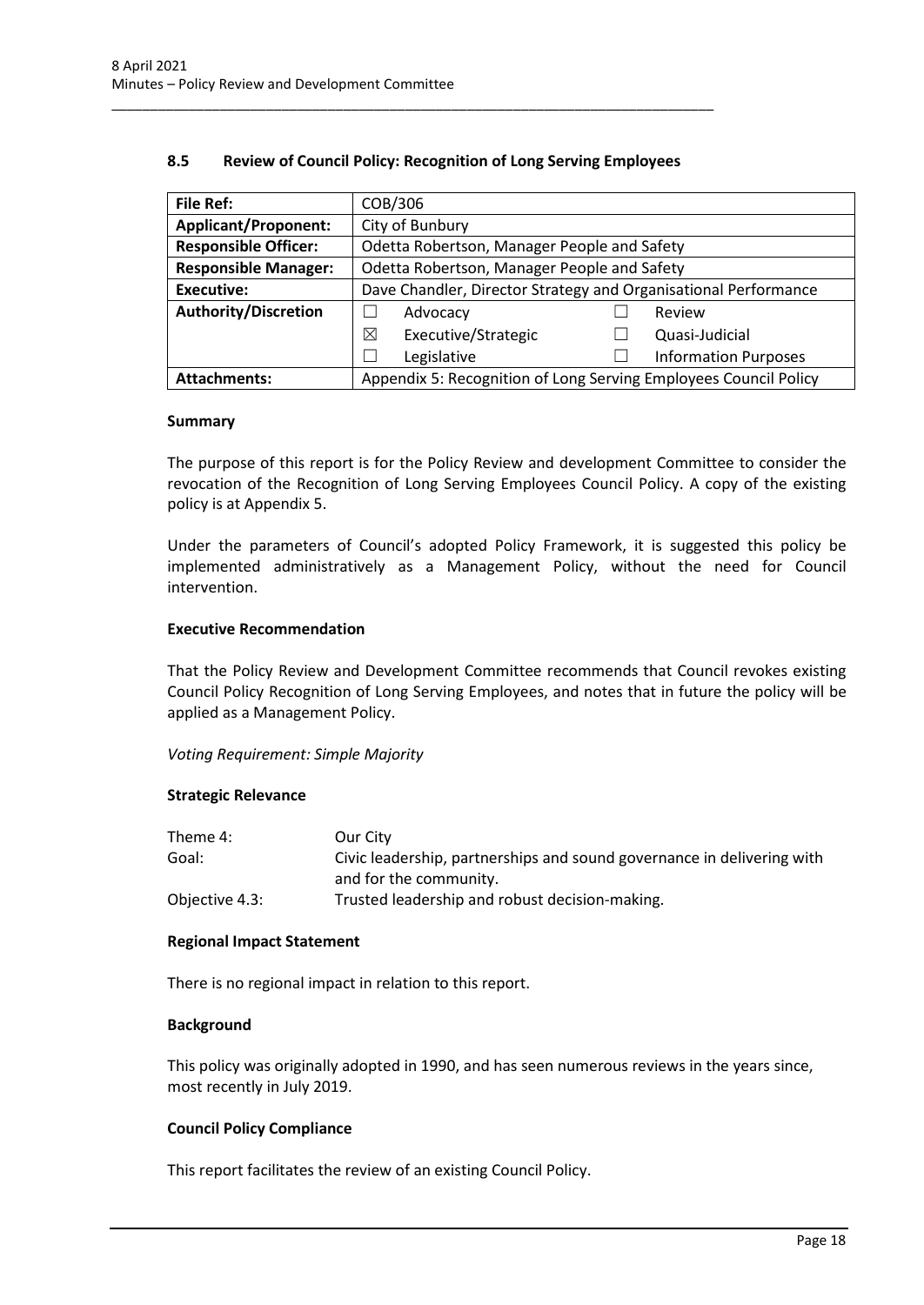### **Legislative Compliance**

No legislative compliance is applicable to this report.

\_\_\_\_\_\_\_\_\_\_\_\_\_\_\_\_\_\_\_\_\_\_\_\_\_\_\_\_\_\_\_\_\_\_\_\_\_\_\_\_\_\_\_\_\_\_\_\_\_\_\_\_\_\_\_\_\_\_\_\_\_\_\_\_\_\_\_\_\_\_\_\_\_\_\_\_\_\_

### **Officer Comments**

This policy has been reviewed by officers as part of a biennial policy review schedule. Officers are of the opinion that the policy is more suited as a Management Policy under Council's adopted Policy Framework, and as such is proposed for revocation and implementation accordingly.

### **Analysis of Financial and Budget Implications**

This policy is implemented utilising existing budget lines.

#### **Community Consultation**

N/A

### **Councillor/Officer Consultation**

This matter is presented to the Policy Review and Development Committee for consideration.

### **Applicant Consultation**

The City is the applicant in this instance.

### **Timeline: Council Decision Implementation**

Immediately following a formal Council decision.

#### **Outcome of Meeting – 8 April 2021**

The recommendation was moved by Cr Steck and seconded by Cr Smith and was carried unanimously as follows:

*That the Policy Review and Development Committee recommends that Council revokes existing Council Policy Recognition of Long Serving Employees, and notes that in future the policy will be applied as a Management Policy.*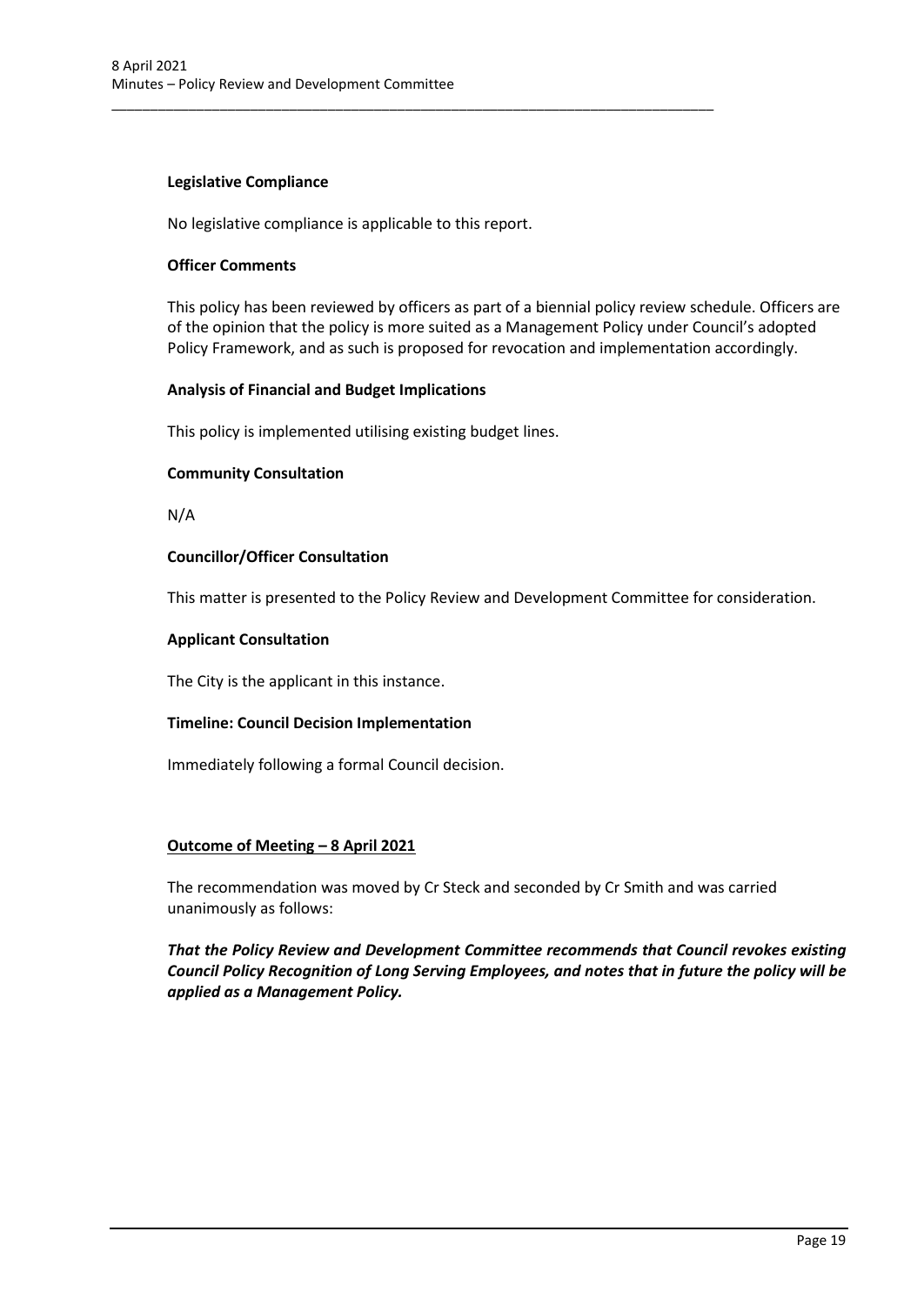### **8.6 Review of Council Policy: Development of Public Lands Fund**

<span id="page-20-0"></span>\_\_\_\_\_\_\_\_\_\_\_\_\_\_\_\_\_\_\_\_\_\_\_\_\_\_\_\_\_\_\_\_\_\_\_\_\_\_\_\_\_\_\_\_\_\_\_\_\_\_\_\_\_\_\_\_\_\_\_\_\_\_\_\_\_\_\_\_\_\_\_\_\_\_\_\_\_\_

| <b>File Ref:</b>            | COB/306                                                |  |                             |
|-----------------------------|--------------------------------------------------------|--|-----------------------------|
| <b>Applicant/Proponent:</b> | City of Bunbury                                        |  |                             |
| <b>Responsible Officer:</b> | Kristen Anderson                                       |  |                             |
| <b>Responsible Manager:</b> | Felicity Anderson, Manager City Growth                 |  |                             |
| <b>Executive:</b>           | Gary Barbour, Director Sustainable Communities         |  |                             |
| <b>Authority/Discretion</b> | Advocacy                                               |  | Review                      |
|                             | Executive/Strategic<br>⊠                               |  | Quasi-Judicial              |
|                             | Legislative                                            |  | <b>Information Purposes</b> |
| <b>Attachments:</b>         | Appendix 6: Development of Public Lands Council Policy |  |                             |

#### **Summary**

The purpose of this report is for the Policy Review and development Committee to consider the revocation of the Development of Public Lands Fund Policy. A copy of the existing policy is at Appendix 6.

This policy has been reviewed and is recommended for revocation for a number of reasons as discussed within this report.

#### **Executive Recommendation**

That the Policy Review and Development Committee recommends that Council revokes existing Council Policy Development of Public Lands Fund.

*Voting Requirement: Simple Majority* 

#### **Strategic Relevance**

| Theme 4:       | Our City                                                               |
|----------------|------------------------------------------------------------------------|
| Goal:          | Civic leadership, partnerships and sound governance in delivering with |
|                | and for the community.                                                 |
| Objective 4.3: | Trusted leadership and robust decision-making.                         |

#### **Regional Impact Statement**

There is no regional impact in relation to this report.

#### **Background**

The Development of Public Land Fund Policy was established in 2016 to assist businesses to implement development on public land for the purpose of improving business opportunity and providing identified social and economic benefit to the wider community.

The fund was set up as a loan whereby businesses could lend from the City the up-front capital to develop physical structures on public land, such as alfresco dining areas on road reserve.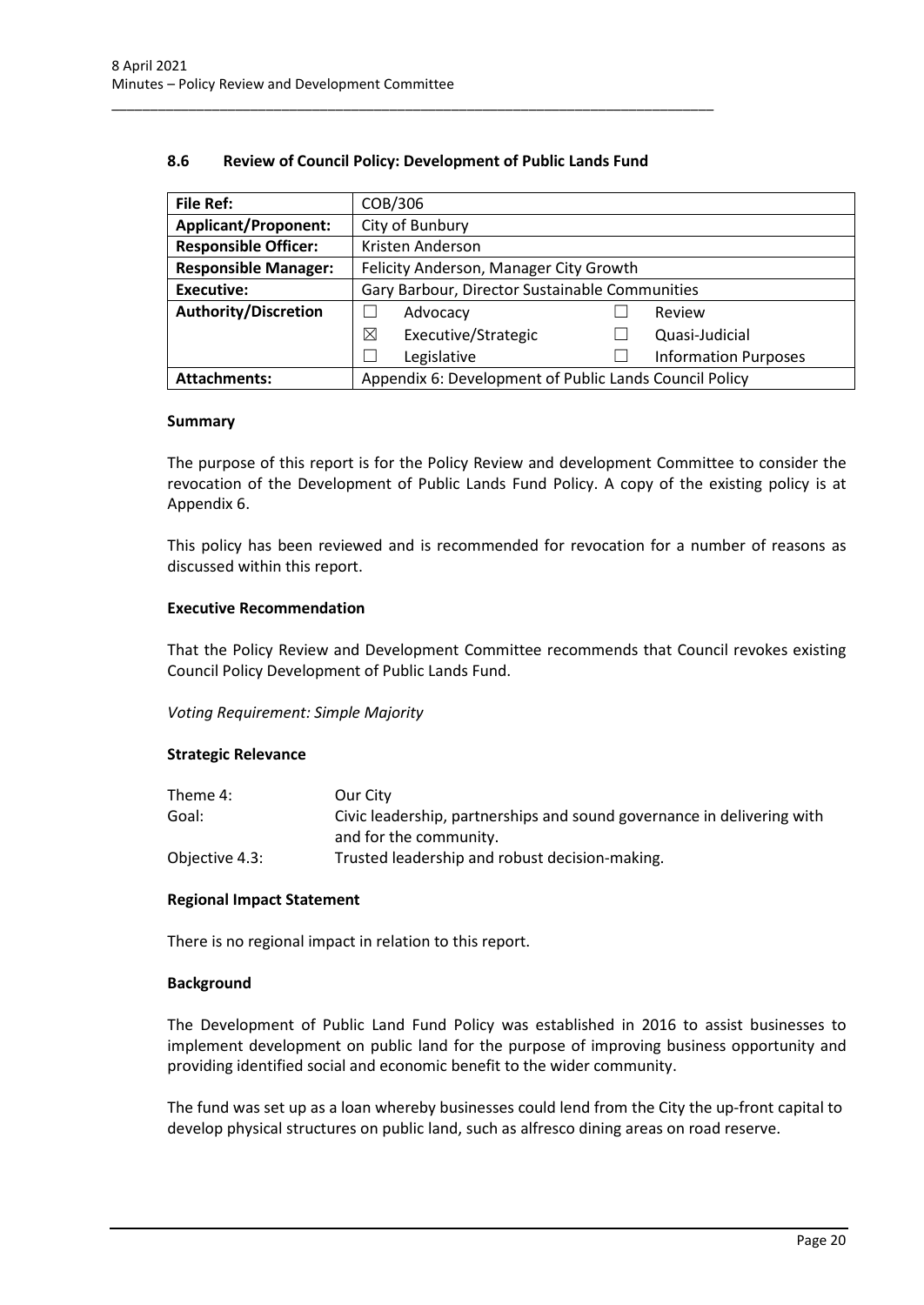Businesses are able to apply to the City for up to \$15,000. The applicants are required to demonstrate a social and/or economic benefit to the community derived from the funds and if successful, are required to repay the loan over a three year period.

\_\_\_\_\_\_\_\_\_\_\_\_\_\_\_\_\_\_\_\_\_\_\_\_\_\_\_\_\_\_\_\_\_\_\_\_\_\_\_\_\_\_\_\_\_\_\_\_\_\_\_\_\_\_\_\_\_\_\_\_\_\_\_\_\_\_\_\_\_\_\_\_\_\_\_\_\_\_

The loan has not been utilised by any other businesses since 2016, though funds have been kept aside every year should applications be received.

Since the inception of this policy, the City has offered businesses support to develop public land in other ways, including the most recent business grant that allowed businesses to use funds for façade improvements.

With these factors in mind, it is considered appropriate to revoke this Council Policy.

#### **Council Policy Compliance**

The Development of Public Land Fund.

#### **Legislative Compliance**

No legislative compliance is applicable to this report.

#### **Officer Comments**

Since this policy was adopted, the City has implemented alternative methods of supporting our business community and this loan has not been taken up since 2016.

With interest rates at an all-time low businesses are able to access low interest loans through more traditional sources of funding.

Given the impact of COVID-19 to the City's financial position, it is considered prudent that budgetary amounts are not kept set aside in case an application is received, rather ensuring businesses are supported through meaningful channels and in ways that actually provide them with alternative assistance and support.

#### **Analysis of Financial and Budget Implications**

In previous financial years, PR-4146 Development of Public Land Fund, had an allocation of \$50,000 per annum budgeted that could be loaned and repaid over a three year period.

With nearly five years since the loan option has been available and not taken up, the budget has been reduced year on year to \$10,000 in the 2019/20 financial year.

With the impact COVID-19 had to the City's operating budgets, no funds have been allocated to this project for the 2020/21 financial year.

#### **Community Consultation**

Community consultation has not been undertaken for the purpose of this report.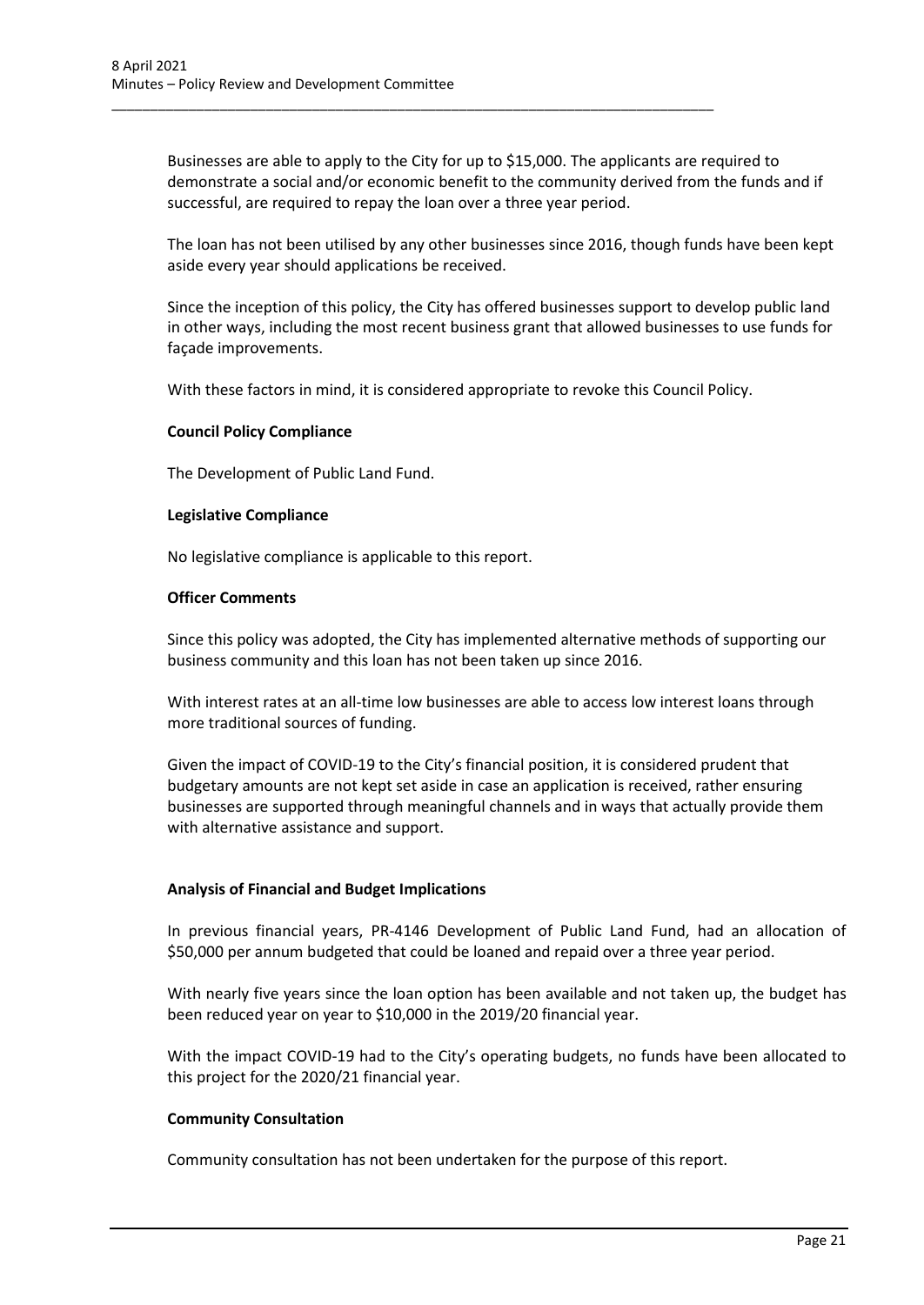### **Councillor/Officer Consultation**

The City's Economic Development team, who administer alternative business support initiatives, have reviewed this policy with those programs in mind.

\_\_\_\_\_\_\_\_\_\_\_\_\_\_\_\_\_\_\_\_\_\_\_\_\_\_\_\_\_\_\_\_\_\_\_\_\_\_\_\_\_\_\_\_\_\_\_\_\_\_\_\_\_\_\_\_\_\_\_\_\_\_\_\_\_\_\_\_\_\_\_\_\_\_\_\_\_\_

### **Applicant Consultation**

The City is the applicant in this instance.

### **Timeline: Council Decision Implementation**

We recommend that should the Policy Review and Development Committee and subsequently Council, determine to revoke this policy, that it would be revoked immediately following a formal Council decision.

### **Outcome of Meeting – 8 April 2021**

The recommendation was moved by Cr Steck and seconded by Cr Smith and was carried unanimously as follows:

*That the Policy Review and Development Committee recommends that Council revokes existing Council Policy Development of Public Lands Fund.*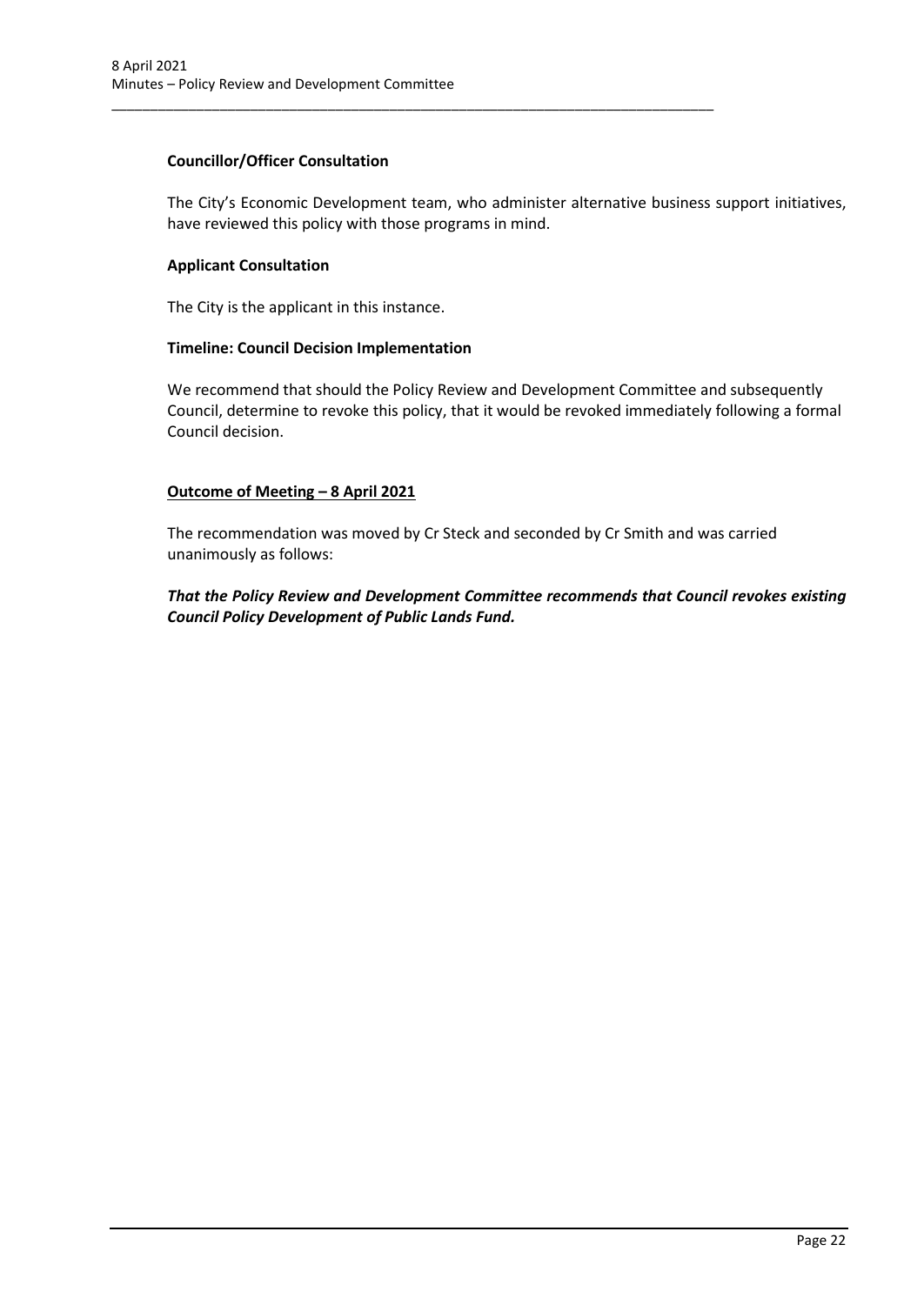### **8.7 Review of Council Policy: Land Rationalisation and Acquisitions**

<span id="page-23-0"></span>\_\_\_\_\_\_\_\_\_\_\_\_\_\_\_\_\_\_\_\_\_\_\_\_\_\_\_\_\_\_\_\_\_\_\_\_\_\_\_\_\_\_\_\_\_\_\_\_\_\_\_\_\_\_\_\_\_\_\_\_\_\_\_\_\_\_\_\_\_\_\_\_\_\_\_\_\_\_

| <b>File Ref:</b>            | COB/306                                                            |  |  |
|-----------------------------|--------------------------------------------------------------------|--|--|
| <b>Applicant/Proponent:</b> | Internal                                                           |  |  |
| <b>Responsible Officer:</b> | Vacant, Senior Lands Officer                                       |  |  |
| <b>Responsible Manager:</b> | David Ransom, Manager Finance                                      |  |  |
|                             | Felicity Anderson, Manager City Growth                             |  |  |
| Executive:                  | Dr Dave Chandler, Director Strategy and Organisational Performance |  |  |
|                             | Gary Barbour, Director Sustainable Communities                     |  |  |
| <b>Authority/Discretion</b> | Advocacy<br>Review                                                 |  |  |
|                             | ⊠<br>Executive/Strategic<br>Quasi-Judicial                         |  |  |
|                             | Legislative<br><b>Information Purposes</b>                         |  |  |
| <b>Attachments:</b>         | Appendix 7: Revised Land Rationalisation and Acquisitions Policy   |  |  |

#### **Summary**

The purpose of this report is for the Policy Review and Development Committee (PRDC) to review existing Council Policy *Land Rationalisation and Acquisitions*. A copy of the proposed revised policy is **attached** at Appendix 7.

#### **Executive Recommendation**

That the Policy Review and Development Committee recommend that Council adopt the revised Council Policy Land Rationalisation and Acquisitions as presented.

*Voting Requirement: Simple Majority* 

#### **Strategic Relevance**

| Theme 4:       | Our City                                                               |
|----------------|------------------------------------------------------------------------|
| Goal:          | Civic leadership, partnerships and sound governance in delivering with |
|                | and for the community.                                                 |
| Objective 4.3: | Trusted leadership and robust decision-making.                         |

#### **Regional Impact Statement**

This Policy applies only to the City of Bunbury

#### **Background**

The Land Rationalisation and Acquisitions policy was last reviewed in December 2018 and is now presented to the PRDC for its biennial review.

#### **Council Policy Compliance**

This report facilitates a review of an existing Council Policy.

#### **Legislative Compliance**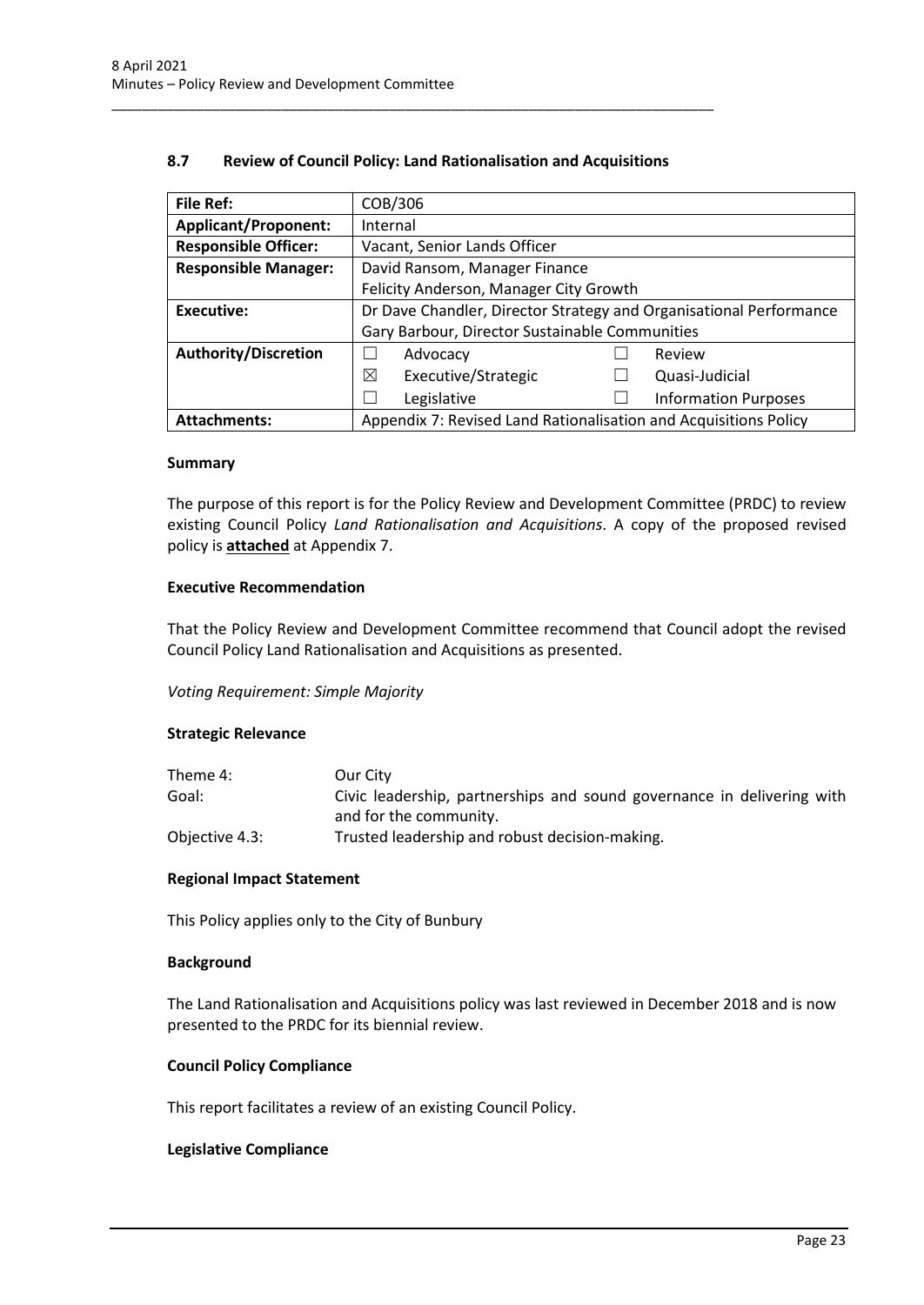There is no legislative compliance governing Council policy review.

\_\_\_\_\_\_\_\_\_\_\_\_\_\_\_\_\_\_\_\_\_\_\_\_\_\_\_\_\_\_\_\_\_\_\_\_\_\_\_\_\_\_\_\_\_\_\_\_\_\_\_\_\_\_\_\_\_\_\_\_\_\_\_\_\_\_\_\_\_\_\_\_\_\_\_\_\_\_

### **Officer Comments**

Officers' have reviewed current Council policy Land Rationalisation and Acquisitions, and only suggest some minor wording changes. It is felt that the current wording, when interpreted, would require formal reports to be presented in this regard, whereas matters of such nature are typically presented to Elected Members at informal or strategic briefing sessions. The proposed wording changes merely make this clarification.

### **Analysis of Financial and Budget Implications**

Nil

#### **Community Consultation**

Nil

### **Elected Member/Officer Consultation**

The revised Policy is presented to the Policy Review and Development Committee for consideration and recommendation to Council.

#### **Applicant Consultation**

Not applicable.

#### **Timeline: Council Decision Implementation**

Once adopted by Council, the Policy become effective immediately.

#### **Outcome of Meeting – 8 April 2021**

The recommendation was moved by Cr Steck and seconded by Cr Kozisek and was carried unanimously as follows:

*That the Policy Review and Development Committee recommend that Council adopt the revised Council Policy Land Rationalisation and Acquisitions as presented.*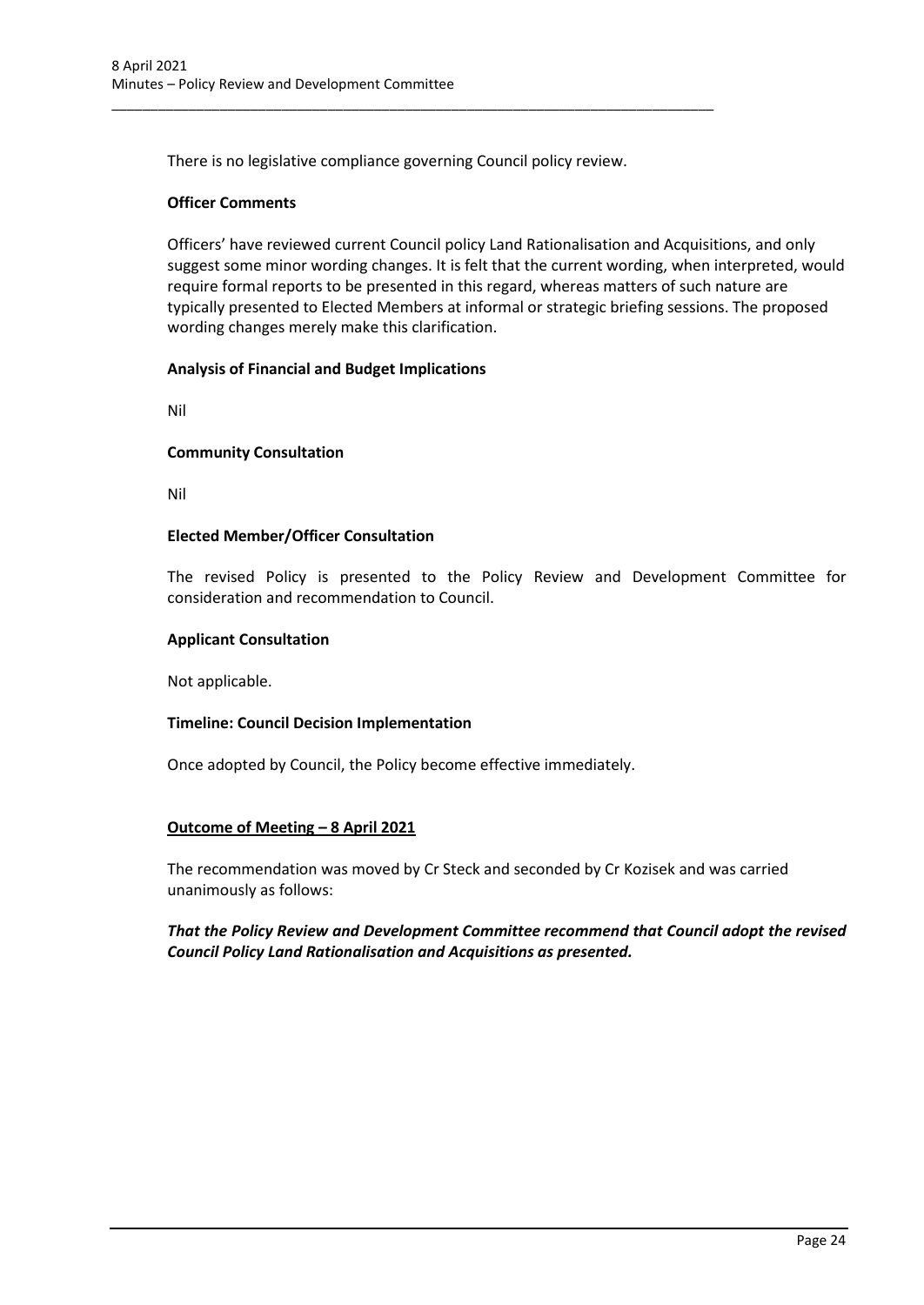### **8.8 Review of Council Policy: Use of Car Parking Bays for Outdoor Eating Areas in the CBD**

<span id="page-25-0"></span>\_\_\_\_\_\_\_\_\_\_\_\_\_\_\_\_\_\_\_\_\_\_\_\_\_\_\_\_\_\_\_\_\_\_\_\_\_\_\_\_\_\_\_\_\_\_\_\_\_\_\_\_\_\_\_\_\_\_\_\_\_\_\_\_\_\_\_\_\_\_\_\_\_\_\_\_\_\_

| <b>File Ref:</b>            | COB/306                                                                |                                         |                             |  |
|-----------------------------|------------------------------------------------------------------------|-----------------------------------------|-----------------------------|--|
| <b>Applicant/Proponent:</b> | Internal                                                               |                                         |                             |  |
| <b>Responsible Officer:</b> |                                                                        | Sarah Upton, Manager Community Services |                             |  |
| <b>Responsible Manager:</b> | Sarah Upton, Manager Community Services                                |                                         |                             |  |
| Executive:                  | Gary Barbour, Director Sustainable Communities                         |                                         |                             |  |
| <b>Authority/Discretion</b> | Advocacy                                                               |                                         | Review                      |  |
|                             | ⊠<br>Executive/Strategic                                               |                                         | Quasi-Judicial              |  |
|                             | Legislative                                                            |                                         | <b>Information Purposes</b> |  |
| <b>Attachments:</b>         | Appendix 8: Revised Policy Use of Car Parking Bays for Alfresco Dining |                                         |                             |  |
|                             | in the CBD                                                             |                                         |                             |  |

#### **Summary**

The purpose of this report is for the Policy Review and Development Committee (PRDC) to review existing Council Policy *Use of Car Parking Bays for Outdoor Eating Areas in the CBD*. A copy of the proposed revised policy is **attached** at Appendix 8.

#### **Executive Recommendation**

That the Policy Review and Development Committee recommend that Council adopt the revised Council Policy Use of Car Parking Bays for Alfresco Dining in the CBD as presented.

#### *Voting Requirement: Simple Majority*

#### **Strategic Relevance**

| Theme 4:       | Our City                                                                                         |
|----------------|--------------------------------------------------------------------------------------------------|
| Goal:          | Civic leadership, partnerships and sound governance in delivering with<br>and for the community. |
|                |                                                                                                  |
| Objective 4.3: | Trusted leadership and robust decision-making.                                                   |

#### **Regional Impact Statement**

This Policy applies only to the City of Bunbury

#### **Background**

This policy has been in place since May 2015, where it was adopted by Council to establish guidelines for businesses that were interested in establishing outdoor dining opportunities within existing car parking bays immediately in front of their place of business.

#### **Council Policy Compliance**

This report facilitates a review of an existing Council Policy.

#### **Legislative Compliance**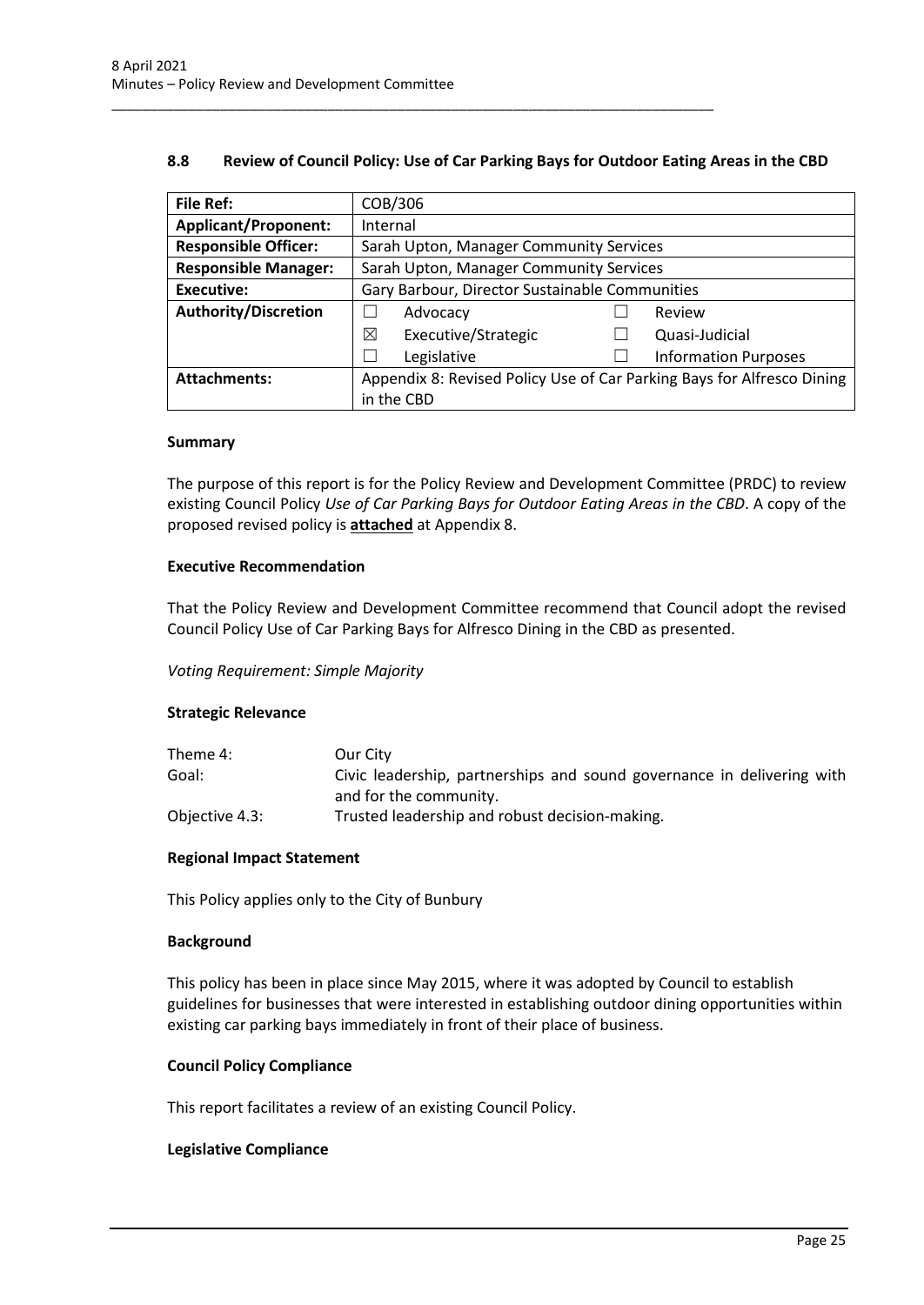There is no legislative compliance governing Council policy review.

\_\_\_\_\_\_\_\_\_\_\_\_\_\_\_\_\_\_\_\_\_\_\_\_\_\_\_\_\_\_\_\_\_\_\_\_\_\_\_\_\_\_\_\_\_\_\_\_\_\_\_\_\_\_\_\_\_\_\_\_\_\_\_\_\_\_\_\_\_\_\_\_\_\_\_\_\_\_

### **Officer Comments**

Officers' have reviewed the current policy and propose some refinement to ensure consistent language between the policy and the recently adopted City of Bunbury Local Government and Public Places Local Law. Neither the intent nor the processes within the policy have been affected.

### **Analysis of Financial and Budget Implications**

Nil

### **Community Consultation**

Nil, as the policy has merely been updated to reflect the wording used within the City of Bunbury Local Government and Public Places Local Law, and its intent has not changed.

### **Elected Member/Officer Consultation**

The revised Policy is presented to the Policy Review and Development Committee for consideration and recommendation to Council.

#### **Applicant Consultation**

Not applicable.

#### **Timeline: Council Decision Implementation**

Once adopted by Council, any changes to the Policy become effective immediately.

#### **Outcome of Meeting – 8 April 2021**

General discussion took place in relation to this item, with the Manager Community Services indicating that with the agreement of the Committee she proposes to amend point 5 of the policy (Fees and Charges) to make the wording clearer and better aligned with Council's current adopted Fees and Charges.

With these changes, the recommendation was moved by Cr Steck and seconded by Mayor Brennan and was carried unanimously as follows:

*That the Policy Review and Development Committee recommend that Council adopt the revised Council Policy Use of Car Parking Bays for Alfresco Dining in the CBD as presented and amended.*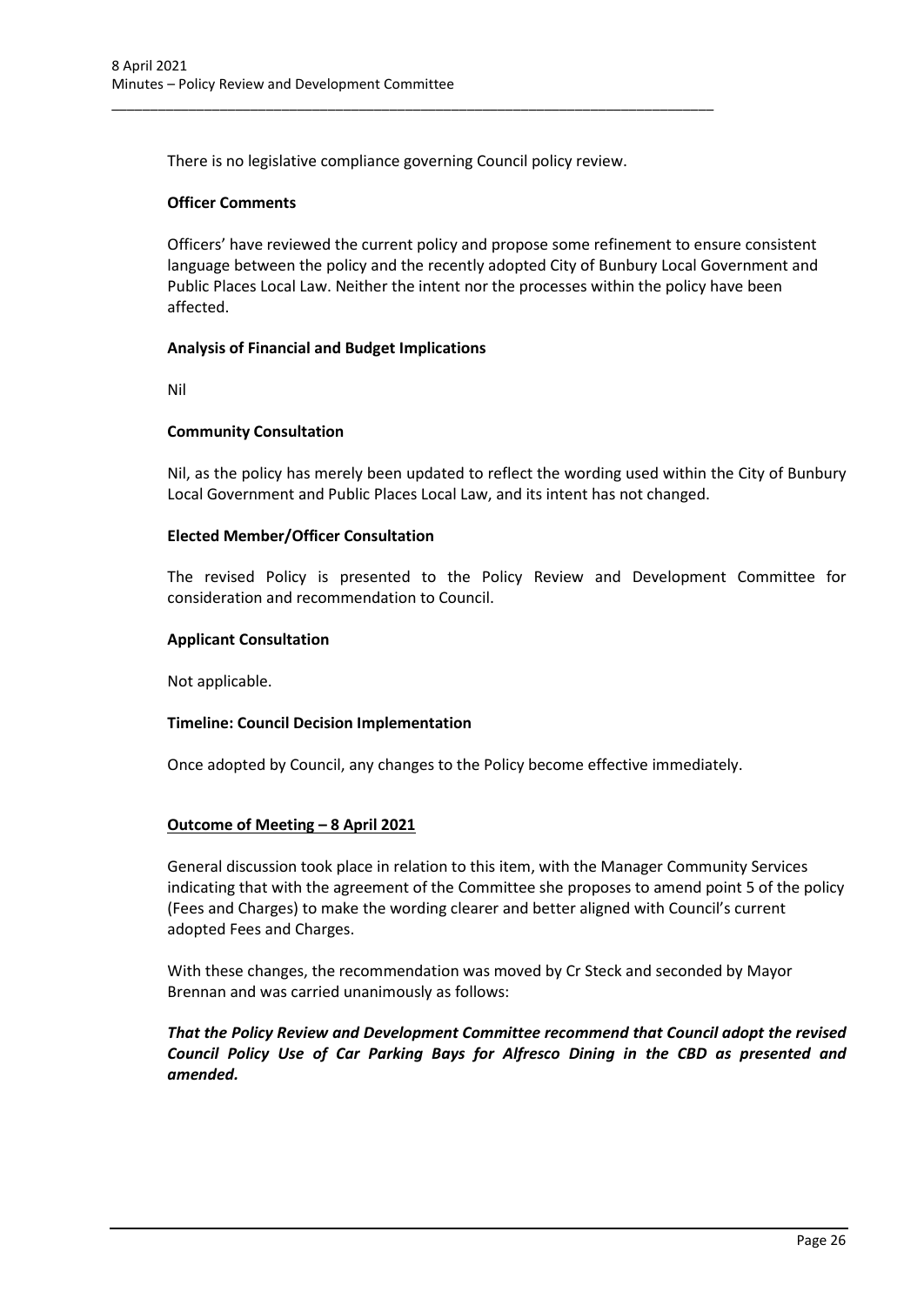### **8.9 Review of Council Policy: Temporary Appointment of CEO**

<span id="page-27-0"></span>\_\_\_\_\_\_\_\_\_\_\_\_\_\_\_\_\_\_\_\_\_\_\_\_\_\_\_\_\_\_\_\_\_\_\_\_\_\_\_\_\_\_\_\_\_\_\_\_\_\_\_\_\_\_\_\_\_\_\_\_\_\_\_\_\_\_\_\_\_\_\_\_\_\_\_\_\_\_

| <b>File Ref:</b>            | COB/306                                                            |  |                             |
|-----------------------------|--------------------------------------------------------------------|--|-----------------------------|
| <b>Applicant/Proponent:</b> | Internal                                                           |  |                             |
| <b>Responsible Officer:</b> | Leanne French, Senior Governance & Risk Officer                    |  |                             |
| <b>Responsible Manager:</b> | Greg Golinski, Manager Governance                                  |  |                             |
| <b>Executive:</b>           | Dr Dave Chandler, Director Strategy and Organisational Performance |  |                             |
| <b>Authority/Discretion</b> | Advocacy                                                           |  | Review                      |
|                             | ⊠<br>Executive/Strategic                                           |  | Quasi-Judicial              |
|                             | ⊠<br>Legislative                                                   |  | <b>Information Purposes</b> |
| <b>Attachments:</b>         | Appendix 9: Revised Temporary Appointment of CEO Policy            |  |                             |

#### **Summary**

This report is present to the Policy Review and Development Committee for consideration of a revised Council Policy regarding the temporary appointment of a Chief Executive Officer for the City of Bunbury (Acting CEO). A copy of the proposed revised policy is **attached** at Appendix 9.

#### **Executive Recommendation**

That the Policy Review and Development Committee recommend that Council adopt the revised Council Policy Temporary Appointment of CEO as presented.

#### *Voting Requirement: Absolute Majority*

#### **Strategic Relevance**

| Theme 4:       | Our City                                                               |
|----------------|------------------------------------------------------------------------|
| Goal:          | Civic leadership, partnerships and sound governance in delivering with |
|                | and for the community.                                                 |
| Objective 4.3: | Trusted leadership and robust decision-making.                         |

### **Regional Impact Statement**

This Policy applies only to the City of Bunbury

#### **Background**

Section 5.36 of the *Local Government Act 1995* (the Act) requires a local government to employ a CEO and such other persons as the Council believes are necessary to enable the functions of the local government and the functions of the Council to be performed.

Section 5.39 (1a) of the Act states that an employee may act in the position of a CEO or a senior employee for a term not exceeding one year without a written contract for the position in which he or she is acting.

The introduced section of 5.39C of the Act has recently received commencement proclamation and requires that a local government must prepare and adopt by an absolute majority a policy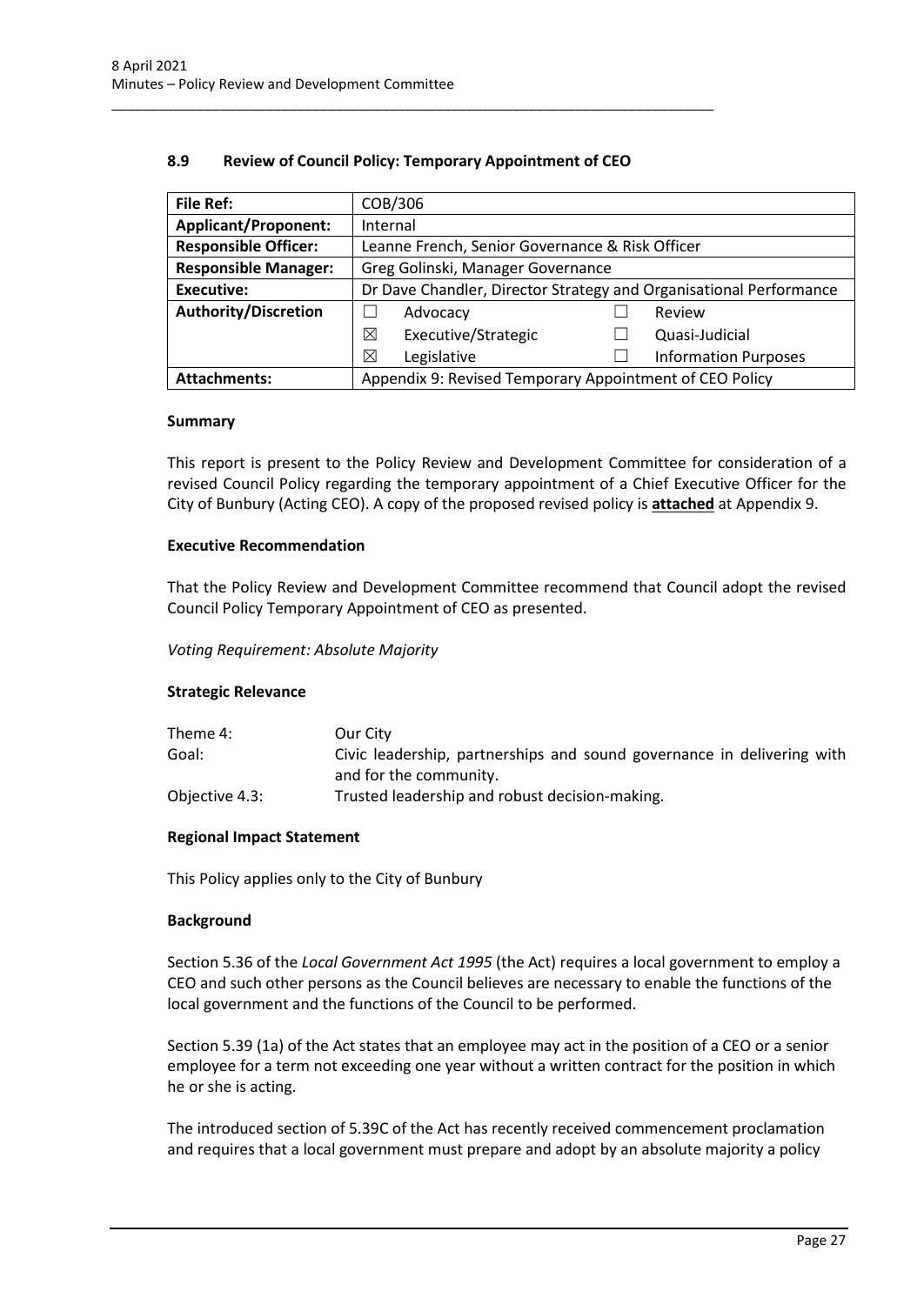that sets out the process to be followed by the local government in relation to the employment of a person in the position of CEO for a term not exceeding 1 year.

### **Council Policy Compliance**

Current Council Policy Temporary Appointment of CEO.

### **Legislative Compliance**

Sections 5.36, 5.39 and 5.39C of the *Local Government Act 1995* apply.

\_\_\_\_\_\_\_\_\_\_\_\_\_\_\_\_\_\_\_\_\_\_\_\_\_\_\_\_\_\_\_\_\_\_\_\_\_\_\_\_\_\_\_\_\_\_\_\_\_\_\_\_\_\_\_\_\_\_\_\_\_\_\_\_\_\_\_\_\_\_\_\_\_\_\_\_\_\_

### **Officer Comments**

The Council adopted its current policy on 23 June 2020 in anticipation of section 22 of the *Local Government Legislation Amendment Act 2019* coming into operation, noting that Regulations were yet to be drafted that may require the policy to be amended in the future.

The *Local Government (Administration) Amendment Regulations 2021* took effect on 3 February 2021 implementing section 5.39C of the Act. The Department of Local Government, Sport and Cultural Industries (the Department) has provided guidance materials of what might be included in a local government's policy.

Based on the provided guidance material, officers have proposed amendments to the current Council Policy to ensure Council is compliant with best practice principles.

The Department has recommended the following items be contained within the Policy:

- A methodology for the CEO to appoint an Acting CEO from the listed positions for a period of absence of up to four weeks; and
- Where an Acting CEO may be appointed for a period longer than four weeks, Council should be involved in the decision-making process because ultimately the responsibility for employing the CEO under section 5.36 of the Act is with Council.

### **Analysis of Financial and Budget Implications**

Nil

#### **Community Consultation**

Nil

### **Elected Member/Officer Consultation**

Officers within the People & Safety Department have been consulted in the revision of the Policy.

The revised Policy is presented to the Policy Review and Development Committee for consideration and recommendation to Council.

#### **Applicant Consultation**

Not applicable.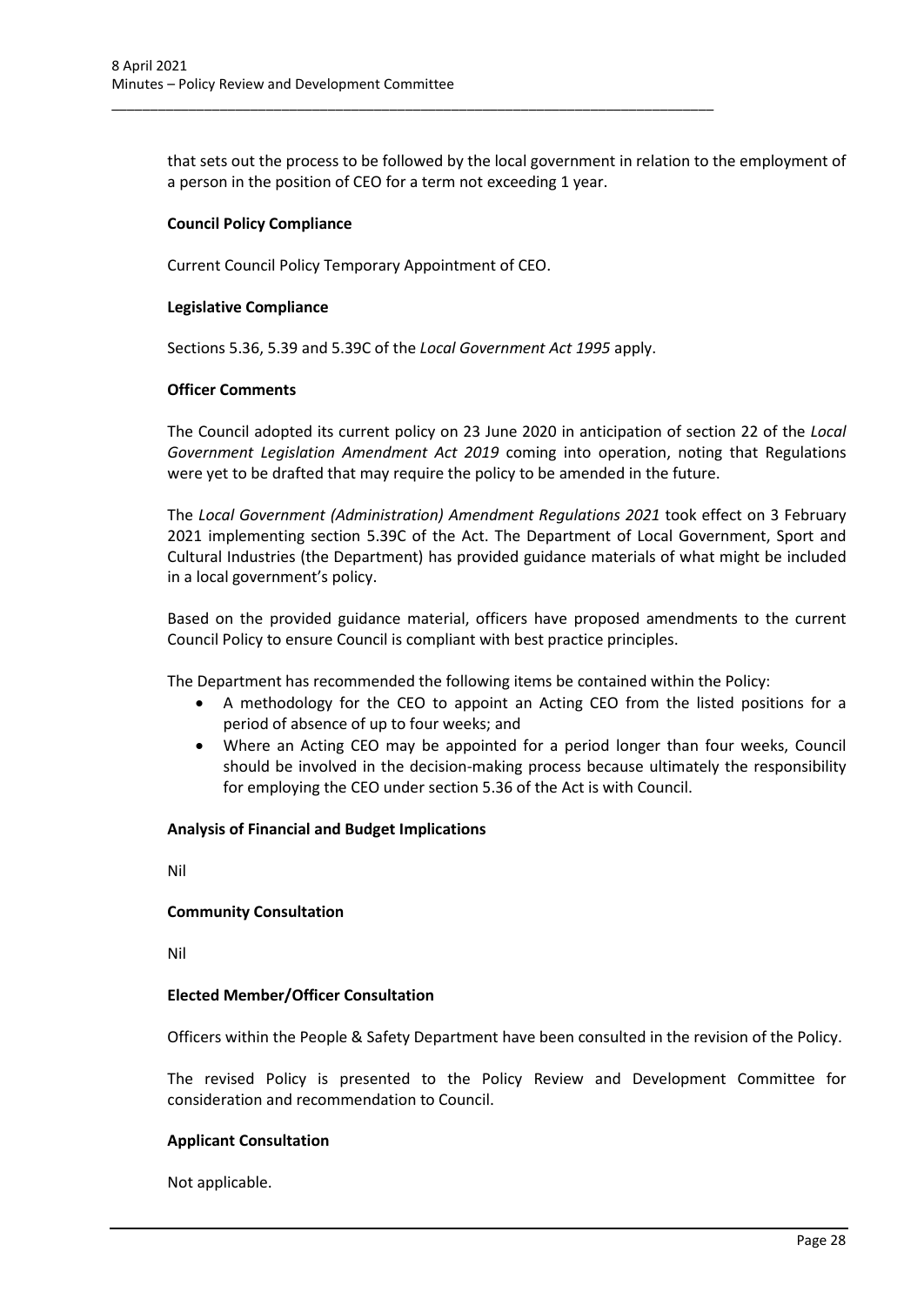### **Timeline: Council Decision Implementation**

Once adopted by Council, the Policy become effective immediately.

\_\_\_\_\_\_\_\_\_\_\_\_\_\_\_\_\_\_\_\_\_\_\_\_\_\_\_\_\_\_\_\_\_\_\_\_\_\_\_\_\_\_\_\_\_\_\_\_\_\_\_\_\_\_\_\_\_\_\_\_\_\_\_\_\_\_\_\_\_\_\_\_\_\_\_\_\_\_

### **Outcome of Meeting – 8 April 2021**

The recommendation was moved by Cr Smith and seconded by Cr Steck and was carried unanimously as follows:

*That the Policy Review and Development Committee recommend that Council adopt the revised Council Policy Temporary Appointment of CEO as presented.*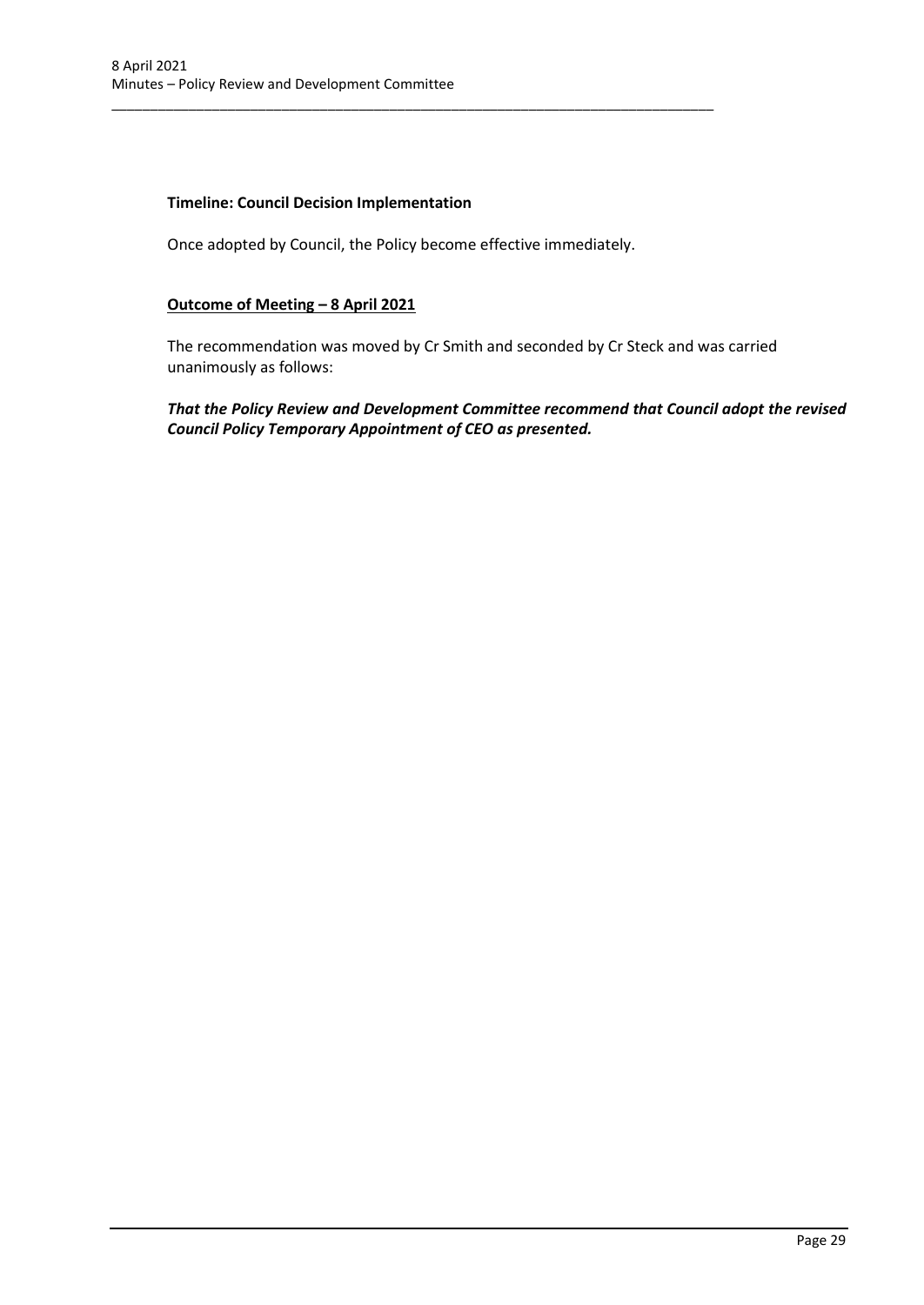### **8.10 Proposed Council Policy: Council Member, Committee Member and Candidate Code of Conduct Complaint Handling**

<span id="page-30-0"></span>\_\_\_\_\_\_\_\_\_\_\_\_\_\_\_\_\_\_\_\_\_\_\_\_\_\_\_\_\_\_\_\_\_\_\_\_\_\_\_\_\_\_\_\_\_\_\_\_\_\_\_\_\_\_\_\_\_\_\_\_\_\_\_\_\_\_\_\_\_\_\_\_\_\_\_\_\_\_

| File Ref:                   | COB/306                                                         |  |                             |
|-----------------------------|-----------------------------------------------------------------|--|-----------------------------|
| <b>Applicant/Proponent:</b> | Internal                                                        |  |                             |
| <b>Responsible Officer:</b> | Leanne French, Senior Governance and Risk Officer               |  |                             |
| <b>Responsible Manager:</b> | Greg Golinski, Manager Governance                               |  |                             |
| <b>Executive:</b>           | Dave Chandler, Director Strategy and Organisational Performance |  |                             |
| <b>Authority/Discretion</b> | Advocacy                                                        |  | Review                      |
|                             | ⊠<br>Executive/Strategic                                        |  | Quasi-Judicial              |
|                             | ⊠<br>Legislative                                                |  | <b>Information Purposes</b> |
| <b>Attachments:</b>         | Appendix 10: Proposed Policy Council Member, Committee Member   |  |                             |
|                             | and Candidate Code of Conduct Complaint Handling                |  |                             |

#### **Summary**

This report is presented to the Policy Review and Development Committee for consideration of a new Council Policy that outlines the process of how a complaint can be made alleging a breach of Division 3 of the City of Bunbury Code of Conduct for Council Members, Committee Members and Candidates. A copy of the proposed new Policy is attached at Appendix 10.

#### **Executive Recommendation**

That the Policy Review and Development Committee recommend that Council:

- 1. Adopt the new Council Policy Council Member, Committee Member and Candidate Code of Conduct Complaint Handling as presented.
- 2. Request the CEO liaise with neighbouring local governments with a view to service sharing in relation to the engagement of an independent consultant for the purpose of investigating complaints pursuant to the Council Member, Committee Member and Candidate Code of Conduct Complaint Handling Policy.

*Voting Requirement: Simple Majority* 

#### **Strategic Relevance**

| Theme 4:       | Our City                                                               |
|----------------|------------------------------------------------------------------------|
| Goal:          | Civic leadership, partnerships and sound governance in delivering with |
|                | and for the community.                                                 |
| Objective 4.3: | Trusted leadership and robust decision-making.                         |

#### **Regional Impact Statement**

This Policy applies only to the City of Bunbury.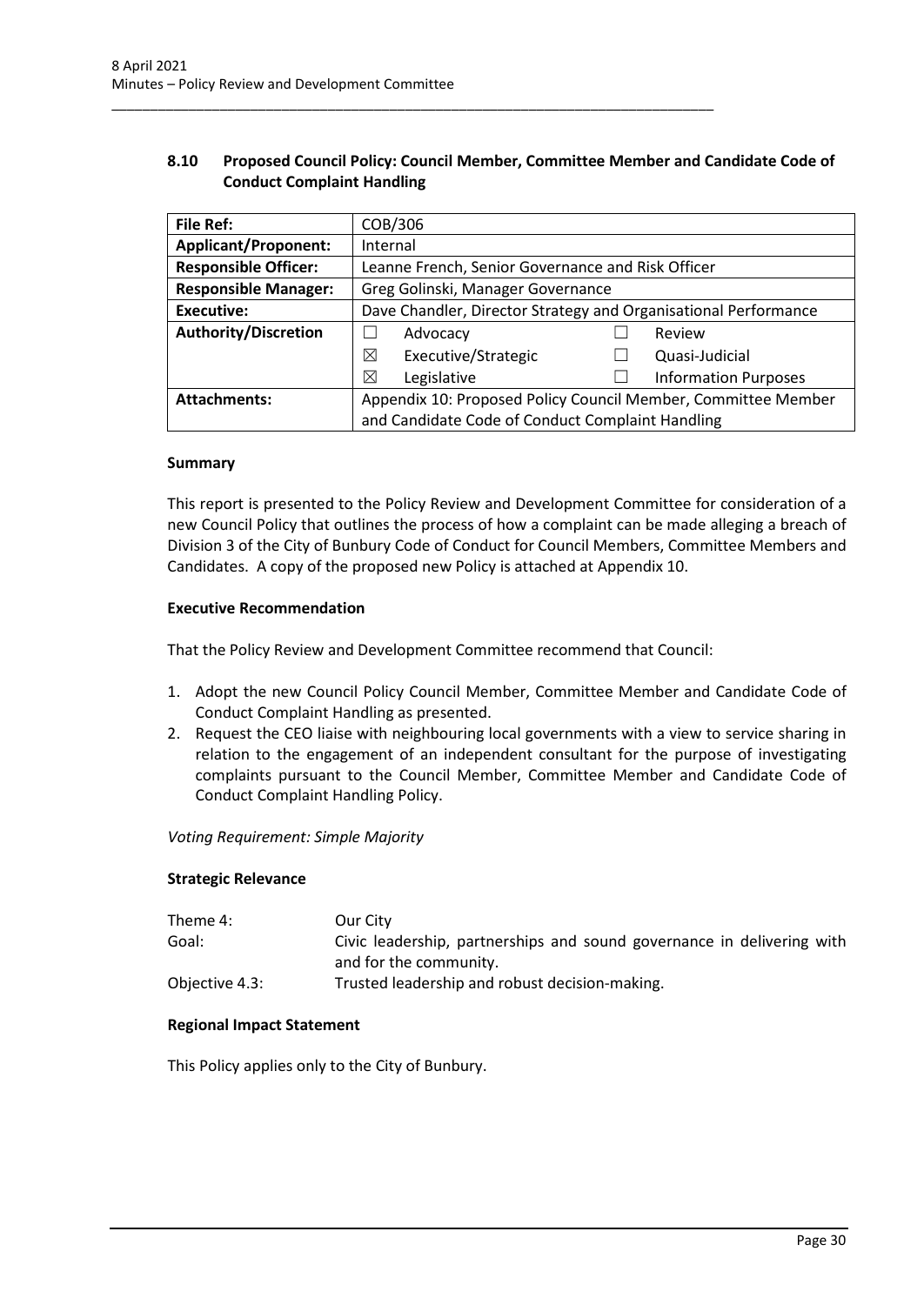### **Background**

Council adopted the Model Code of Conduct as contained within the Regulations as the City model, applicable to Council Members, Committee Members and Candidates at its meeting held 23 February 2021, refer Council Decision 28/2021.

\_\_\_\_\_\_\_\_\_\_\_\_\_\_\_\_\_\_\_\_\_\_\_\_\_\_\_\_\_\_\_\_\_\_\_\_\_\_\_\_\_\_\_\_\_\_\_\_\_\_\_\_\_\_\_\_\_\_\_\_\_\_\_\_\_\_\_\_\_\_\_\_\_\_\_\_\_\_

Within the same decision, Council approved a Complaint Form in accordance with Clause 11(2) of the Regulations and authorised the CEO for the purpose of receiving complaints and withdrawals of complaints in accordance with Clause 11(3) of the Regulations.

Clause 11 of the *Local Government (Model Code of Conduct) Regulations 2021* (the Regulations) provides that a person can make a complaint alleging a breach of Division 3 within one month of the alleged breach occurring.

Complaints regarding alleged breaches of the Model Code in Division 3 are managed by the Council as the decision-making body of the local government. The emphasis is on education and development, rather than punitive sanctions, with the aim of establishing or restoring positive working relationships and avoiding further breaches.

#### **Council Policy Compliance**

City of Bunbury Code of Conduct for Council Members, Committee Members and Candidates.

### **Legislative Compliance**

Clause 11*, Local Government (Mode Code of Conduct) Regulations 2021.*

### **Officer Comments**

The guidelines produced in February 2021 by the Department of Local Government, Sport and Cultural Industries (the Department) recommend that local governments develop a complaint handling process to deal with complaints alleging breaches of the behavioural provisions.

Pursuant to clauses 11-15 of the Regulations and based on the guidance material provided by the Department and the Ombudsman Western Australia, officers have prepared a Complaint Handling Policy which outlines the processes for:

- making a complaint;
- dealing with a complaint;
- making a finding;
- action plans;
- dismissal of complaint; and
- withdrawal of a complaint.

The intent of the Policy is to ensure that any member of the local community can raise concerns about the conduct of council members, committee members and candidates by a process that is simple and accessible.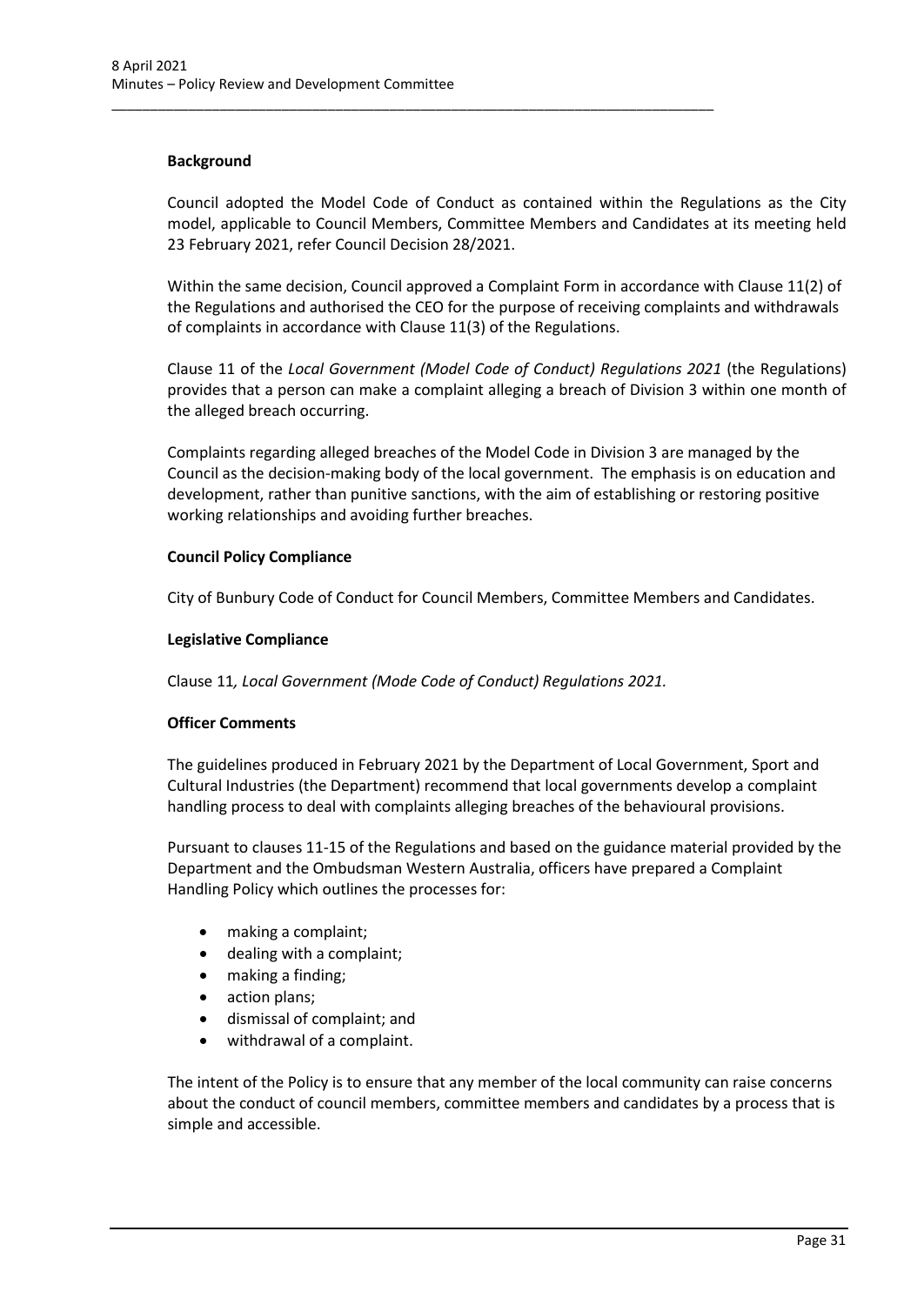The Policy does not deal with complaints about services delivered by the City or complaints against any other employee of the City. Complaints within these parameters are managed in accordance with the Customer Service Charter and Customer Complaint Management Policy.

\_\_\_\_\_\_\_\_\_\_\_\_\_\_\_\_\_\_\_\_\_\_\_\_\_\_\_\_\_\_\_\_\_\_\_\_\_\_\_\_\_\_\_\_\_\_\_\_\_\_\_\_\_\_\_\_\_\_\_\_\_\_\_\_\_\_\_\_\_\_\_\_\_\_\_\_\_\_

A copy of the Code of Conduct, approved Complaint Form and new Policy are required to be published on the City's website.

### **Analysis of Financial and Budget Implications**

The engagement of an independent consultant to undertake investigations under the terms of the proposed policy will be funded from existing legal expense budgets. It is impossible to advise exact costs as each potential investigation will vary in scope and timeframes.

It is suggested that collaborating with neighbouring local governments in regard to appointing a consultant/s for this purpose will result in reduced costs through economies of scale.

#### **Community Consultation**

Nil.

### **Elected Member/Officer Consultation**

Officers within the People and Safety Department have been consulted in the development of the new Policy.

The new Policy is presented to the Policy Review and Development Committee for consideration and recommendation to Council.

#### **Applicant Consultation**

N/A

#### **Timeline: Council Decision Implementation**

Once adopted by Council, the Policy will become effective immediately.

#### **Outcome of Meeting – 8 April 2021**

The recommendation was moved by Cr Smith and seconded by Cr Kozisek and was carried unanimously as follows:

#### *That the Policy Review and Development Committee recommend that Council:*

- *1. Adopt the new Council Policy Council Member, Committee Member and Candidate Code of Conduct Complaint Handling as presented.*
- *2. Request the CEO liaise with neighbouring local governments with a view to service sharing in relation to the engagement of an independent consultant for the purpose of investigating complaints pursuant to the Council Member, Committee Member and Candidate Code of Conduct Complaint Handling Policy.*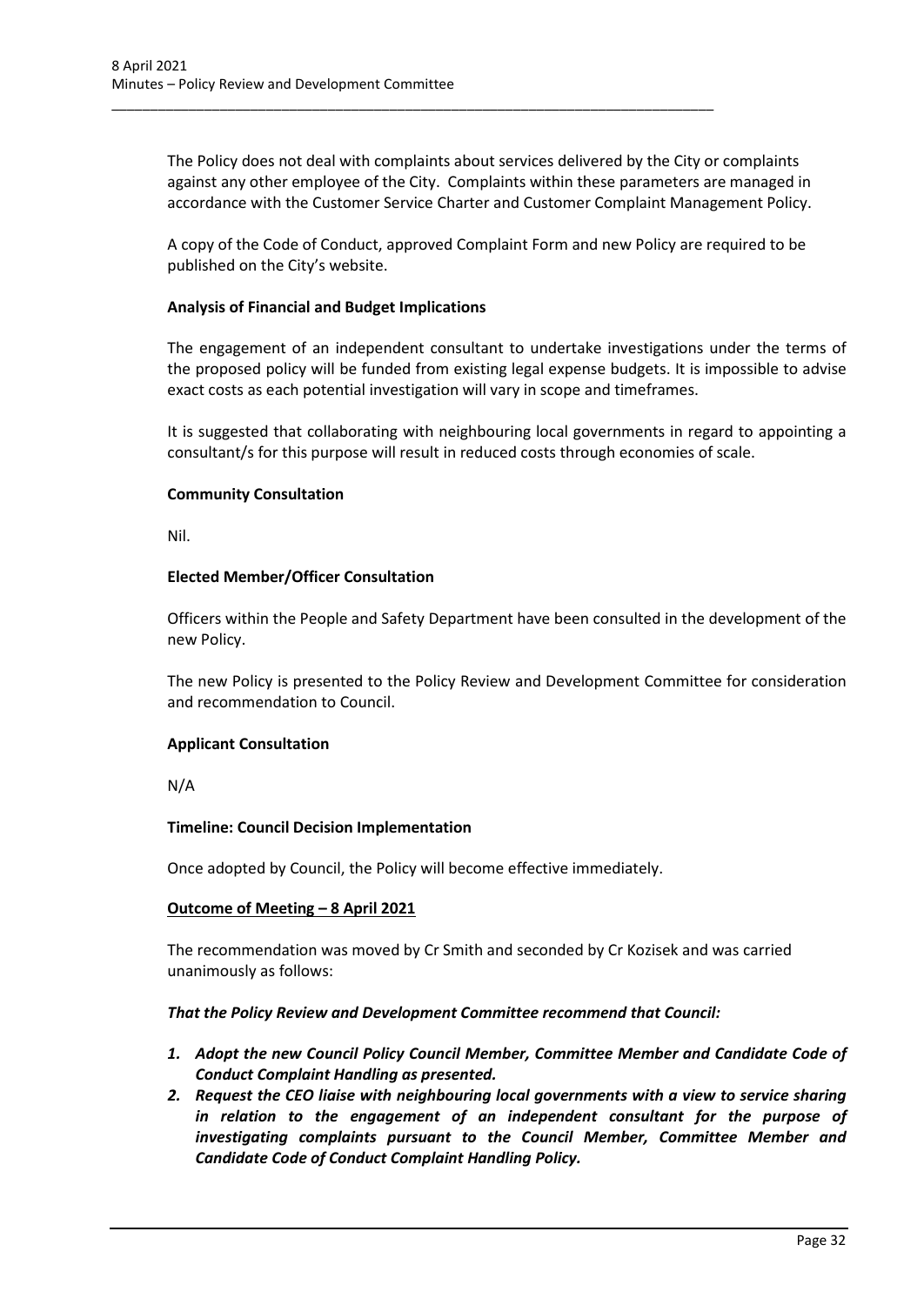| <b>File Ref:</b>            | COB/306                                                         |  |                             |
|-----------------------------|-----------------------------------------------------------------|--|-----------------------------|
| <b>Applicant/Proponent:</b> | Internal                                                        |  |                             |
| <b>Responsible Officer:</b> | Leanne French, Senior Governance and Risk Officer               |  |                             |
| <b>Responsible Manager:</b> | Greg Golinski, Manager Governance                               |  |                             |
| Executive:                  | Dave Chandler, Director Strategy and Organisational Performance |  |                             |
| <b>Authority/Discretion</b> | Advocacy                                                        |  | Review                      |
|                             | Executive/Strategic                                             |  | Quasi-Judicial              |
|                             | ⊠<br>Legislative                                                |  | <b>Information Purposes</b> |
| <b>Attachments:</b>         | Appendix 11: Proposed Model Standards for CEO Recruitment,      |  |                             |
|                             | Performance and Termination                                     |  |                             |

### **8.11 Standards for CEO Recruitment, Performance and Termination**

<span id="page-33-0"></span>\_\_\_\_\_\_\_\_\_\_\_\_\_\_\_\_\_\_\_\_\_\_\_\_\_\_\_\_\_\_\_\_\_\_\_\_\_\_\_\_\_\_\_\_\_\_\_\_\_\_\_\_\_\_\_\_\_\_\_\_\_\_\_\_\_\_\_\_\_\_\_\_\_\_\_\_\_\_

#### **Summary**

The purpose of this report is to present the recently legislated standards covering the recruitment and selection, performance review and termination of employment of local government Chief Executive Officers (CEO's). A copy of the proposed City of Bunbury CEO Standards is attached at Appendix 11.

#### **Executive Recommendation**

That the Policy Review and Development Committee recommend that Council adopt the new City of Bunbury Standards for CEO Recruitment, Performance and Termination as presented.

*Voting Requirement: Absolute Majority Required by Council*

#### **Strategic Relevance**

| Theme 4:       | Our City                                                               |
|----------------|------------------------------------------------------------------------|
| Goal:          | Civic leadership, partnerships and sound governance in delivering with |
|                | and for the community.                                                 |
| Objective 4.3: | Trusted leadership and robust decision-making.                         |

#### **Regional Impact Statement**

These standards apply only to the City of Bunbury.

#### **Background**

The *Local Government Legislation Amendment Act 2019* included a requirement for model standards covering the recruitment and selection, performance review and termination of employment of local government CEOs. The reforms were intended to ensure best practice and greater consistency in these processes between local governments.

The Model Standards for CEO recruitment, performance and termination were included in the *Local Government (Administration) Amendment Regulations 2021* which took effect on Wednesday, 3 February 2021.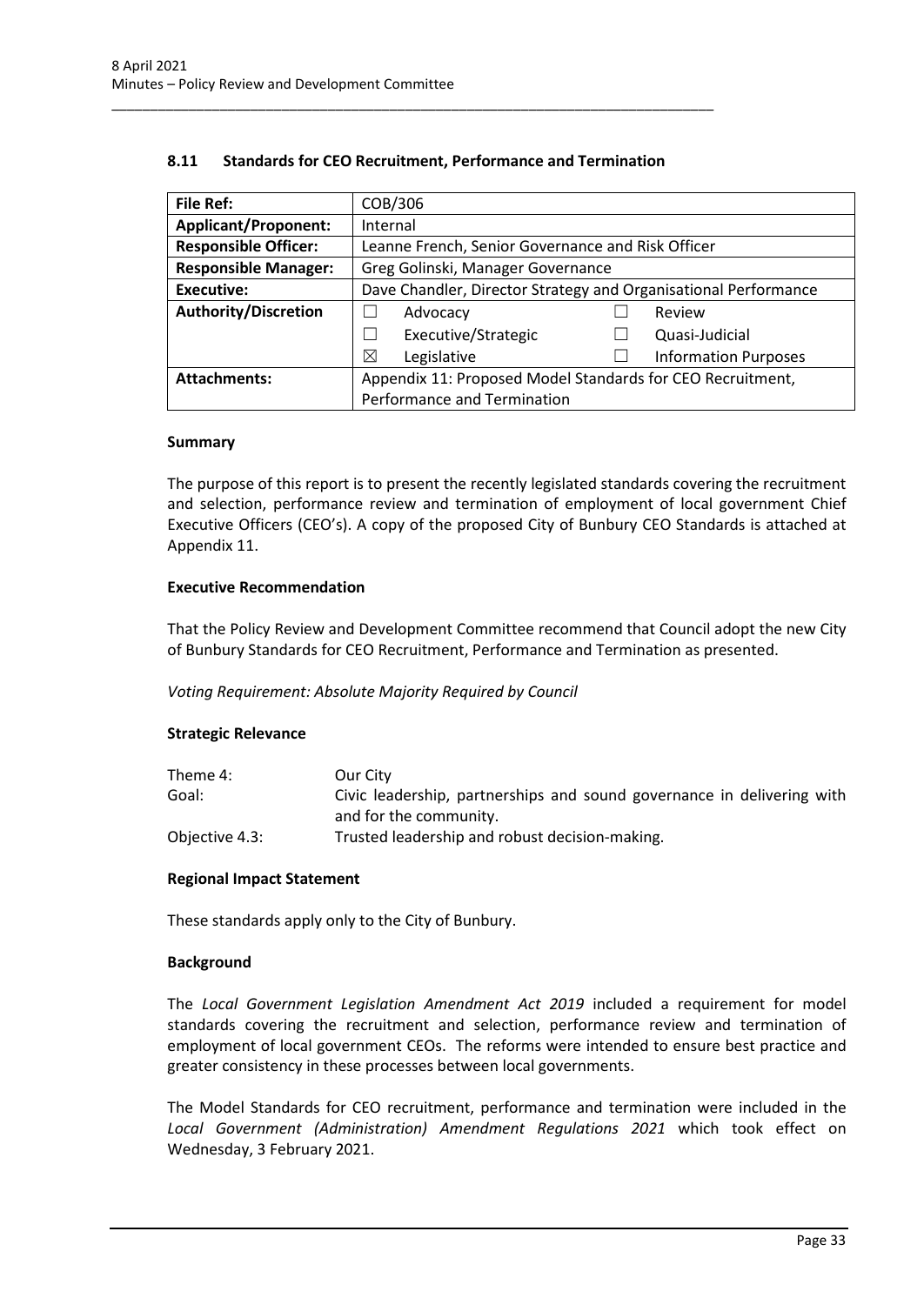Local governments must prepare and adopt the CEO Standards within 3 months from the regulations taking effect, by 3 May 2021. Until such time as a local government prepares and adopts its own CEO standards, the model CEO standards in regulations apply.

\_\_\_\_\_\_\_\_\_\_\_\_\_\_\_\_\_\_\_\_\_\_\_\_\_\_\_\_\_\_\_\_\_\_\_\_\_\_\_\_\_\_\_\_\_\_\_\_\_\_\_\_\_\_\_\_\_\_\_\_\_\_\_\_\_\_\_\_\_\_\_\_\_\_\_\_\_\_

Local Governments may introduce additional standards where appropriate, however any additional standards must be consistent with the model standards. The CEO must publish the adopted standards on the City's website pursuant to section 5.39B(6) of the *Local Government Act 1995*.

### **Council Policy Compliance**

Temporary Appointment of CEO Council Policy and Annual Performance Appraisal and Salary Review Council Policy relate to the matter.

#### **Legislative Compliance**

Section 5.39B(2), (3), (5) and (6) of the *Local Government Act 1995 –* Adoption of Model standards apply as follows:

#### *Adoption of Model standards*

- *(2) Within 3 months after the day on which regulations prescribing the model standards come into operation, a local government must prepare and adopt\* standards to be observed by the local government that incorporate the model standards.*
- *(3) Within 3 months after the day on which regulations amending the model standards come into operation, the local government must amend\* the adopted standards to incorporate the amendments made to the model standards.*
- *(5) The model standards are taken to be a local government's adopted standards until the local government adopts standards under this section.*
- *(6) The CEO must publish an up-to-date version of the adopted standards on the local government's official website.*

#### **Officer Comments**

The model standards provide a framework for local governments to select a CEO in accordance with the principles of merit, probity, equity and transparency.

Key features of the CEO model standards include the requirements:

- to establish a selection panel comprised of council members and at least one independent person to conduct the recruitment and selection process for the position of CEO;
- to establish a performance review process by agreement between the local government and the CEO; and
- to conduct a recruitment and selection process where an incumbent CEO has held the position for a period of ten or more consecutive years on expiry of the CEO's contract.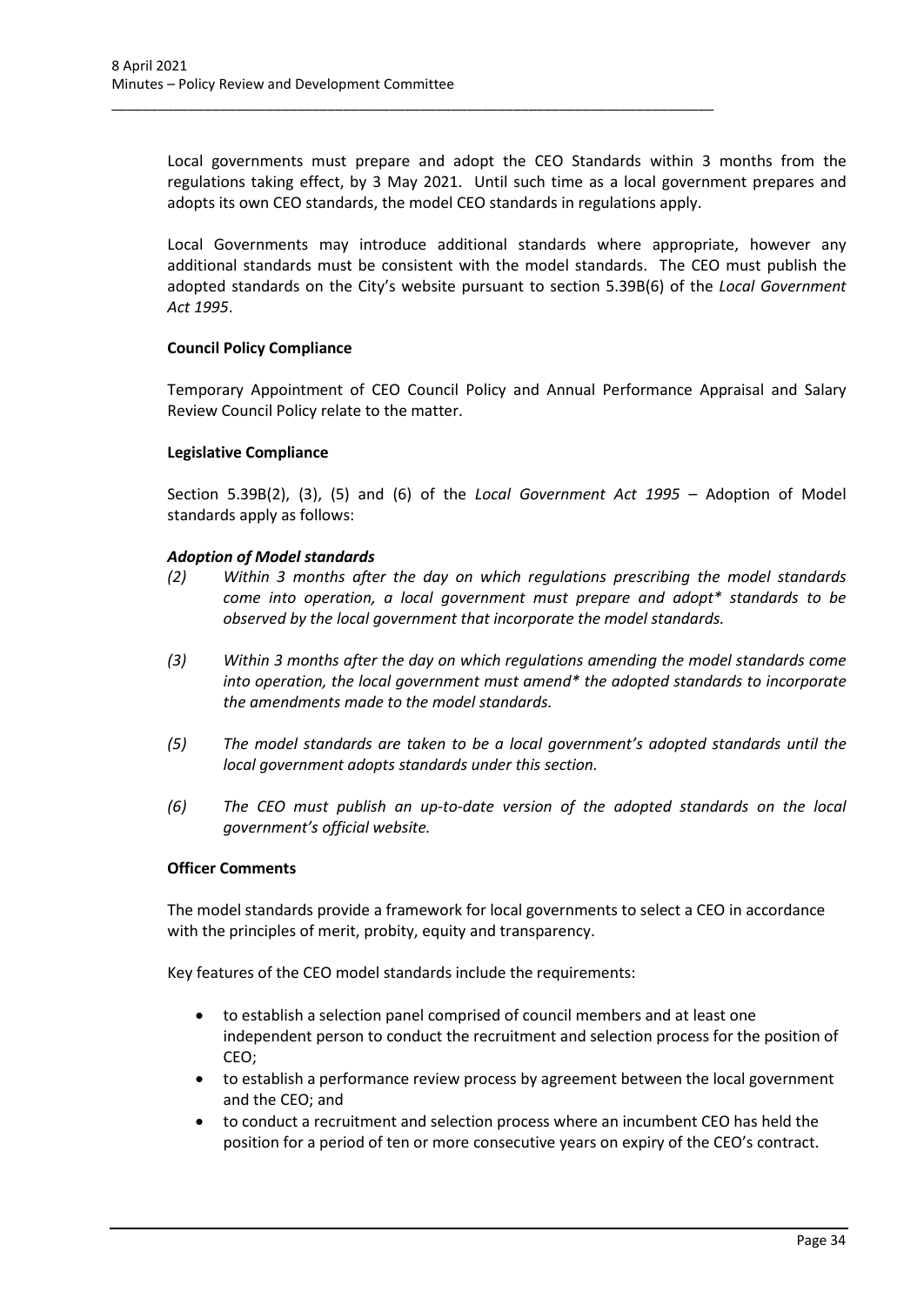In addition, requirements for advertising vacant CEO positions have been updated to align with amendments to state-wide public notice provisions.

City Officers have recommended three additions to the model CEO standards, being clause 12(3), inclusion of a date at clause 13(1) and clause 23(2) as presented at Appendix 11.

Clauses 12(3) and 23(2) are processes required by Council following a recruitment or termination of a CEO as provided by Regulations 18FB and 18FC of the *Local Government (Administration) Regulations 1996*.

To facilitate the process requirements within the CEO Standards, the Department of Local Government, Sport and Cultural Industries (The Department) Guideline (February 2021) recommends that local governments develop policies to:

- a) facilitate the process of CEO recruitment, including the requirement to establish a selection panel, and
- b) guide the CEO performance review process (see item 8.12 of this agenda).

\_\_\_\_\_\_\_\_\_\_\_\_\_\_\_\_\_\_\_\_\_\_\_\_\_\_\_\_\_\_\_\_\_\_\_\_\_\_\_\_\_\_\_\_\_\_\_\_\_\_\_\_\_\_\_\_\_\_\_\_\_\_\_\_\_\_\_\_\_\_\_\_\_\_\_\_\_\_

Officers are currently undertaking research to guide the development of a policy to facilitate the process of future CEO recruitment and selection, which will be presented to the Committee at a later date.

### **Analysis of Financial and Budget Implications**

Nil

### **Community Consultation**

Nil

### **Elected Member/Officer Consultation**

Officers within the People and Safety Department have been consulted in the development of the City of Bunbury CEO Standards for Recruitment, Performance and Termination.

The City of Bunbury CEO Standards for Recruitment, Performance and Termination are presented to the Policy Review and Development Committee for consideration and recommendation to Council.

### **Applicant Consultation**

N/A

#### **Timeline: Council Decision Implementation**

Once adopted by Council, the Standards will become effective immediately.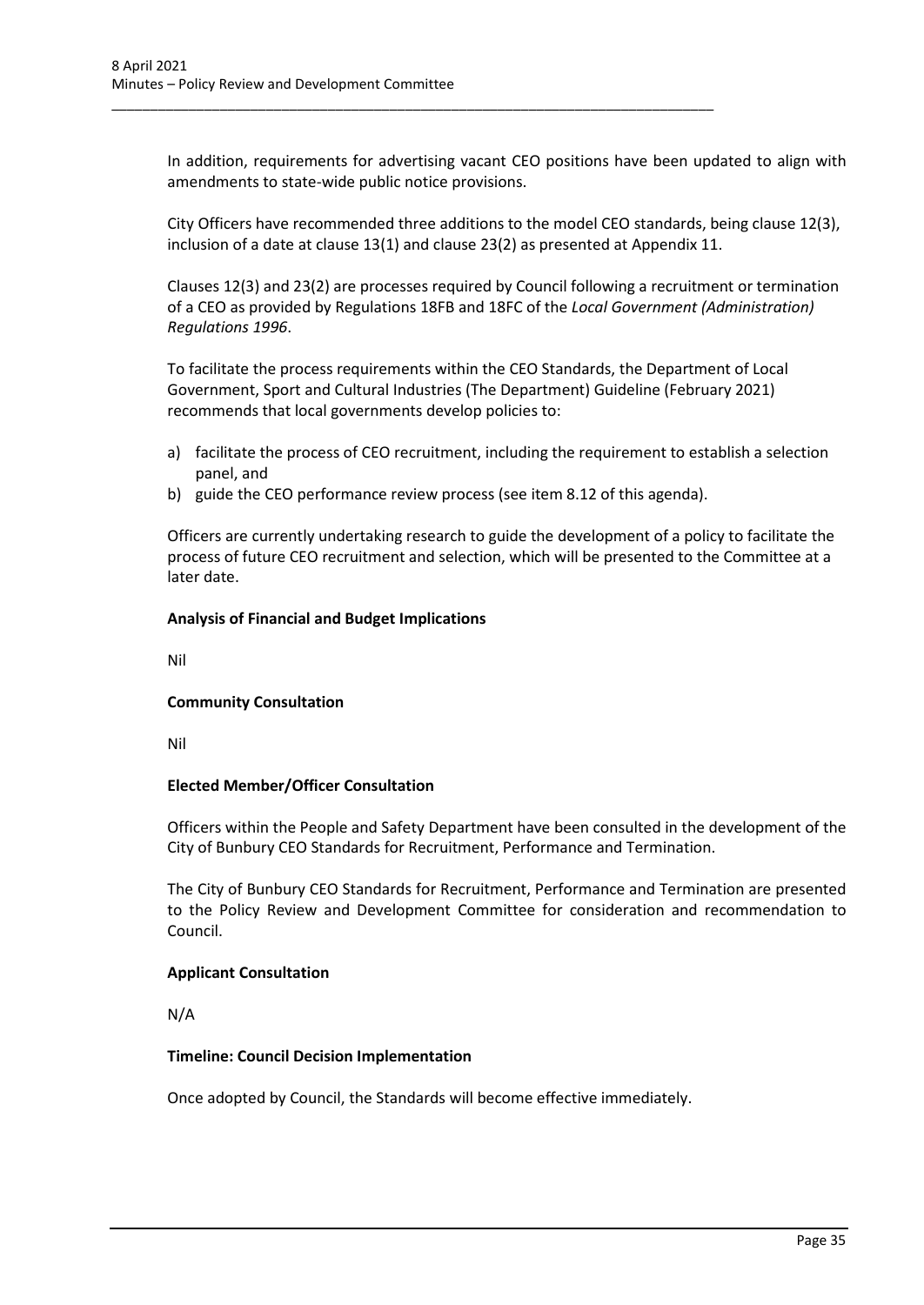### **Outcome of Meeting – 8 April 2021**

The recommendation was moved by Cr Steck and seconded by Cr Kozisek and was carried unanimously as follows:

\_\_\_\_\_\_\_\_\_\_\_\_\_\_\_\_\_\_\_\_\_\_\_\_\_\_\_\_\_\_\_\_\_\_\_\_\_\_\_\_\_\_\_\_\_\_\_\_\_\_\_\_\_\_\_\_\_\_\_\_\_\_\_\_\_\_\_\_\_\_\_\_\_\_\_\_\_\_

*That the Policy Review and Development Committee recommend that Council adopt the new City of Bunbury Standards for CEO Recruitment, Performance and Termination as presented.*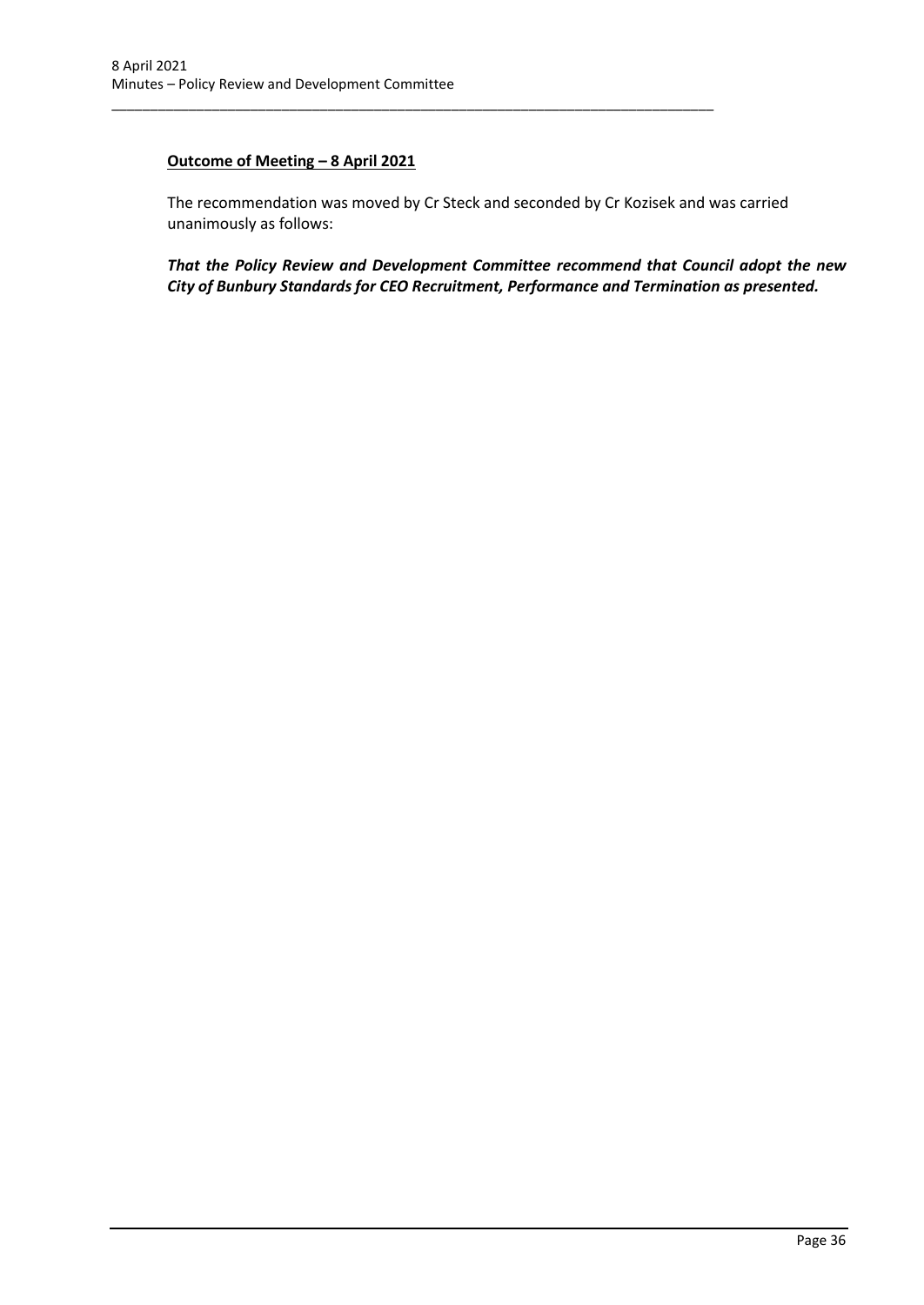| <b>File Ref:</b>            | COB/306                                                           |                             |  |
|-----------------------------|-------------------------------------------------------------------|-----------------------------|--|
| <b>Applicant/Proponent:</b> | Internal                                                          |                             |  |
| <b>Responsible Officer:</b> | Leanne French, Senior Governance and Risk Officer                 |                             |  |
| <b>Responsible Manager:</b> | Greg Golinski, Manager Governance                                 |                             |  |
| <b>Executive:</b>           | Dave Chandler, Director Strategy and Organisational Performance   |                             |  |
| <b>Authority/Discretion</b> | Advocacy                                                          | ⋉<br>Review                 |  |
|                             | ⊠<br>Executive/Strategic                                          | Quasi-Judicial              |  |
|                             | ⊠<br>Legislative                                                  | <b>Information Purposes</b> |  |
| <b>Attachments:</b>         | Appendix 12A: Current Council Policy Annual Performance Appraisal |                             |  |
|                             | and Salary Review                                                 |                             |  |
|                             | Appendix 12B: Proposed Council Policy CEO Performance and Salary  |                             |  |
|                             | Review                                                            |                             |  |

### **8.12 Proposed Council Policy: CEO Performance and Salary Review**

<span id="page-37-0"></span>\_\_\_\_\_\_\_\_\_\_\_\_\_\_\_\_\_\_\_\_\_\_\_\_\_\_\_\_\_\_\_\_\_\_\_\_\_\_\_\_\_\_\_\_\_\_\_\_\_\_\_\_\_\_\_\_\_\_\_\_\_\_\_\_\_\_\_\_\_\_\_\_\_\_\_\_\_\_

#### **Summary**

The purpose of this report is to present a new Council Policy for the Chief Executive Officer (CEO) Performance and Salary Review as attached at Appendix 12B, and request the revocation of Council Policy Annual Performance Appraisal and Salary Review as attached at Appendix 12A.

#### **Executive Recommendation**

That the Policy Review and Development Committee recommend that Council:

- 1. Revoke the current Council Policy Annual Performance Appraisal and Salary Review; and
- 2. Adopt the new Council Policy CEO Performance and Salary Review.

*Voting Requirement: Simple Majority Required by Council*

#### **Strategic Relevance**

| Theme 4:       | Our City                                                               |
|----------------|------------------------------------------------------------------------|
| Goal:          | Civic leadership, partnerships and sound governance in delivering with |
|                | and for the community.                                                 |
| Objective 4.3: | Trusted leadership and robust decision-making.                         |

#### **Regional Impact Statement**

The new Policy will apply only to the City of Bunbury.

#### **Background**

Section 5.38(1) of the *Local Government Act 1995* provides that a local government must review the performance of the CEO if the CEO is employed for a term of more than one year.

The recently gazetted Model Standards for CEO recruitment, performance and termination (Schedule 2 of the *Local Government (Administration) Regulations 1996)* provides the Standards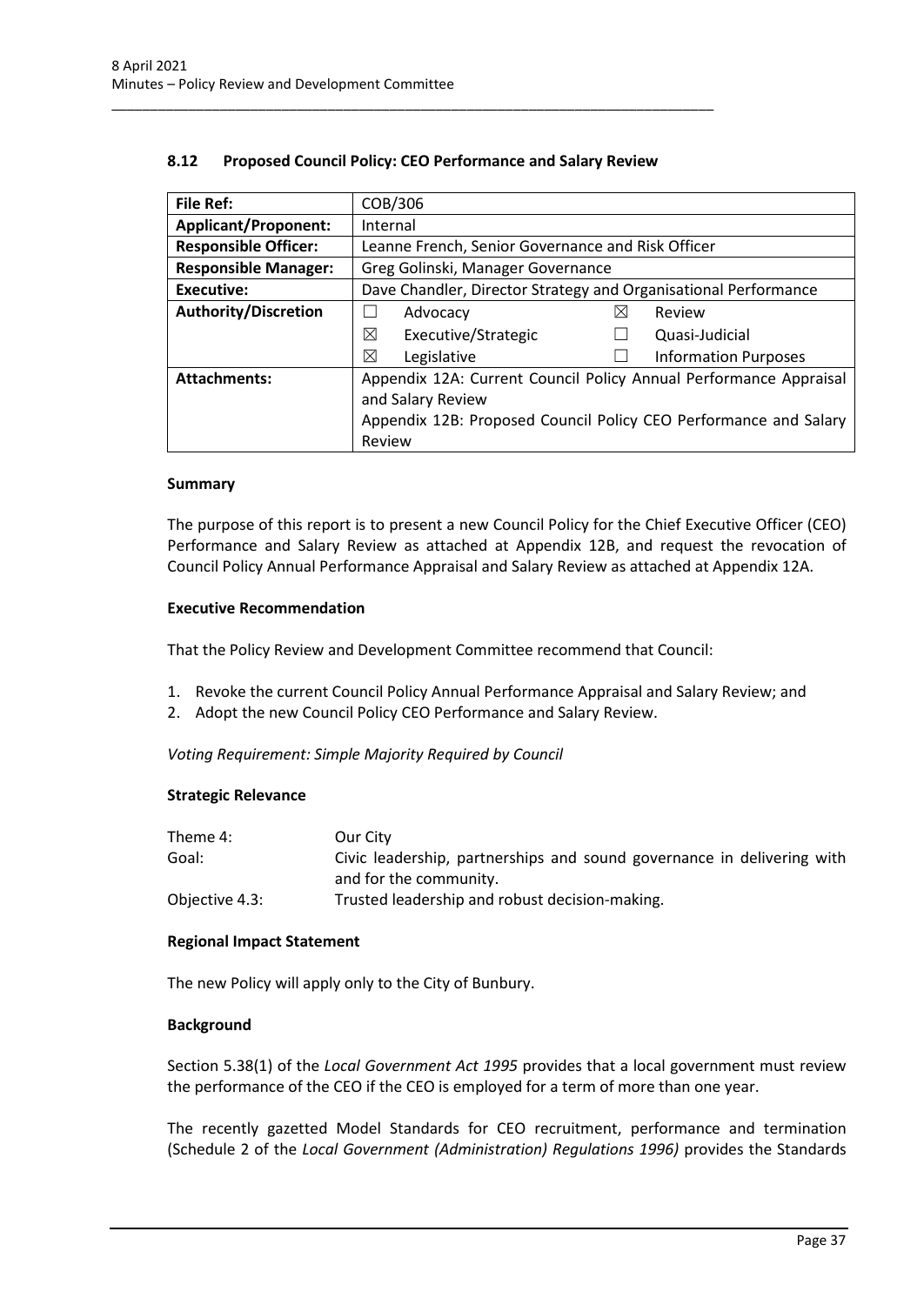for review of performance of CEOs. These performance review standards are based on the principles of fairness, integrity, and impartiality.

The minimum standard for performance review will be met if\*:

\_\_\_\_\_\_\_\_\_\_\_\_\_\_\_\_\_\_\_\_\_\_\_\_\_\_\_\_\_\_\_\_\_\_\_\_\_\_\_\_\_\_\_\_\_\_\_\_\_\_\_\_\_\_\_\_\_\_\_\_\_\_\_\_\_\_\_\_\_\_\_\_\_\_\_\_\_\_

- 1. Performance criteria is specific, relevant, measurable, achievable and time-based.
- 2. The performance criteria and the performance process are recorded in a written document, negotiated with and agreed upon by the CEO and council.
- 3. The CEO is informed about how their performance will be assessed and managed and the results of their performance assessment.
- 4. The collection of evidence regarding performance outcomes is thorough and comprehensive.
- 5. Assessment is made free from bias and based on the CEO's achievements against documented performance criteria, and decisions and actions are impartial and transparent.
- 6. The council has endorsed the performance review assessment by absolute majority.

\*Reproduced from the Department of Local Government, Sport and Cultural Industries (the Department) Guidelines for Local Government CEO Recruitment and Selection, Performance Review and Termination, February 2021.

The Department recommends that Council develop a policy to guide the performance review process.

#### **Council Policy Compliance**

The current Council Policy Annual Performance Appraisal and Salary Review applies.

#### **Legislative Compliance**

Section 5.38(1) *Local Government Act 1995* - Annual review of employees' performance.

Section 5.39B(2), (3), (5) and (6) of the *Local Government Act 1995 –* Adoption of Model standards.

Schedule 2 of the *Local Government (Administration) Regulations 1996* - Model standards for CEO recruitment, performance and termination.

*Salaries and Allowances Act 1975* and associated regulations.

#### **Officer Comments**

To assist Council with facilitating the annual CEO performance review, the Council Policy Annual Performance Appraisal and Salary Review was adopted on 26 August 1998 with numerous reviews and amendments since that time, as attached at Appendix 12A. The current Policy may be considered problematic in that it lacks detail to deliver a consistent appraisal process and performance criteria setting and includes inconsistencies with aspects of the CEO's Contract of Employment, for example to CEO not being consulted in the selection of the reviewer.

In considering Council's current policy and the Departments guidelines on the matter, Officers have drafted a new policy which outlines the detailed processes to be undertaken in meeting the standard for performance reviews, pursuant to Schedule 2 of the *Local Government*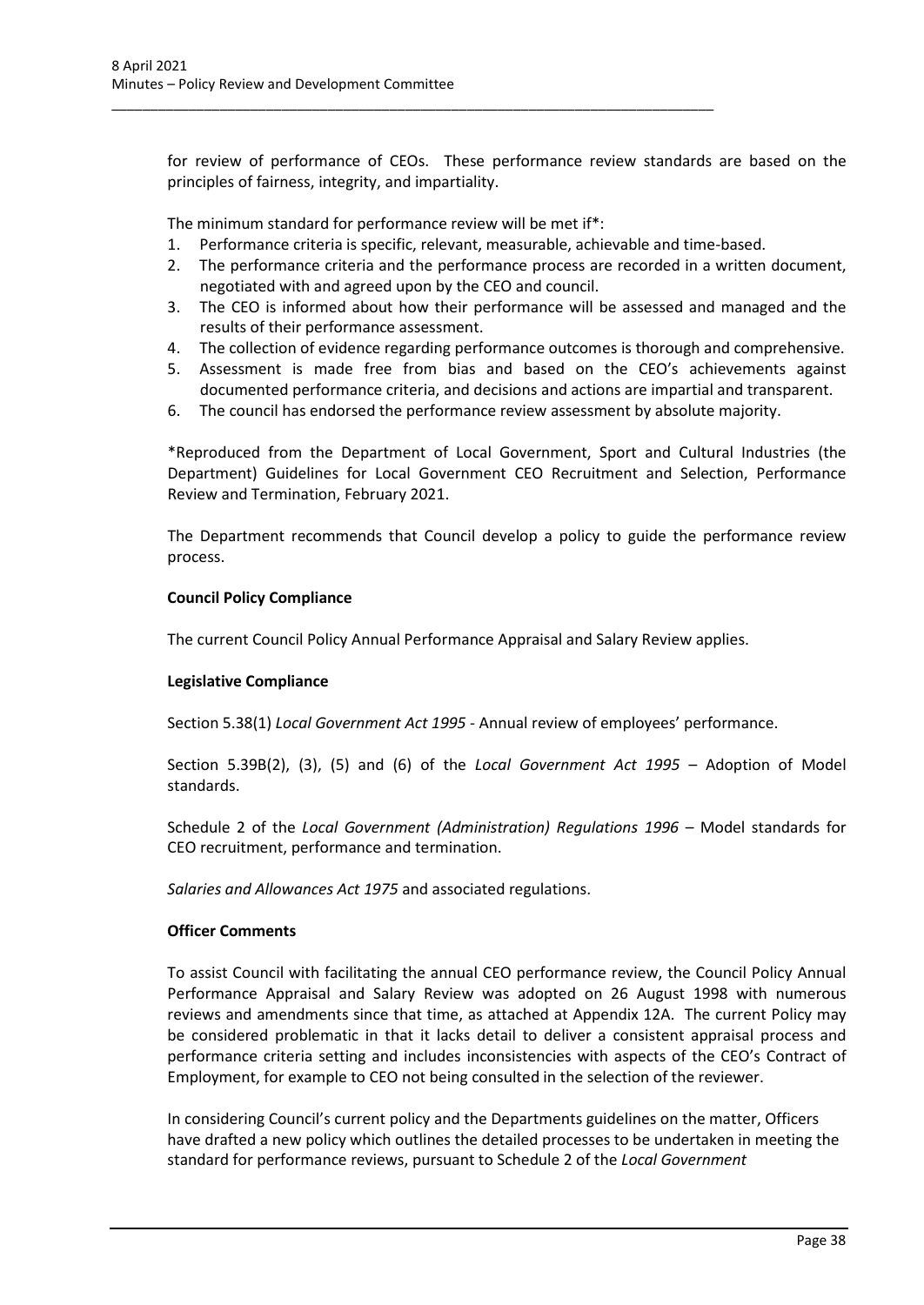*(Administration) Regulations 1996* (the Regs.) Model Standards for CEO Recruitment, Performance and Termination.

\_\_\_\_\_\_\_\_\_\_\_\_\_\_\_\_\_\_\_\_\_\_\_\_\_\_\_\_\_\_\_\_\_\_\_\_\_\_\_\_\_\_\_\_\_\_\_\_\_\_\_\_\_\_\_\_\_\_\_\_\_\_\_\_\_\_\_\_\_\_\_\_\_\_\_\_\_\_

The Policy provides for the composition of a review panel, primary functions, the role and appointment of an independent consultant, setting performance criteria and the responsibilities of review panel members. It is a requirement of the regulations that the process by which the CEO's performance will be reviewed is documented and agreed to by both parties. Therefore, a signatory block for the CEO has also been included within the Policy document.

For the new policy to be adopted Council will need to revoke the current Council Policy Annual Performance Appraisal and Salary Review.

Council resolved at its meeting held 21 January 2020 that the 2021 CEO performance review be conducted in late September/early October 2021, and that the 2022 KPI settings be completed in November 2021 by the newly elected Council, refer decision 010/20.

#### **Analysis of Financial and Budget Implications**

Any external consultancy will need to be funded from existing budget lines for that purpose.

#### **Community Consultation**

Nil

### **Elected Member/Officer Consultation**

The CEO and officers within the People and Safety Department have been consulted in the development of the Council Policy for CEO Performance and Salary Review.

This report is presented to the Policy Review and Development Committee for consideration and recommendation to Council.

#### **Applicant Consultation**

N/A

#### **Timeline: Council Decision Implementation**

Once adopted by Council, the Policy will become effective immediately.

### **Outcome of Meeting – 8 April 2021**

The recommendation was moved by Mayor Brennan and seconded by Cr Smith and was carried unanimously as follows:

#### *That the Policy Review and Development Committee recommend that Council:*

- *1. Revoke the current Council Policy Annual Performance Appraisal and Salary Review; and*
- **2.** *Adopt the new Council Policy CEO Performance and Salary Review.*